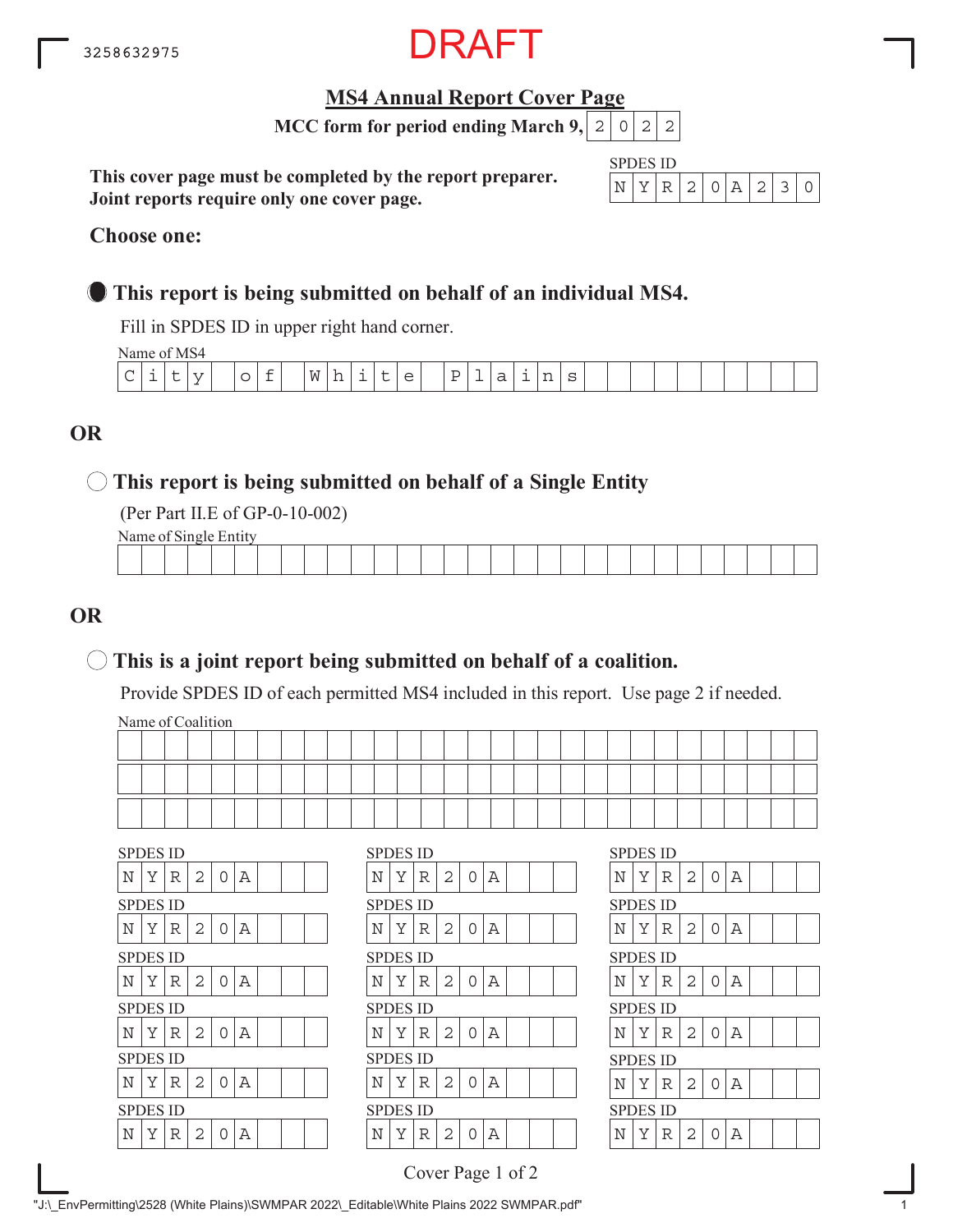## **MS4 Annual Report Cover Page**

**MCC form for period ending March 9,**  $|2|0|2|2$ 

Provide SPDES ID of each permitted MS4 included in this report.

| <b>SPDES ID</b> |          |   |   |   |   |  |   | SPDES ID        |   |
|-----------------|----------|---|---|---|---|--|---|-----------------|---|
| N               | Υ        | R | 2 | 0 | Α |  | N | Υ               | R |
| SPDES ID        |          |   |   |   |   |  |   | SPDES ID        |   |
| N               | Υ        | R | 2 | 0 | Α |  | N | Υ               | R |
| SPDES ID        |          |   |   |   |   |  |   | <b>SPDES ID</b> |   |
| N               | Υ        | R | 2 | 0 | Α |  | N | Υ               | R |
| <b>SPDES ID</b> |          |   |   |   |   |  |   | <b>SPDES ID</b> |   |
| Ν               | Υ        | R | 2 | 0 | Α |  | N | Υ               | R |
| <b>SPDES ID</b> |          |   |   |   |   |  |   | SPDES ID        |   |
| Ν               | Υ        | R | 2 | 0 | Α |  | N | Υ               | R |
| SPDES ID        |          |   |   |   |   |  |   | <b>SPDES ID</b> |   |
| N               | Υ        | R | 2 | 0 | Α |  | N | Υ               | R |
| SPDES ID        |          |   |   |   |   |  |   | SPDES ID        |   |
| N               | Υ        | R | 2 | 0 | Α |  | N | Υ               | R |
| <b>SPDES ID</b> |          |   |   |   |   |  |   | <b>SPDES ID</b> |   |
| N               | Υ        | R | 2 | 0 | Α |  | N | Υ               | R |
| SPDES ID        |          |   |   |   |   |  |   | <b>SPDES ID</b> |   |
| N               | Υ        | R | 2 | 0 | Α |  | N | Υ               | R |
|                 | SPDES ID |   |   |   |   |  |   | SPDES ID        |   |
| Ν               | Υ        | R | 2 | 0 | Α |  | Ν | Υ               | R |
| <b>SPDES ID</b> |          |   |   |   |   |  |   | <b>SPDES ID</b> |   |
| Ν               | Υ        | R | 2 | 0 | Α |  | N | Υ               | R |
| SPDES ID        |          |   |   |   |   |  |   | <b>SPDES ID</b> |   |
| N               | Υ        | R | 2 | 0 | Α |  | N | Υ               | R |
|                 | SPDES ID |   |   |   |   |  |   | SPDES ID        |   |
| N               | Υ        | R | 2 | 0 | Α |  | Ν | Υ               | R |
| <b>SPDES ID</b> |          |   |   |   |   |  |   | <b>SPDES ID</b> |   |
| N               | Υ        | R | 2 | 0 | Α |  | N | Υ               | R |
| SPDES ID        |          |   |   |   |   |  |   | <b>SPDES ID</b> |   |
| Ν               | Υ        | R | 2 | 0 | Α |  | Ν | Υ               | R |
| <b>SPDES ID</b> |          |   |   |   |   |  |   | <b>SPDES ID</b> |   |
| Ν               | Υ        | R | 2 | 0 | А |  | N | Υ               | R |
| <b>SPDES ID</b> |          |   |   |   |   |  |   | <b>SPDES ID</b> |   |
| N               | Υ        | R | 2 | 0 | Α |  | N | Υ               | R |
| <b>SPDES ID</b> |          |   |   |   |   |  |   | <b>SPDES ID</b> |   |
| N               | Υ        | R | 2 | 0 | Α |  | N | Υ               | R |

|            | <b>SPDES ID</b> |             |              |                |            |  |  |             | <b>SPDES ID</b> |   |   |          |     |  |  | <b>SPDES ID</b> |   |   |   |                |          |
|------------|-----------------|-------------|--------------|----------------|------------|--|--|-------------|-----------------|---|---|----------|-----|--|--|-----------------|---|---|---|----------------|----------|
| N          | Υ               | R           | 2            | 0              | Α          |  |  | Ν           | Υ               | R | 2 | 0        | Α   |  |  | N               | Υ | R | 2 | 0              | Α        |
|            | <b>SPDES ID</b> |             |              |                |            |  |  |             | <b>SPDES ID</b> |   |   |          |     |  |  | <b>SPDES ID</b> |   |   |   |                |          |
| Ν          | Υ               | R           | $\mathbf{2}$ | 0              | Α          |  |  | Ν           | Υ               | R | 2 | 0        | Α   |  |  | Ν               | Υ | R | 2 | 0              | А        |
|            | SPDES ID        |             |              |                |            |  |  |             | <b>SPDES ID</b> |   |   |          |     |  |  | <b>SPDES ID</b> |   |   |   |                |          |
| N          | Υ               | R           | 2            | 0              | Α          |  |  | Ν           | Υ               | R | 2 | 0        | А   |  |  | Ν               | Υ | R | 2 | $\overline{O}$ | Α        |
|            | <b>SPDES ID</b> |             |              |                |            |  |  |             | <b>SPDES ID</b> |   |   |          |     |  |  | <b>SPDES ID</b> |   |   |   |                |          |
| Ν          | Υ               | R           | 2            | 0              | Α          |  |  | Ν           | Υ               | R | 2 | 0        | Α   |  |  | N               | Υ | R | 2 | 0              | Α        |
|            | SPDES ID        |             |              |                |            |  |  |             | <b>SPDES ID</b> |   |   |          |     |  |  | <b>SPDES ID</b> |   |   |   |                |          |
| N          | Υ               | R           | 2            | 0              | Α          |  |  | Ν           | Υ               | R | 2 | 0        | А   |  |  | Ν               | Υ | R | 2 | 0              | А        |
|            | SPDES ID        |             |              |                |            |  |  |             | <b>SPDES ID</b> |   |   |          |     |  |  | <b>SPDES ID</b> |   |   |   |                |          |
| N          | Υ               | R           | 2            | 0              | Α          |  |  | Ν           | Y               | R | 2 | $\Omega$ | Α   |  |  | N               | Υ | R | 2 | $\overline{O}$ | Α        |
|            | <b>SPDES ID</b> |             |              |                |            |  |  |             | <b>SPDES ID</b> |   |   |          |     |  |  | <b>SPDES ID</b> |   |   |   |                |          |
| N          | Υ               | R           | 2            | 0              | Α          |  |  | N           | Y               | R | 2 | 0        | Α   |  |  | N               | Υ | R | 2 | $\Omega$       | А        |
|            | <b>SPDES ID</b> |             |              |                |            |  |  |             | <b>SPDES ID</b> |   |   |          |     |  |  | <b>SPDES ID</b> |   |   |   |                |          |
| N          | Υ               | R           | $\mathbf{2}$ | 0              | Α          |  |  | Ν           | Υ               | R | 2 | 0        | Α   |  |  | N               | Υ | R | 2 | 0              | А        |
|            | SPDES ID        |             |              |                |            |  |  |             | <b>SPDES ID</b> |   |   |          |     |  |  | <b>SPDES ID</b> |   |   |   |                |          |
| Ν          | Υ               | R           | 2            | 0              | Α          |  |  | N           | Υ               | R | 2 | 0        | Α   |  |  | N               | Υ | R | 2 | 0              | А        |
|            | <b>SPDES ID</b> |             |              |                |            |  |  |             | <b>SPDES ID</b> |   |   |          |     |  |  | <b>SPDES ID</b> |   |   |   |                |          |
| N          | Υ               | R           | 2            | 0              | Α          |  |  | N           | Υ               | R | 2 | 0        | Α   |  |  | Ν               | Υ | R | 2 | $\overline{O}$ | Α        |
|            | SPDES ID        |             |              |                |            |  |  |             | <b>SPDES ID</b> |   |   |          |     |  |  | <b>SPDES ID</b> |   |   |   |                |          |
| N          | Υ               | R           | 2            | 0              | Α          |  |  | Ν           | Υ               | R | 2 | 0        | Α   |  |  | N               | Υ | R | 2 | O              | А        |
|            | <b>SPDES ID</b> |             |              |                |            |  |  |             | <b>SPDES ID</b> |   |   |          |     |  |  | <b>SPDES ID</b> |   |   |   |                |          |
| N          | Υ               | R           | 2            | 0              | Α          |  |  | N           | Υ               | R | 2 | 0        | Α   |  |  | Ν               | Υ | R | 2 | 0              | А        |
|            | <b>SPDES ID</b> |             |              |                |            |  |  |             | <b>SPDES ID</b> |   |   |          |     |  |  | <b>SPDES ID</b> |   |   |   |                |          |
| Ν          | Υ               | R           | 2            | 0              | Α          |  |  | Ν           | Υ               | R | 2 | 0        | Α   |  |  | N               | Υ | R | 2 | 0              | Α        |
|            | <b>SPDES ID</b> |             |              |                |            |  |  |             | <b>SPDES ID</b> |   |   |          |     |  |  | <b>SPDES ID</b> |   |   |   |                |          |
| Ν          | Υ               | $\mathbb R$ | 2            | 0              | Α          |  |  | N           | Υ               | R | 2 | 0        | Α   |  |  | N               | Υ | R | 2 | 0              | Α        |
|            | <b>SPDES ID</b> |             |              |                |            |  |  |             | <b>SPDES ID</b> |   |   |          |     |  |  | <b>SPDES ID</b> |   |   |   |                |          |
| $_{\rm N}$ | Υ               | R           | 2            |                | 0   A      |  |  | Ν           | Υ               | R | 2 | 0        | Α   |  |  | $\mathbb N$     | Υ | R | 2 | 0              | Α        |
|            | <b>SPDES ID</b> |             |              |                |            |  |  |             | <b>SPDES ID</b> |   |   |          |     |  |  | <b>SPDES ID</b> |   |   |   |                |          |
| N          | Y R             |             | 2            | $\cup$         | Α          |  |  | $\mathbf N$ | $Y \mid$        | R | 2 | 0        | Α   |  |  | Ν               | Υ | R | 2 | O              | А        |
|            | <b>SPDES ID</b> |             |              |                |            |  |  |             | <b>SPDES ID</b> |   |   |          |     |  |  | <b>SPDES ID</b> |   |   |   |                |          |
| Ν          | Υ               | R           | 2            |                | $0 \mid A$ |  |  | N           | Υ               | R | 2 | 0        | l A |  |  | $\mathbb N$     | Υ | R | 2 | $\overline{O}$ | $\Delta$ |
|            | <b>SPDES ID</b> |             |              |                |            |  |  |             | <b>SPDES ID</b> |   |   |          |     |  |  | <b>SPDES ID</b> |   |   |   |                |          |
| Ν          | Υ               | R           | 2            | 0 <sup>1</sup> | Α          |  |  | $\rm N$     | Υ               | R | 2 | 0        | A   |  |  | $\rm N$         | Υ | R | 2 | $0 \Delta$     |          |
|            |                 |             |              |                |            |  |  |             |                 |   |   |          |     |  |  |                 |   |   |   |                |          |

| <b>SPDES ID</b> |        |    |                |   |   |  |  |
|-----------------|--------|----|----------------|---|---|--|--|
| N               | Υ      | R  | 2              | 0 | Α |  |  |
| SPDES ID        |        |    |                |   |   |  |  |
| N               | Υ      | R  | 2              | 0 | Α |  |  |
| <b>SPI</b>      | DES ID |    |                |   |   |  |  |
| Ν               | Υ      | R  | 2              | 0 | Α |  |  |
| SPDES           |        | ID |                |   |   |  |  |
| N               | Υ      | R  | 2              | 0 | Α |  |  |
| <b>SPDES ID</b> |        |    |                |   |   |  |  |
| N               | Υ      | R  | 2              | 0 | Α |  |  |
| <b>SPDES ID</b> |        |    |                |   |   |  |  |
| Ν               | Υ      | R  | $\overline{c}$ | 0 | Α |  |  |
| SPDES ID        |        |    |                |   |   |  |  |
| N               | Y      | R  | 2              | 0 | Α |  |  |
| <b>SPDES ID</b> |        |    |                |   |   |  |  |
| N               | Υ      | R  | 2              | 0 | Α |  |  |
| <b>SPDES ID</b> |        |    |                |   |   |  |  |
| N               | Υ      | R  | $\overline{2}$ | 0 | A |  |  |
| <b>SPDES ID</b> |        |    |                |   |   |  |  |
| Ν               | Υ      | R  | 2              | 0 | Α |  |  |
| <b>SPDES ID</b> |        |    |                |   |   |  |  |
| N               | Υ      | R  | 2              | 0 | Α |  |  |
| <b>SPDES ID</b> |        |    |                |   |   |  |  |
| Ν               | Υ      | R  | $\overline{2}$ | 0 | A |  |  |
| SPDES ID        |        |    |                |   |   |  |  |
| Ν               | Υ      | R  | 2              | 0 | Α |  |  |
| <b>SPDES ID</b> |        |    |                |   |   |  |  |
| Ń               | Y      | R  | $\overline{c}$ | 0 | A |  |  |
| <b>SPDES ID</b> |        |    |                |   |   |  |  |
| N               | Υ      | R  | 2              | 0 | Α |  |  |
| <b>SPDES ID</b> |        |    |                |   |   |  |  |
| N               | Υ      | R  | 2              | 0 | Α |  |  |
| <b>SPDES ID</b> |        |    |                |   |   |  |  |
| N               | Υ      | R  | $\overline{c}$ | 0 | A |  |  |
| <b>SPDES</b>    |        | ID |                |   |   |  |  |
| N               | Υ      | R  | 2              | 0 | Α |  |  |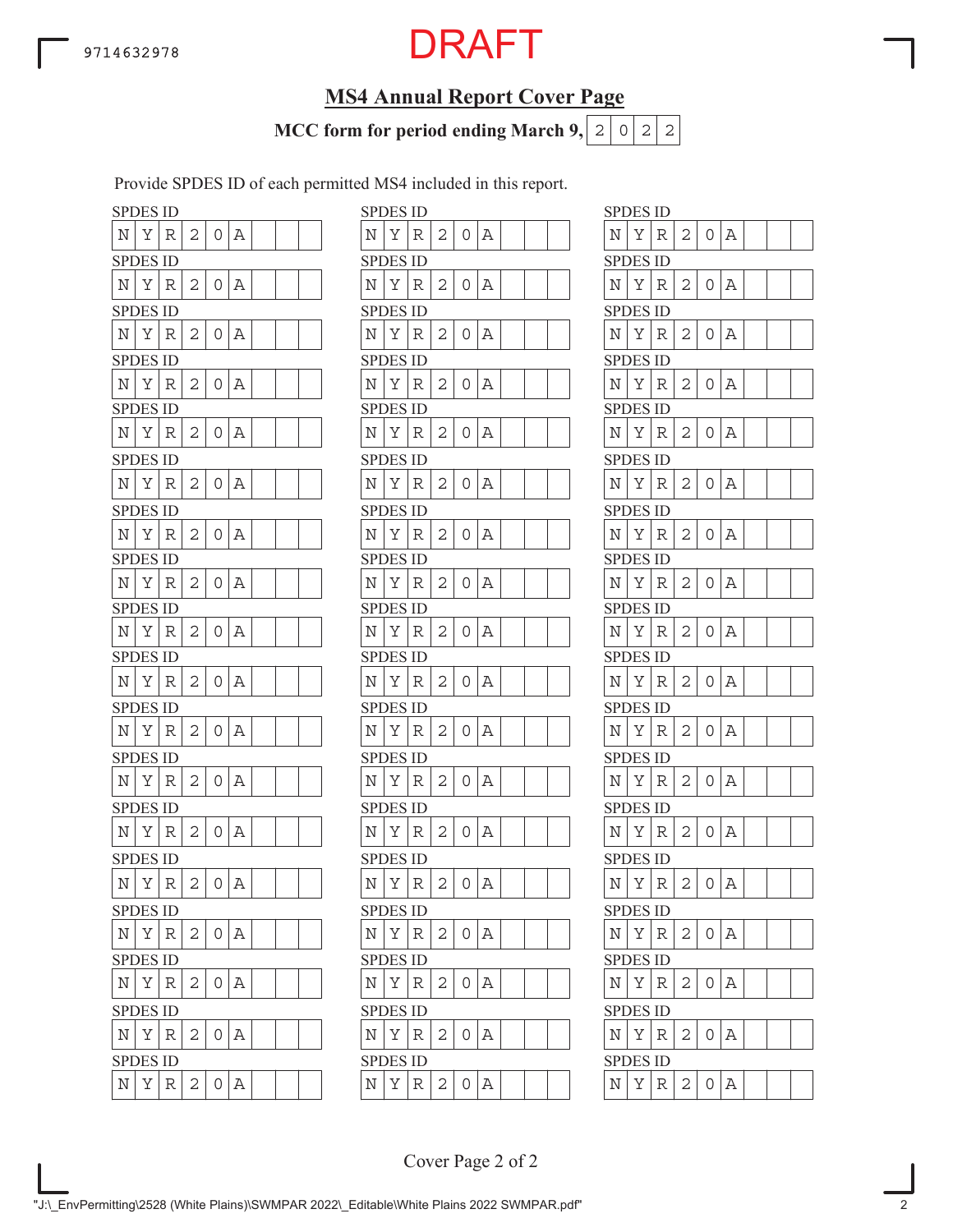

**MCC form for period ending March 9, 2 0 2 2** 

Name of MS4 City of White Plains



Each MS4 must submit an MCC form.

### **Section 1 - MCC Identification Page**

Indicate whether this MCC form is being submitted to certify endorsement or acceptance of:

An Annual Report for a single MS4

A Single Entity (Per Part II.E of GP-0-10-002)

O A Joint Report

Joint reports may be submitted by permittees with legally binding agreements.

If Joint Report, enter coalition name:

|  |  | -- |  |  |  |  |  |  |  |  |  |  |  |  |  |
|--|--|----|--|--|--|--|--|--|--|--|--|--|--|--|--|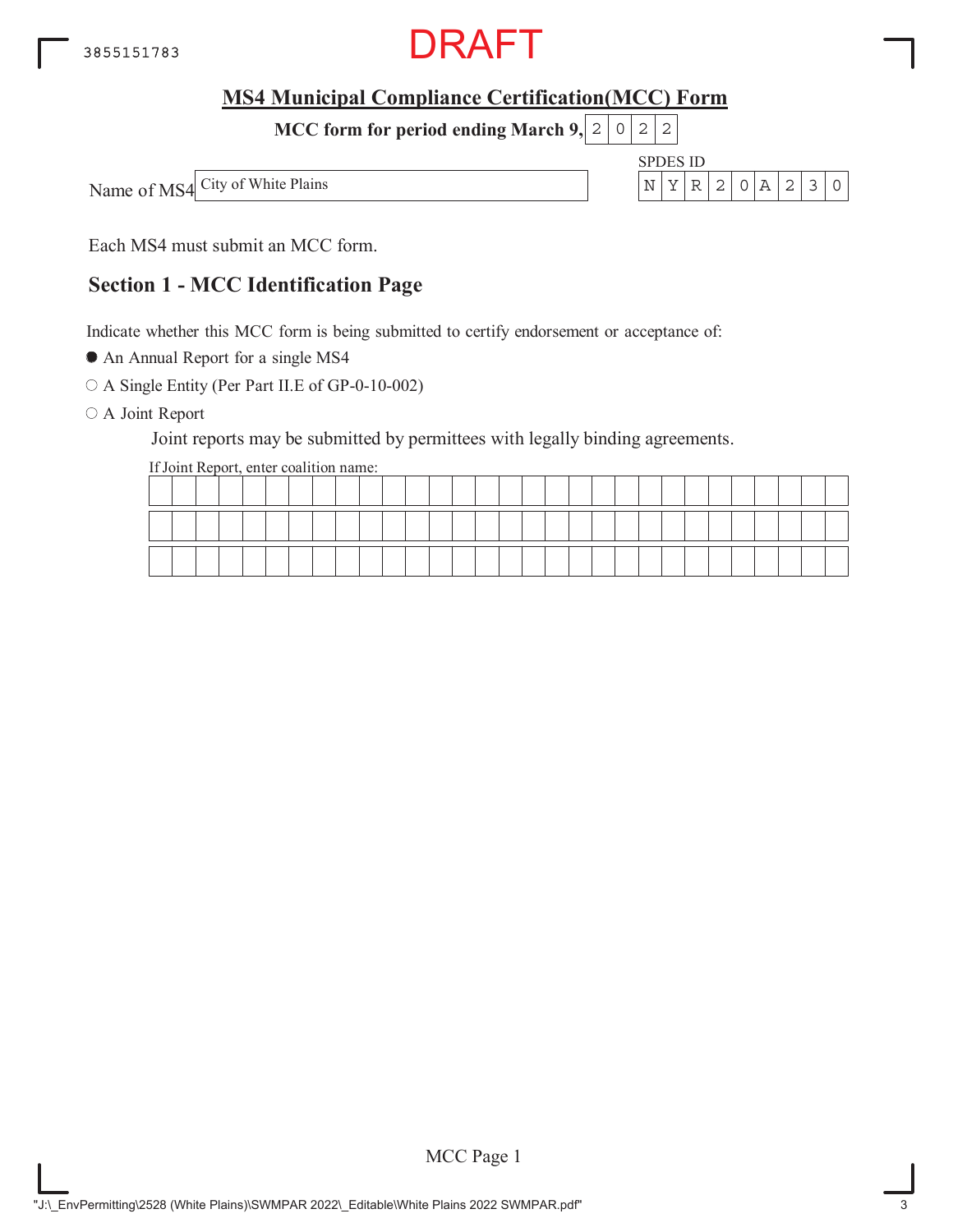

**MCC form for period ending March 9,**  $0|2|2$ 

SPDES ID

Name of MS4 City of White Plains N YR 2 0A 230

### **Section 2 - Contact Information**

Important Instructions - Please Read

Contact information must be provided for *each* of the following positions as indicated below:

- 1. Principal Executive Officer, Chief Elected Official or other qualified individual (per GP-0-08-002 Part VI.J).
- 2. Duly Authorized Representative (Information for this contact must only be submitted if a Duly Authorized Representative is signing this form)
- 3. The Local Stormwater Public Contact (required per GP-0-08-002 Part VII.A.2.c & Part VIII.A.2.c).
- 4. The Stormwater Management Program (SWMP) Coordinator (Individual responsible for coordination/implementation of SWMP).
- 5. Report Preparer (Consultants may provide company name in the space provided).

A separate sheet must be submitted for each position listed above unless more than one position is filled by the same individual. If one individual fills multiple roles, provide the contact information once and check all positions that apply to that individual.

If a new Duly Authorized Representative is signing this report, their contact information must be provided and a signature authorization form, signed by the Principal Executive Officer or Chief Elected Official must be attached.

For each contact, select all that apply:

- Principal Executive Officer/Chief Elected Official
- O Duly Authorized Representative
- Local Stormwater Public Contact
- O Stormwater Management Program (SWMP) Coordinator
- Report Preparer

| First Name  |   |             |                |   |                |              |                |                |             |                |             |             |   |   |   | MI          |              | Last Name   |             |              |             |             |              |   |   |           |             |          |                         |  |  |
|-------------|---|-------------|----------------|---|----------------|--------------|----------------|----------------|-------------|----------------|-------------|-------------|---|---|---|-------------|--------------|-------------|-------------|--------------|-------------|-------------|--------------|---|---|-----------|-------------|----------|-------------------------|--|--|
| $\mathbf T$ | h | $\circ$     | m              | a | S              |              |                |                |             |                |             |             |   |   |   | $\mathbb M$ |              | $\mathbb R$ | $\circ$     | a            | C           | h           |              |   |   |           |             |          |                         |  |  |
| Title       |   |             |                |   |                |              |                |                |             |                |             |             |   |   |   |             |              |             |             |              |             |             |              |   |   |           |             |          |                         |  |  |
| $\mathbb M$ | a | У           | $\circ$        | r |                |              |                |                |             |                |             |             |   |   |   |             |              |             |             |              |             |             |              |   |   |           |             |          |                         |  |  |
| Address     |   |             |                |   |                |              |                |                |             |                |             |             |   |   |   |             |              |             |             |              |             |             |              |   |   |           |             |          |                         |  |  |
| 2           | 5 | 5           |                | М | a              | i            | n              |                | S           | t              | $\mathbf r$ | e           | e | t |   |             |              |             |             |              |             |             |              |   |   |           |             |          |                         |  |  |
| City        |   |             |                |   |                |              |                |                |             |                |             |             |   |   |   |             |              |             |             |              | State       |             | Zip          |   |   |           |             |          |                         |  |  |
| W           | h | i           | $\mathsf{t}$   | e |                | $\, {\bf P}$ | $\mathbf 1$    | $\alpha$       | i           | n              | S           |             |   |   |   |             |              |             |             |              | $\mathbb N$ | Υ           | $\mathbf 1$  | 0 | 6 | 0         | $\mathbf 1$ | $\equiv$ |                         |  |  |
| eMail       |   |             |                |   |                |              |                |                |             |                |             |             |   |   |   |             |              |             |             |              |             |             |              |   |   |           |             |          |                         |  |  |
| m           | a | У           | $\circ$        | r | S              | $\circ$      | $\mathbf f$    | $\mathbf f$    | i           | $\mathsf C$    | e           | $@$         | W | h | i | $\sf t$     | $\mathsf{e}$ | $\rm p$     | $\mathbf 1$ | $\mathsf{a}$ | i           | n           | $\mathtt{s}$ | n | У | $\bullet$ | g           | $\circ$  | $\overline{\mathsf{V}}$ |  |  |
| Phone       |   |             |                |   |                |              |                |                |             |                |             |             |   |   |   |             |              | County      |             |              |             |             |              |   |   |           |             |          |                         |  |  |
|             | 9 | $\mathbf 1$ | $\overline{4}$ |   | $\overline{4}$ | $\sqrt{2}$   | $\overline{2}$ | $\blacksquare$ | $\mathbf 1$ | $\overline{4}$ | $\mathbf 1$ | $\mathbf 1$ |   |   |   |             |              | W           | e           | S            | t           | $\mathsf C$ | h            | e | S | t         | e           | r        |                         |  |  |
|             |   |             |                |   |                |              |                |                |             |                |             |             |   |   |   |             |              | MCC Page 2  |             |              |             |             |              |   |   |           |             |          |                         |  |  |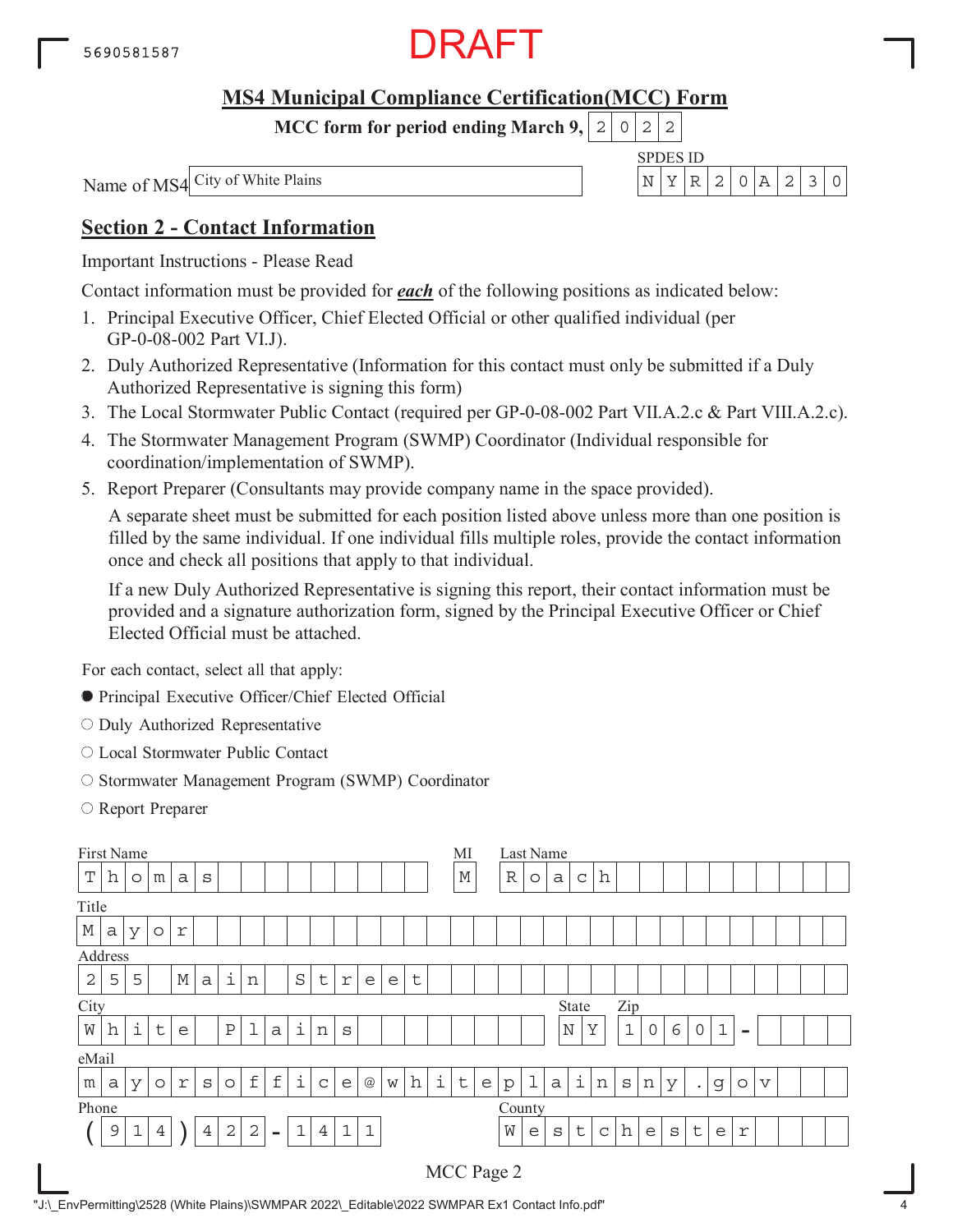

**MCC form for period ending March 9,**  $0|2|2$ 

SPDES ID

Name of MS4 City of White Plains N YR 2 0A 230

### **Section 2 - Contact Information**

Important Instructions - Please Read

Contact information must be provided for *each* of the following positions as indicated below:

- 1. Principal Executive Officer, Chief Elected Official or other qualified individual (per GP-0-08-002 Part VI.J).
- 2. Duly Authorized Representative (Information for this contact must only be submitted if a Duly Authorized Representative is signing this form)
- 3. The Local Stormwater Public Contact (required per GP-0-08-002 Part VII.A.2.c & Part VIII.A.2.c).
- 4. The Stormwater Management Program (SWMP) Coordinator (Individual responsible for coordination/implementation of SWMP).
- 5. Report Preparer (Consultants may provide company name in the space provided).

A separate sheet must be submitted for each position listed above unless more than one position is filled by the same individual. If one individual fills multiple roles, provide the contact information once and check all positions that apply to that individual.

If a new Duly Authorized Representative is signing this report, their contact information must be provided and a signature authorization form, signed by the Principal Executive Officer or Chief Elected Official must be attached.

For each contact, select all that apply:

O Principal Executive Officer/Chief Elected Official

- Duly Authorized Representative
- Local Stormwater Public Contact
- Stormwater Management Program (SWMP) Coordinator
- Report Preparer

| First Name     |                                                                                                                                                          |           |              |             |         |              |              |          |   |   |            |         |         |             |             | МI           |   |             | Last Name    |   |              |           |              |         |                 |             |             |          |  |  |
|----------------|----------------------------------------------------------------------------------------------------------------------------------------------------------|-----------|--------------|-------------|---------|--------------|--------------|----------|---|---|------------|---------|---------|-------------|-------------|--------------|---|-------------|--------------|---|--------------|-----------|--------------|---------|-----------------|-------------|-------------|----------|--|--|
| $\rm S$        | t                                                                                                                                                        | e         | $\mathbf f$  | a           | n       | i            | $\mathsf{a}$ |          |   |   |            |         |         |             |             | Α            |   | $\mathbb M$ | i            | g | n            | $\circ$   | n            | e       |                 |             |             |          |  |  |
| Title          |                                                                                                                                                          |           |              |             |         |              |              |          |   |   |            |         |         |             |             |              |   |             |              |   |              |           |              |         |                 |             |             |          |  |  |
| $\mathcal{C}$  | O                                                                                                                                                        | m         | m            | i           | S       | S            | i            | $\circ$  | n | e | r          |         | $\circ$ | $\mathbf f$ |             | $\, {\bf P}$ | u | $\mathbf b$ | 1            | i | C            |           | W            | $\circ$ | $\Upsilon$      | k           | S           |          |  |  |
| Address        |                                                                                                                                                          |           |              |             |         |              |              |          |   |   |            |         |         |             |             |              |   |             |              |   |              |           |              |         |                 |             |             |          |  |  |
| $\overline{2}$ | 5                                                                                                                                                        | 5         |              | $\mathbb M$ | a       | i            | n            |          | S | t | $\Upsilon$ | e       | e       | $\sf t$     |             |              |   |             |              |   |              |           |              |         |                 |             |             |          |  |  |
| City           |                                                                                                                                                          |           |              |             |         |              |              |          |   |   |            |         |         |             |             |              |   |             |              |   | State        |           | Zip          |         |                 |             |             |          |  |  |
| W              | h                                                                                                                                                        | $\dot{1}$ | $\mathsf{t}$ | e           |         | $\, {\bf P}$ | $\mathbf 1$  | $\alpha$ | i | n | S          |         |         |             |             |              |   |             |              |   | $\mathbb N$  | Y         | $\mathbf{1}$ | 0       | 6               | $\mathbf 0$ | $\mathbf 1$ | $\equiv$ |  |  |
| eMail          |                                                                                                                                                          |           |              |             |         |              |              |          |   |   |            |         |         |             |             |              |   |             |              |   |              |           |              |         |                 |             |             |          |  |  |
| $\mathtt{s}$   | m                                                                                                                                                        | i         | g            | n           | $\circ$ | n            | e            | @        | W | h | i          | $\sf t$ | e       | p           | $\mathbf 1$ | $\mathsf{a}$ | i | n           | $\mathbf S$  | n | У            | $\bullet$ | g            | $\circ$ | $\triangledown$ |             |             |          |  |  |
|                |                                                                                                                                                          |           |              |             |         |              |              |          |   |   |            |         |         |             |             |              |   | County      |              |   |              |           |              |         |                 |             |             |          |  |  |
|                | Phone<br>$\sqrt{2}$<br>$\overline{2}$<br>$\mathbf 0$<br>6<br>$\mathbf 1$<br>$\mathbf{1}$<br>$\overline{2}$<br>9<br>$\overline{4}$<br>4<br>$\blacksquare$ |           |              |             |         |              |              |          |   |   |            |         |         |             |             |              | W | e           | $\mathtt{s}$ | t | $\mathsf{C}$ | h         | e            | S       | t               | e           | r           |          |  |  |
|                |                                                                                                                                                          |           |              |             |         |              |              |          |   |   |            |         |         |             |             |              |   | MCC Page 2  |              |   |              |           |              |         |                 |             |             |          |  |  |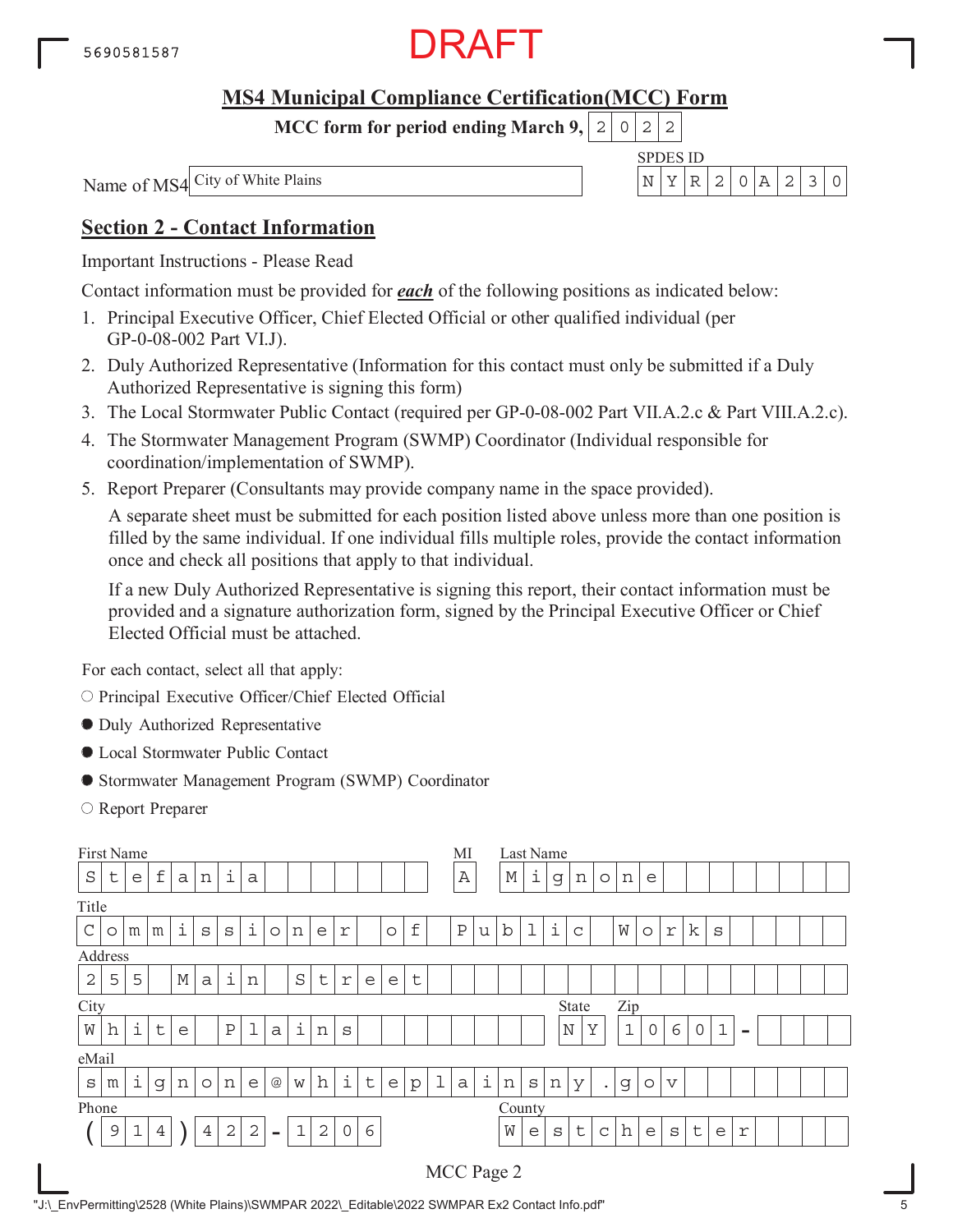

**MCC form for period ending March 9,**  $0|2|2$ 

SPDES ID

Name of MS4 City of White Plains N YR 2 0A 230

### **Section 2 - Contact Information**

Important Instructions - Please Read

Contact information must be provided for *each* of the following positions as indicated below:

- 1. Principal Executive Officer, Chief Elected Official or other qualified individual (per GP-0-08-002 Part VI.J).
- 2. Duly Authorized Representative (Information for this contact must only be submitted if a Duly Authorized Representative is signing this form)
- 3. The Local Stormwater Public Contact (required per GP-0-08-002 Part VII.A.2.c & Part VIII.A.2.c).
- 4. The Stormwater Management Program (SWMP) Coordinator (Individual responsible for coordination/implementation of SWMP).
- 5. Report Preparer (Consultants may provide company name in the space provided).

A separate sheet must be submitted for each position listed above unless more than one position is filled by the same individual. If one individual fills multiple roles, provide the contact information once and check all positions that apply to that individual.

If a new Duly Authorized Representative is signing this report, their contact information must be provided and a signature authorization form, signed by the Principal Executive Officer or Chief Elected Official must be attached.

For each contact, select all that apply:

- O Principal Executive Officer/Chief Elected Official
- $\circ$  Duly Authorized Representative
- Local Stormwater Public Contact
- O Stormwater Management Program (SWMP) Coordinator
- Report Preparer

| First Name  |             |   |                  |             |                |                 |             |                          |                          |   |             |              |             |             |             | MI           |   |              |   | Last Name   |             |             |             |             |              |             |             |                          |  |  |
|-------------|-------------|---|------------------|-------------|----------------|-----------------|-------------|--------------------------|--------------------------|---|-------------|--------------|-------------|-------------|-------------|--------------|---|--------------|---|-------------|-------------|-------------|-------------|-------------|--------------|-------------|-------------|--------------------------|--|--|
| $\mathbb M$ | e           | r | e                | d           | i              | t               | h           |                          |                          |   |             |              |             |             |             | $\, {\bf A}$ |   | $\, {\bf B}$ | У | e           | r           | S           |             |             |              |             |             |                          |  |  |
| Title       |             |   |                  |             |                |                 |             |                          |                          |   |             |              |             |             |             |              |   |              |   |             |             |             |             |             |              |             |             |                          |  |  |
| $\mathbb D$ | &           | B |                  | $\mathbf E$ | n              | g               | i           | n                        | e                        | e | r           | S            |             | a           | n           | d            |   | $\mathbb A$  | r | $\mathsf C$ | h           | i           | t           | e           | $\mathsf{C}$ | $\mathsf t$ | S           |                          |  |  |
| Address     |             |   |                  |             |                |                 |             |                          |                          |   |             |              |             |             |             |              |   |              |   |             |             |             |             |             |              |             |             |                          |  |  |
| 4           |             | W | e                | S           | t              |                 | $\mathbb R$ | e                        | d                        |   | O           | $\mathsf{a}$ | $\mathbf k$ |             | $\mathbb L$ | a            | n | e            |   | $\rm S$     | u           | i           | $\sf t$     | e           |              | 3           | 1           | 5                        |  |  |
| City        |             |   |                  |             |                |                 |             |                          |                          |   |             |              |             |             |             |              |   |              |   | State       |             | Zip         |             |             |              |             |             |                          |  |  |
| W           | h           | i | t                | e           |                | $\, {\bf P}$    | $\mathbf 1$ | $\alpha$                 | i                        | n | S           |              |             |             |             |              |   |              |   |             | $\mathbb N$ | Y           | $\mathbf 1$ | $\mathbf 0$ | 6            | 0           | $\mathbf 1$ | $\overline{\phantom{a}}$ |  |  |
| eMail       |             |   |                  |             |                |                 |             |                          |                          |   |             |              |             |             |             |              |   |              |   |             |             |             |             |             |              |             |             |                          |  |  |
| m           | $\mathbf b$ | У | e                | $\Upsilon$  | S              | $^{\copyright}$ | d           | b                        | $\overline{\phantom{m}}$ | e | n           | $\mathsf{G}$ | $\bullet$   | $\mathsf C$ | $\circ$     | m            |   |              |   |             |             |             |             |             |              |             |             |                          |  |  |
| Phone       |             |   |                  |             |                |                 |             |                          |                          |   |             |              |             |             |             |              |   | County       |   |             |             |             |             |             |              |             |             |                          |  |  |
|             | 9           | 1 | $\ensuremath{4}$ |             | $\overline{4}$ | 6               | 7           | $\overline{\phantom{0}}$ | 5                        | 3 | $\mathbf 0$ | $\mathbf 0$  |             |             |             |              |   | W            | e | S           | $\sf t$     | $\mathsf C$ | h           | e           | $\rm s$      | $\sf t$     | e           | r                        |  |  |
|             |             |   |                  |             |                |                 |             |                          |                          |   |             |              |             |             |             | MCC Page 2   |   |              |   |             |             |             |             |             |              |             |             |                          |  |  |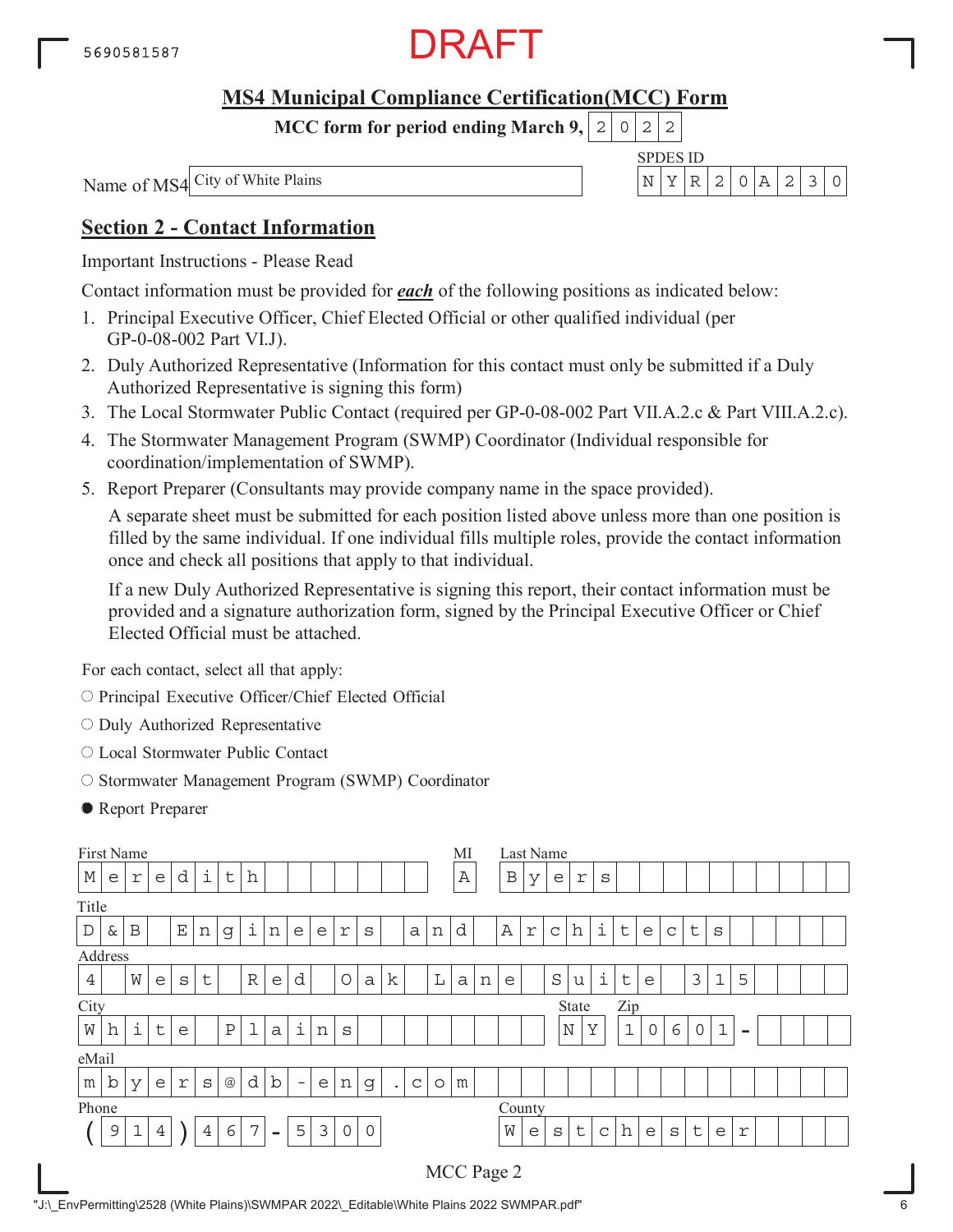

SPDES ID

 $N|Y|R|2|0|A|2|3|0$ 

**MCC form for period ending March 9, 2 0 2 2** 

Name of MS4 City of White Plains

### **Section 3 - Partner Information**

Did your MS4 work with partners/coalition to complete some or all permit requirements during this reporting period? Yes No

If Yes, complete information below.

Submit a separate sheet for each partner. Information provided in other formats will not be accepted. If your MS4 cooperated with a coalition, submit one sheet with the name of the coalition. It is not necessary to include a separate sheet for each MS4 in the coalition.

If No, proceed to Section 4 - Certification Statement.

|                | Partner/CoalitionName             |              |                |                 |              |              |   |                          |                    |            |                           |              |                 |              |            |              |         |                           |                      |             |                                                                         |         |             |             |                |             |                |                              |               |   |                                  |                                                                                                        |
|----------------|-----------------------------------|--------------|----------------|-----------------|--------------|--------------|---|--------------------------|--------------------|------------|---------------------------|--------------|-----------------|--------------|------------|--------------|---------|---------------------------|----------------------|-------------|-------------------------------------------------------------------------|---------|-------------|-------------|----------------|-------------|----------------|------------------------------|---------------|---|----------------------------------|--------------------------------------------------------------------------------------------------------|
| W              | e                                 | $\mathtt{s}$ | t              | $\mathsf C$     | h            | е            | S | $\mathsf t$              | e                  | $\Upsilon$ |                           | $\mathsf C$  | $\circ$         | u            | $\,$ n     | $\mathsf t$  | У       |                           |                      |             |                                                                         |         |             |             |                |             |                |                              |               |   |                                  |                                                                                                        |
|                | Partner/Coalition Name (con't.)   |              |                |                 |              |              |   |                          |                    |            |                           |              |                 |              |            |              |         |                           |                      |             |                                                                         |         |             |             |                |             |                |                              |               |   | SPDES Partner ID - If applicable |                                                                                                        |
|                |                                   |              |                |                 |              |              |   |                          |                    |            |                           |              |                 |              |            |              |         |                           |                      |             |                                                                         |         |             | $\mathbf N$ | Υ              | $\mathbb R$ | 2              | 0                            | Α             |   |                                  |                                                                                                        |
| Address        |                                   |              |                |                 |              |              |   |                          |                    |            |                           |              |                 |              |            |              |         |                           |                      |             |                                                                         |         |             |             |                |             |                |                              |               |   |                                  |                                                                                                        |
| $1\,$          | $\ensuremath{4}$                  | 8            |                | М               | $\mathsf{a}$ | $\Upsilon$   | t | i                        | n                  | e          |                           | Α            | $\triangledown$ | e            | n          | u            | e       | $\mathbf{r}$              |                      | R           | $\circ$                                                                 | $\circ$ | m           |             | $\overline{4}$ | 3           | $\overline{2}$ |                              |               |   |                                  |                                                                                                        |
| City           |                                   |              |                |                 |              |              |   |                          |                    |            |                           |              |                 |              |            |              |         |                           |                      |             | State                                                                   |         | Zip         |             |                |             |                |                              |               |   |                                  |                                                                                                        |
| $\rm W$        | h                                 | i            | t              | e               |              | $\, {\bf P}$ | ı | a                        | $\dot{\mathtt{l}}$ | n          | S                         |              |                 |              |            |              |         |                           |                      |             | $\rm N$<br>Υ                                                            |         | $\mathbf 1$ | $\circ$     | 6              | $\circ$     | $1\,$          | $\qquad \qquad \blacksquare$ | 4             | 7 | $\circ$                          | 4                                                                                                      |
| eMail          |                                   |              |                |                 |              |              |   |                          |                    |            |                           |              |                 |              |            |              |         |                           |                      |             |                                                                         |         |             |             |                |             |                |                              |               |   |                                  |                                                                                                        |
| d              | S                                 | k            | 2              | $^{\copyright}$ | W            | e            | S | $\mathsf t$              | $\mathsf C$        | h          | $\mathop{\rm e}\nolimits$ | $\mathtt{s}$ | $\sf t$         | e            | $\Upsilon$ | g            | $\circ$ | $\boldsymbol{\mathrm{V}}$ | $\ddot{\phantom{0}}$ | $\mathsf C$ | $\circ$                                                                 | m       |             |             |                |             |                |                              |               |   |                                  |                                                                                                        |
| Phone          |                                   |              |                |                 |              |              |   |                          |                    |            |                           |              |                 |              |            |              |         |                           |                      |             |                                                                         |         |             |             |                |             |                |                              |               |   |                                  |                                                                                                        |
|                | $\overline{9}$                    | $\mathbf 1$  | $\overline{4}$ |                 | $\mathsf 9$  | $\mathsf 9$  | 5 | $\overline{\phantom{a}}$ | $\mathbf{2}$       | 0          | 8                         | 9            |                 |              |            |              |         |                           |                      |             | Legally Binding Agreement in accordance<br>with GP-0-08-002 Part IV.G.? |         |             |             |                |             |                |                              | $\bullet$ Yes |   |                                  | $\bigcirc$ No                                                                                          |
|                |                                   |              |                |                 |              |              |   |                          |                    |            |                           |              |                 |              |            |              |         |                           |                      |             |                                                                         |         |             |             |                |             |                |                              |               |   |                                  | What tasks/responsibilities are shared with this partner (e.g. MM1 School Programs or Multiple Tasks)? |
|                |                                   |              |                |                 |              |              |   |                          |                    |            |                           |              |                 |              |            |              |         |                           |                      |             |                                                                         |         |             |             |                |             |                |                              |               |   |                                  |                                                                                                        |
|                | OM1                               |              | М              | u               | $\mathbf 1$  | t            | i | ${\rm p}$                | 1                  | e          |                           | $\mathbf T$  | $\mathsf{a}$    | $\mathtt{s}$ | k          | $\mathtt{s}$ |         |                           |                      |             |                                                                         |         |             |             |                |             |                |                              |               |   |                                  |                                                                                                        |
|                | OMM2                              |              | $\mathbb M$    | u               | 1            | $\sf t$      | i | ${\rm p}$                | 1                  | e          |                           | $\mathbf T$  | $\mathsf{a}$    | $\mathtt{s}$ | k          | $\mathtt{s}$ |         |                           |                      |             |                                                                         |         |             |             |                |             |                |                              |               |   |                                  |                                                                                                        |
|                |                                   |              |                |                 |              |              |   |                          |                    |            |                           |              |                 |              |            |              |         |                           |                      |             |                                                                         |         |             |             |                |             |                |                              |               |   |                                  |                                                                                                        |
|                | OMM3                              |              | G              | I               | S            |              | М | a                        | $\rm p$            | $\rm p$    | i                         | n            | g               |              |            |              |         |                           |                      |             |                                                                         |         |             |             |                |             |                |                              |               |   |                                  |                                                                                                        |
| $\bigcirc$ MM4 |                                   |              |                |                 |              |              |   |                          |                    |            |                           |              |                 |              |            |              |         |                           |                      |             |                                                                         |         |             |             |                |             |                |                              |               |   |                                  |                                                                                                        |
|                | $\circ$ MM5                       |              |                |                 |              |              |   |                          |                    |            |                           |              |                 |              |            |              |         |                           |                      |             |                                                                         |         |             |             |                |             |                |                              |               |   |                                  |                                                                                                        |
|                |                                   |              |                |                 |              |              |   |                          |                    |            |                           |              |                 |              |            |              |         |                           |                      |             |                                                                         |         |             |             |                |             |                |                              |               |   |                                  |                                                                                                        |
| $\bigcirc$ MM6 |                                   |              |                |                 |              |              |   |                          |                    |            |                           |              |                 |              |            |              |         |                           |                      |             |                                                                         |         |             |             |                |             |                |                              |               |   |                                  |                                                                                                        |
|                | Additional tasks/responsibilities |              |                |                 |              |              |   |                          |                    |            |                           |              |                 |              |            |              |         |                           |                      |             |                                                                         |         |             |             |                |             |                |                              |               |   |                                  |                                                                                                        |

 $\bigcirc$ *Watershed Improvement Strategy Best Management Practices* required for MS4s in impaired watersheds included in GP-0-08-002 Part IX.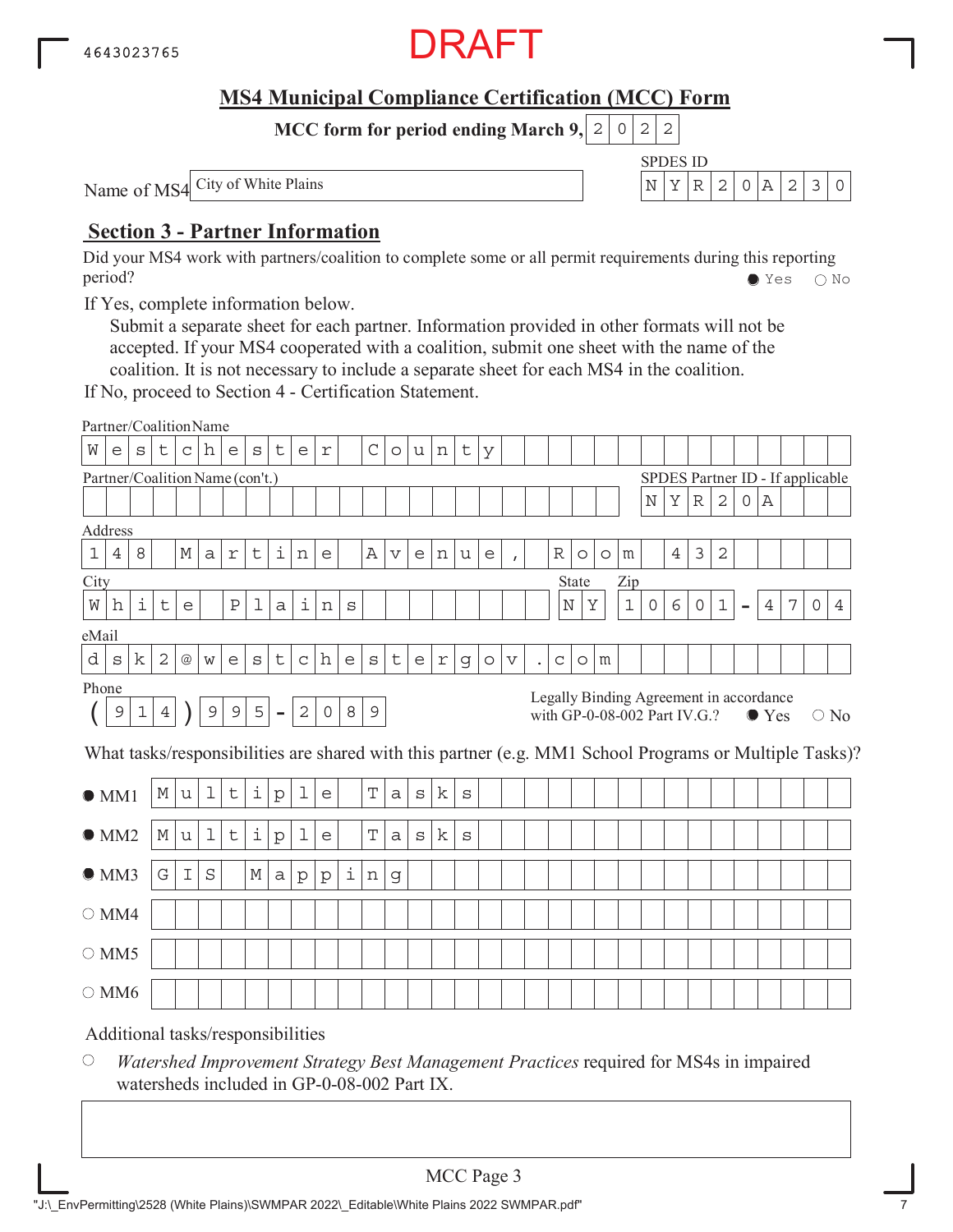

SPDES ID

 $N|Y|R|2|0|A|2|3|0$ 

**MCC form for period ending March 9, 2 0 2 2** 

Name of MS4 City of White Plains

### **Section 3 - Partner Information**

Did your MS4 work with partners/coalition to complete some or all permit requirements during this reporting period? Yes No

If Yes, complete information below.

Submit a separate sheet for each partner. Information provided in other formats will not be accepted. If your MS4 cooperated with a coalition, submit one sheet with the name of the coalition. It is not necessary to include a separate sheet for each MS4 in the coalition.

If No, proceed to Section 4 - Certification Statement.

|                | Partner/CoalitionName           |         |         |   |              |             |            |                                   |                    |              |             |              |   |                 |   |         |                     |   |         |         |                              |         |             |             |   |             |              |                |                                                           |                     |   |                                                                                                        |
|----------------|---------------------------------|---------|---------|---|--------------|-------------|------------|-----------------------------------|--------------------|--------------|-------------|--------------|---|-----------------|---|---------|---------------------|---|---------|---------|------------------------------|---------|-------------|-------------|---|-------------|--------------|----------------|-----------------------------------------------------------|---------------------|---|--------------------------------------------------------------------------------------------------------|
| $\, {\bf B}$   | r                               | $\circ$ | n       | X |              | $\mathbb R$ | i          | $\triangledown$                   | e                  | r            |             | Α            | d | $\triangledown$ | i | $\rm s$ | $\circlearrowright$ | r | У       |         | $\, {\bf B}$                 | $\circ$ | a           | $\Upsilon$  | d |             |              |                |                                                           |                     |   |                                                                                                        |
|                | Partner/Coalition Name (con't.) |         |         |   |              |             |            |                                   |                    |              |             |              |   |                 |   |         |                     |   |         |         |                              |         |             |             |   |             |              |                | SPDES Partner ID - If applicable                          |                     |   |                                                                                                        |
|                |                                 |         |         |   |              |             |            |                                   |                    |              |             |              |   |                 |   |         |                     |   |         |         |                              |         |             | $\mathbb N$ | Υ | $\mathbb R$ | $\mathbf{2}$ | 0              | Α                                                         |                     |   |                                                                                                        |
| Address        |                                 |         |         |   |              |             |            |                                   |                    |              |             |              |   |                 |   |         |                     |   |         |         |                              |         |             |             |   |             |              |                |                                                           |                     |   |                                                                                                        |
| $\mathbf 2$    | 5                               | 5       |         | М | a            | i           | n          |                                   | $\rm S$            | t            | $\mathbf r$ | e            | e | t               |   |         |                     |   |         |         |                              |         |             |             |   |             |              |                |                                                           |                     |   |                                                                                                        |
| City           |                                 |         |         |   |              |             |            |                                   |                    |              |             |              |   |                 |   |         |                     |   |         |         | State                        |         | Zip         |             |   |             |              |                |                                                           |                     |   |                                                                                                        |
| W              | h                               | i       | t       | e |              | Ρ           | 1          | a                                 | $\dot{\mathtt{l}}$ | n            | S           |              |   |                 |   |         |                     |   |         | $\rm N$ | Υ                            |         | $\mathbf 1$ | 0           | 6 | 0           | $\mathbf{1}$ | $\blacksquare$ |                                                           |                     |   |                                                                                                        |
| eMail          |                                 |         |         |   |              |             |            |                                   |                    |              |             |              |   |                 |   |         |                     |   |         |         |                              |         |             |             |   |             |              |                |                                                           |                     |   |                                                                                                        |
|                |                                 |         |         |   |              |             |            |                                   |                    |              |             |              |   |                 |   |         |                     |   |         |         |                              |         |             |             |   |             |              |                |                                                           |                     |   |                                                                                                        |
| Phone          |                                 |         |         |   |              |             |            |                                   |                    |              |             |              |   |                 |   |         |                     |   |         |         |                              |         |             |             |   |             |              |                |                                                           |                     |   |                                                                                                        |
|                | $\overline{9}$                  | 1       | 4       |   | 4            | $\sqrt{2}$  | $\sqrt{2}$ | $\blacksquare$                    | $1\,$              | $\sqrt{2}$   | $\mathbf 1$ | $\mathsf{O}$ |   |                 |   |         |                     |   |         |         | with GP-0-08-002 Part IV.G.? |         |             |             |   |             |              |                | Legally Binding Agreement in accordance<br>$\bigcirc$ Yes |                     |   | $\bullet$ No                                                                                           |
|                |                                 |         |         |   |              |             |            |                                   |                    |              |             |              |   |                 |   |         |                     |   |         |         |                              |         |             |             |   |             |              |                |                                                           |                     |   | What tasks/responsibilities are shared with this partner (e.g. MM1 School Programs or Multiple Tasks)? |
|                | $\bigcirc$ MM1                  |         |         |   |              |             |            |                                   |                    |              |             |              |   |                 |   |         |                     |   |         |         |                              |         |             |             |   |             |              |                |                                                           |                     |   |                                                                                                        |
|                | $\circ$ MM2                     |         |         |   |              |             |            |                                   |                    |              |             |              |   |                 |   |         |                     |   |         |         |                              |         |             |             |   |             |              |                |                                                           |                     |   |                                                                                                        |
|                | OMM3                            |         | М       | а | $\mathbf{p}$ | $\rm p$     | i          | n                                 | g                  | $\mathbf{r}$ |             | W            | a | t               | e | r       |                     | Q | u       | a       | 1                            | i       | t           | У           |   | Т           | e            | S              | t                                                         | i                   | n | $\mathbf g$                                                                                            |
| $\bigcirc$ MM4 |                                 |         |         |   |              |             |            |                                   |                    |              |             |              |   |                 |   |         |                     |   |         |         |                              |         |             |             |   |             |              |                |                                                           |                     |   |                                                                                                        |
|                | OMM5                            |         | $\rm S$ | t | a            | n           | d          | $\rm{a}$                          | r                  | d            | i           | $\rm{Z}$     | a | t               | i | $\circ$ | n                   |   | $\circ$ | f       |                              | R       | e           | g           | u | 1           | a            | t              | i                                                         | $\circlearrowright$ | n | S                                                                                                      |
| $\circ$ MM6    |                                 |         |         |   |              |             |            |                                   |                    |              |             |              |   |                 |   |         |                     |   |         |         |                              |         |             |             |   |             |              |                |                                                           |                     |   |                                                                                                        |
|                |                                 |         |         |   |              |             |            | Additional tasks/responsibilities |                    |              |             |              |   |                 |   |         |                     |   |         |         |                              |         |             |             |   |             |              |                |                                                           |                     |   |                                                                                                        |

 $\bigcirc$ *Watershed Improvement Strategy Best Management Practices* required for MS4s in impaired watersheds included in GP-0-08-002 Part IX.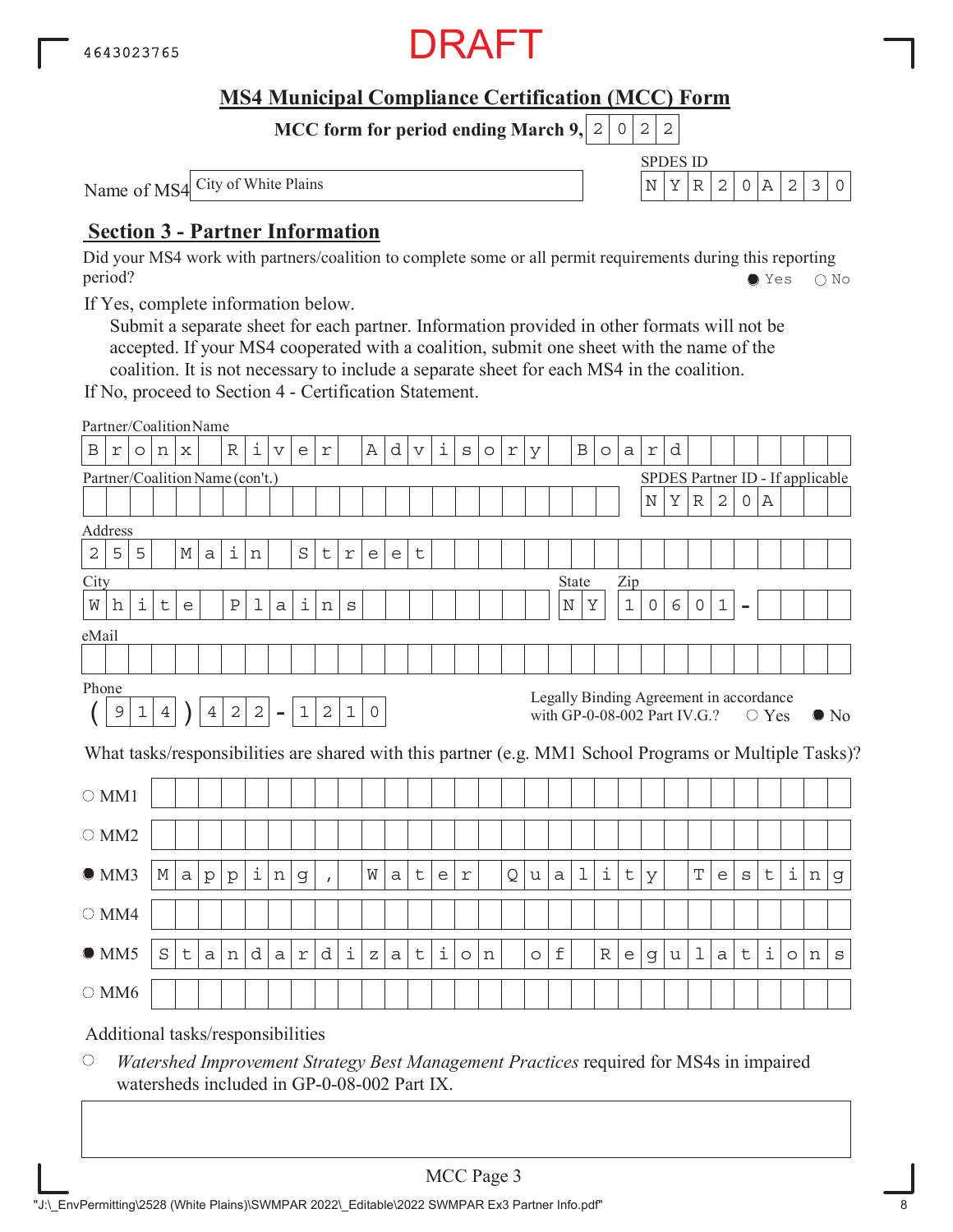

**MCC form for period ending March 9,**  $0|2|2$ 

Name of MS4

SPDES ID City of White Plains  $N \mid Y \mid R \mid 2 \mid 0 \mid A \mid 2 \mid 3 \mid 0$ 

## **Section 4 - Certification Statement**

"I certify under penalty of law that this document and all attachments were prepared under my direction or supervision in accordance with a system designed to assure that qualified personnel properly gathered and evaluated the information submitted. Based on my inquiry of the person or persons who manage the system, or those persons directly responsible for gathering the information, the information submitted is, the best of my knowledge and belief, true, accurate, and complete. I am aware that there are significant penalties for submitting false information, including the possibility of fine and imprisonment for knowing violations."

This form must be signed by either a principal executive officer or ranking elected official, or duly authorized representative of that person as described in GP-0-08-002 Part VI.J.

| First Name   |         |   |   |              |             |              |   |         |   |   |                                                    |         |   | MI           |   | Last Name   |   |   |   |         |      |         |   |   |   |  |  |  |
|--------------|---------|---|---|--------------|-------------|--------------|---|---------|---|---|----------------------------------------------------|---------|---|--------------|---|-------------|---|---|---|---------|------|---------|---|---|---|--|--|--|
| $\rm S$      | $\sf t$ | e | f | $\mathsf{a}$ | $\mathbf n$ | i            | a |         |   |   |                                                    |         |   | Α            |   | $\mathbb M$ | i | g | n | $\circ$ | n    | e       |   |   |   |  |  |  |
| Title        |         |   |   |              |             |              |   |         |   |   | (Clearly print title of individual signing report) |         |   |              |   |             |   |   |   |         |      |         |   |   |   |  |  |  |
| $\mathsf{C}$ | $\circ$ | m | m | i            | S           | $\mathtt{s}$ | i | $\circ$ | n | e | r                                                  | $\circ$ | f | $\, {\bf P}$ | u | b           | ı | i | C |         | M    | $\circ$ | r | k | S |  |  |  |
| Signature    |         |   |   |              |             |              |   |         |   |   |                                                    |         |   |              |   |             |   |   |   |         | Date |         |   |   |   |  |  |  |

Send completed form and any attachments to the DEC Central Office at:

MS4 Permit Coordinator Division of Water 4th Floor 625 Broadway Albany, New York 12233-3505

MCC Page 4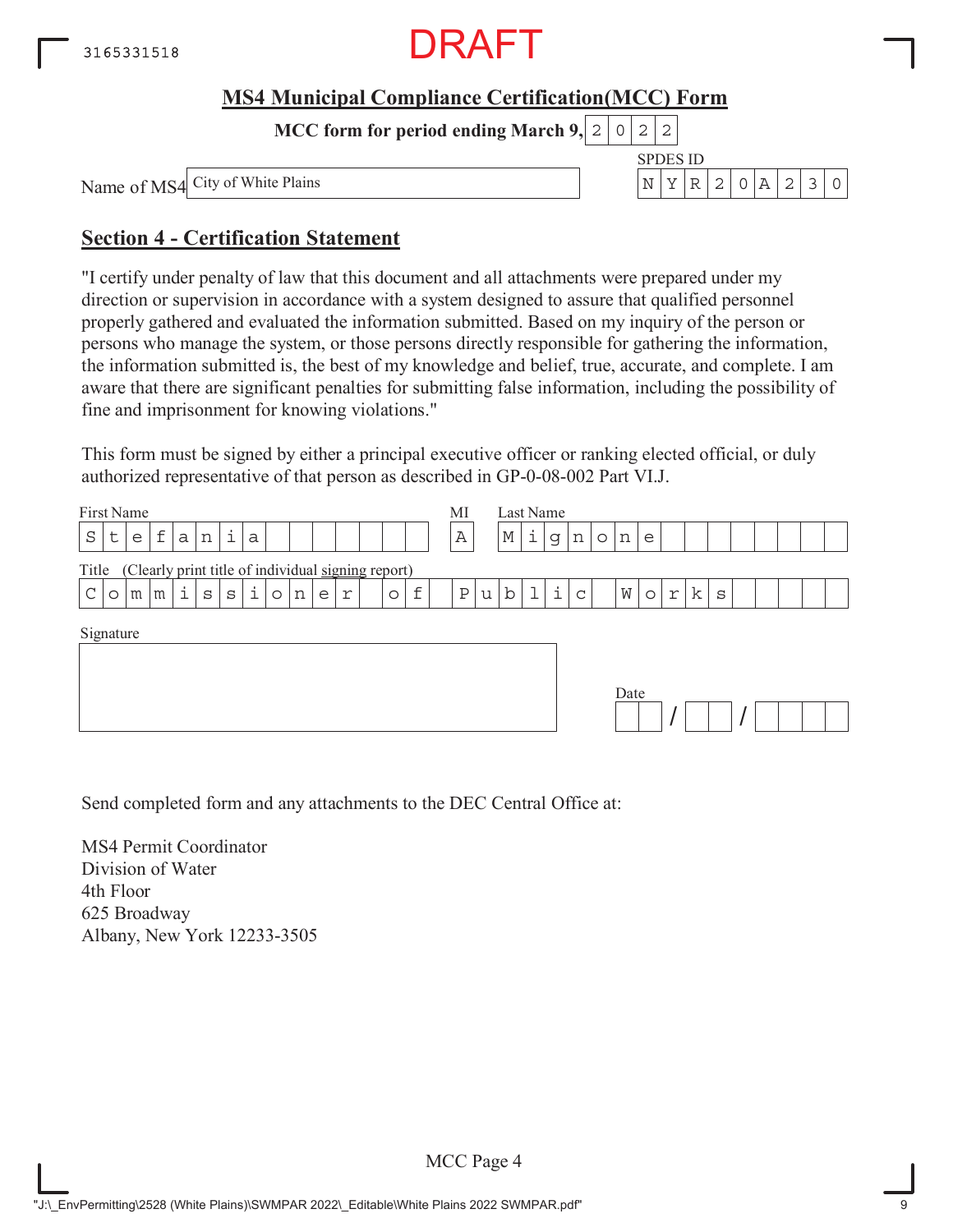### **MS4 Annual Report Form**

**This report is being submitted for the reporting period ending March 9,**  $2|0|2|2$ 

If submitting this form as part of a joint report on behalf of a coalition leave SPDES ID blank.

Name of MS4/Coalition City of White Plains  $N = \begin{bmatrix} N & Y & R & 2 & 0 & A & 2 & 3 & 0 \\ N & N & N & N & N & N & N \end{bmatrix}$ 



### **Water Quality Trends**

The information in this section is being reported (check one):

On behalf of an individual MS4

 $\circ$  On behalf of a coalition

How many MS4s are contributed to this report?

**1. Has this MS4/Coalition produced any reports documenting water quality trends related to stormwater? If not, answer No and proceed to Minimum Control Measure One.**  $\bullet$  Yes  $\circ$  No

If Yes, choose one of the following

● Report(s) attached to the annual report

 $\circ$  Web Page(s) where report(s) is/are provided below

Please provide specific address of page where report(s) can be accessed - not home page.

| $\ensuremath{\mathsf{URL}}\xspace$ |  |  |  |  |  |  |  |  |  |  |  |  |  |  |  |
|------------------------------------|--|--|--|--|--|--|--|--|--|--|--|--|--|--|--|
|                                    |  |  |  |  |  |  |  |  |  |  |  |  |  |  |  |
|                                    |  |  |  |  |  |  |  |  |  |  |  |  |  |  |  |
|                                    |  |  |  |  |  |  |  |  |  |  |  |  |  |  |  |
| $\ensuremath{\mathsf{URL}}\xspace$ |  |  |  |  |  |  |  |  |  |  |  |  |  |  |  |
|                                    |  |  |  |  |  |  |  |  |  |  |  |  |  |  |  |
|                                    |  |  |  |  |  |  |  |  |  |  |  |  |  |  |  |
|                                    |  |  |  |  |  |  |  |  |  |  |  |  |  |  |  |
| $\ensuremath{\mathsf{URL}}\xspace$ |  |  |  |  |  |  |  |  |  |  |  |  |  |  |  |
|                                    |  |  |  |  |  |  |  |  |  |  |  |  |  |  |  |
|                                    |  |  |  |  |  |  |  |  |  |  |  |  |  |  |  |
|                                    |  |  |  |  |  |  |  |  |  |  |  |  |  |  |  |
| $\ensuremath{\mathsf{URL}}\xspace$ |  |  |  |  |  |  |  |  |  |  |  |  |  |  |  |
|                                    |  |  |  |  |  |  |  |  |  |  |  |  |  |  |  |
|                                    |  |  |  |  |  |  |  |  |  |  |  |  |  |  |  |
|                                    |  |  |  |  |  |  |  |  |  |  |  |  |  |  |  |

Water Quality Trends Page 1 of 1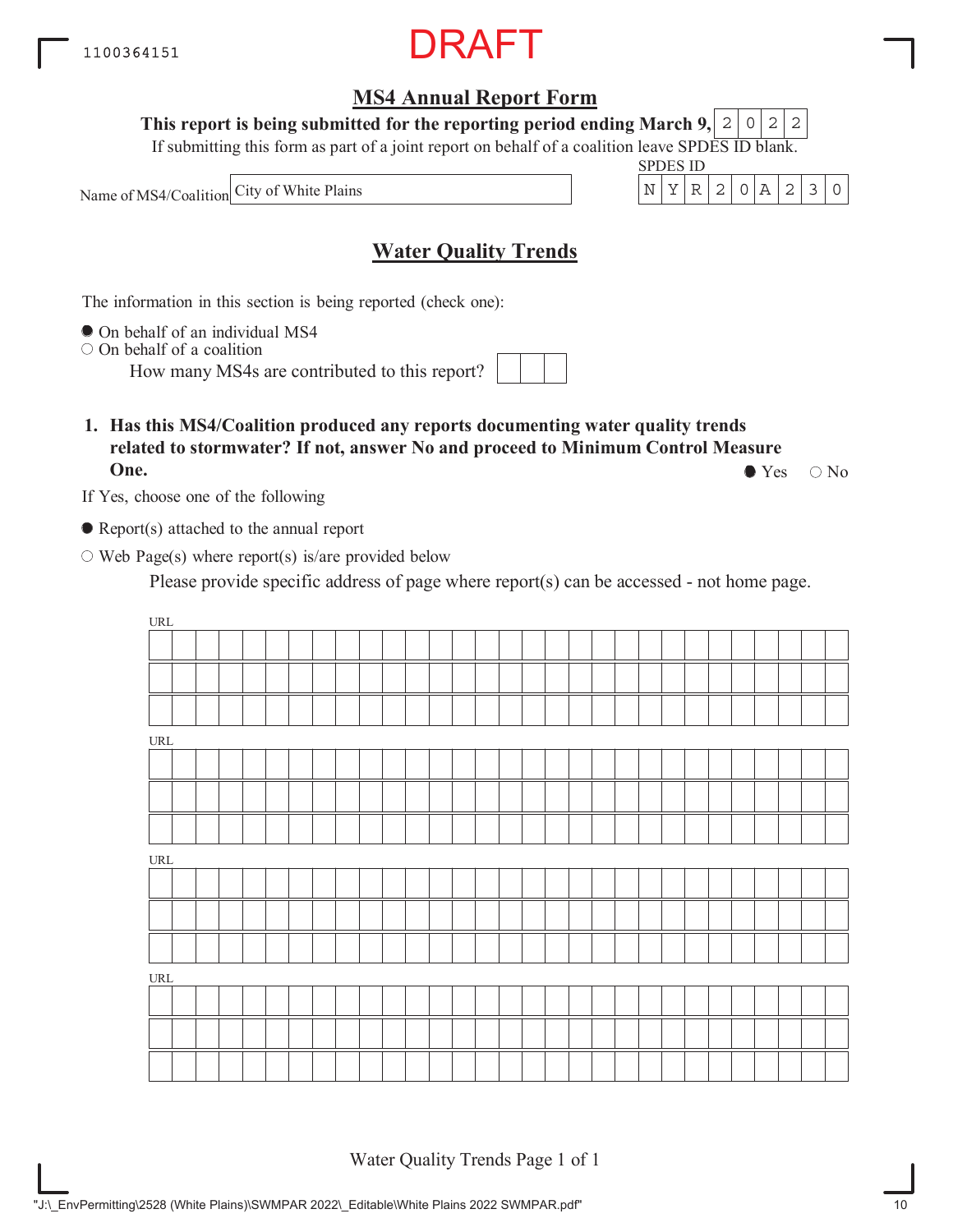### **MS4 Annual Report Form**

#### This report is being submitted for the reporting period ending March 9,  $\mid$  2  $\mid$  0  $\mid$  2  $\mid$  2

If submitting this form as part of a joint report on behalf of a coalition leave SPDES ID blank.

Name of MS4/Coalition City of White Plains

### **Minimum Control Measure 1. Public Education and Outreach**

The information in this section is being reported (check one):

- $\bullet$  On behalf of an individual MS4
- $\bigcirc$  On behalf of a coalition

How many MS4s contributed to this report?

#### **1. Targeted Public Education and Outreach Best Management Practices**

Check all topics that were included in Education and Outreach during this reporting period:

• Construction Sites General Stormwater Management Information Household Hazardous Waste Disposal Illicit Discharge Detection and Elimination Infrastructure Maintenance ● Smart Growth Storm Drain Marking Green Infrastructure/Better Site Design/Low Impact Development Other: Pesticide and Fertilizer Application **• Pet Waste Management** • Recycling Riparian Corridor Protection/Restoration Trash Management Vehicle Washing Water Conservation Wetland Protection ○ None **Other 2. Specific audiences targeted during this reporting period:** • Public Employees **Residential** ● Businesses Restaurants ● Other: • Contractors **O** Developers General Public  $\bigcirc$  Industries  $\circ$  Agricultural Other  $S$ e $|p|t|$ i $|c|$   $|T|a|n|k|s|$ ;  $|D|e|i|c|i|n|g$  $S|t|u|d|e|n|t|s|;$   $|H|o|m|e|o|w|n|e|r|s$ 

MCM 1 Page 1 of 4



| $\mathbb{C}[\mathsf{P}]$ ). | ES ID |    |  |  |  |
|-----------------------------|-------|----|--|--|--|
|                             |       | 2. |  |  |  |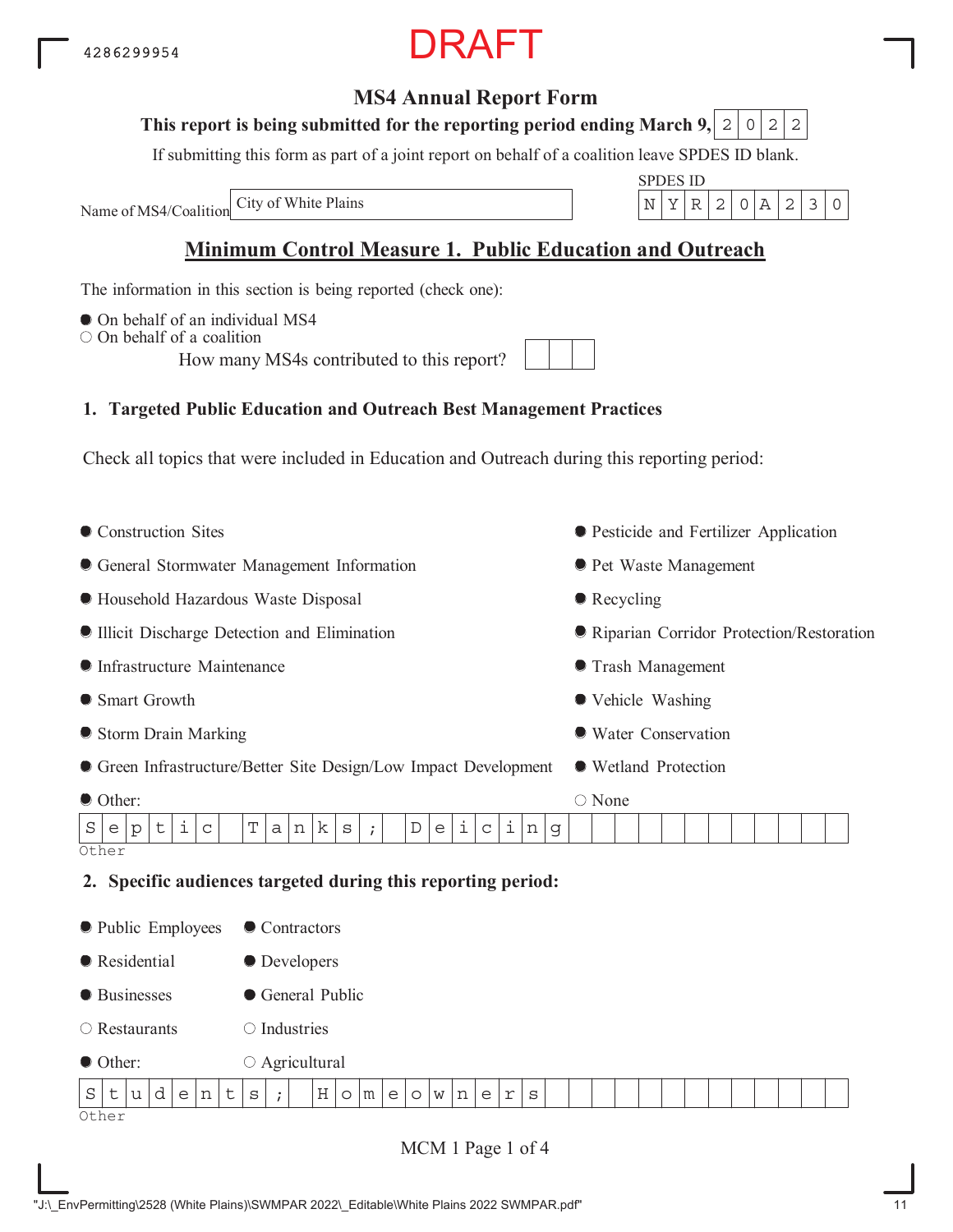### **MS4 Annual Report Form**

**This report is being submitted for the reporting period ending March 9,**  $0|2|2$ 

If submitting this form as part of a joint report on behalf of a coalition leave SPDES ID blank.

Name of MS4/Coalition City of White Plains  $N \begin{bmatrix} N & Y & R & 2 & 0 & A & 2 & 3 & 0 \end{bmatrix}$ 

| SPDES ID |    |  |  |  |
|----------|----|--|--|--|
|          | ., |  |  |  |

**3. What strategies did your MS4/Coalition use to achieve education and outreach goals during this reporting period?** Check all that apply:

| O Construction Site Operators Trained |                                                                |             |             |             |                    |              |   |             |   |                                                  |            |         |              |   |  |               |   |   |            |   | #Trained            |             |                     |             |             |              |
|---------------------------------------|----------------------------------------------------------------|-------------|-------------|-------------|--------------------|--------------|---|-------------|---|--------------------------------------------------|------------|---------|--------------|---|--|---------------|---|---|------------|---|---------------------|-------------|---------------------|-------------|-------------|--------------|
|                                       | • Direct Mailings<br>Kiosks or Other Displays<br>○ List-Serves |             |             |             |                    |              |   |             |   |                                                  |            |         |              |   |  | $#$ Mailings  |   |   |            |   | $\mathbf 2$         |             |                     |             |             |              |
|                                       |                                                                |             |             |             |                    |              |   |             |   |                                                  |            |         |              |   |  |               |   |   |            |   | # Locations         |             |                     |             |             | 4            |
|                                       |                                                                |             |             |             |                    |              |   |             |   |                                                  |            |         |              |   |  |               |   |   |            |   | $#$ In List         |             |                     |             |             |              |
| • Mailing List                        |                                                                |             |             |             |                    |              |   |             |   |                                                  |            |         |              |   |  |               |   |   |            |   | $#$ In List         | $\mathbf 1$ | $\mathsf{O}\xspace$ | $\mathbf 0$ | $\mathbf 0$ | $\mathsf{O}$ |
| $\circ$ Newspaper Ads or Articles     |                                                                |             |             |             |                    |              |   |             |   |                                                  |            |         |              |   |  |               |   |   |            |   | # Days Run          |             |                     |             |             |              |
| $\circ$ Public Events/Presentations   |                                                                |             |             |             |                    |              |   |             |   |                                                  |            |         |              |   |  |               |   |   |            |   | # Attendees         |             |                     |             |             |              |
| $\circ$ School Program                |                                                                |             |             |             |                    |              |   |             |   |                                                  |            |         |              |   |  |               |   |   |            |   | # Attendees         |             |                     |             |             |              |
| ● TV Spot/Program                     |                                                                |             |             |             |                    |              |   |             |   |                                                  |            |         |              |   |  |               |   |   |            |   | # Days Run          |             |                     | 3           | 6           | 5            |
| $\circ$ Printed Materials:            |                                                                |             |             |             |                    |              |   |             |   | Locations (e.g. libraries, town offices, kiosks) |            |         |              |   |  |               |   |   |            |   | Total # Distributed |             |                     |             |             |              |
|                                       | $\, {\bf B}$                                                   | u           | i           | 1           | d                  | i            | n | g           |   |                                                  | D          | $\rm P$ | W            |   |  | $\mathcal{C}$ | 1 | e | $\Upsilon$ | k |                     |             |                     |             |             |              |
|                                       | $\bigcirc$                                                     | $\mathbf f$ | $\mathbf f$ | i           | $\mathsf{C}$       | e            |   | i           | n |                                                  | C          | i       | $\mathsf t$  | У |  | $\rm H$       | a | 1 | ı          |   |                     |             |                     |             |             |              |
|                                       | $\, {\bf P}$                                                   | u           | $\mathbf b$ | $\mathbf 1$ | $\dot{\mathtt{l}}$ | $\mathsf{C}$ |   | $\mathbb L$ | i | $\mathbf b$                                      | $\Upsilon$ | a       | $\mathtt{r}$ | У |  |               |   |   |            |   |                     |             |                     |             |             |              |

 $\bullet$  Other:

 $D$  | o | g | B | a | g | ; | R | e | c | y | c | 1 | S | t | i | c | k | e | r

 $P|u|b|1|i|c|$  |B|u|l|l|e|t|i|n|B|o|a|r|d

Web Page: **UPL** Provide specific web addresses - not home page. Continue on next page if additional space is needed.

| <b>UIVE</b> |   |   |           |   |          |   |        |                          |                                |   |   |          |   |   |             |   |   |        |                          |   |                     |                       |             |                    |   |   |   |             |             |   |
|-------------|---|---|-----------|---|----------|---|--------|--------------------------|--------------------------------|---|---|----------|---|---|-------------|---|---|--------|--------------------------|---|---------------------|-----------------------|-------------|--------------------|---|---|---|-------------|-------------|---|
| W           | W | W | $\bullet$ | С | <b>+</b> | ◡ | V      | O                        | $\overline{\phantom{0}}$<br>t, | W | h | <b>+</b> | ັ | е | $\sim$<br>P | ÷ | а | ┷      | n                        | S | $\bullet$           | $\sim$<br>$\check{ }$ | ◡           | m                  |   | 4 | 6 | $\sim$<br>∠ | $\sim$<br>ٮ | ັ |
| C           | r | m | W         | a | -<br>◡   | е | $\sim$ | $\overline{\phantom{0}}$ | М                              | а | n | a        | g | e | m           | e | n | ÷<br>◡ | $\overline{\phantom{0}}$ | P | $\sim$<br><b>__</b> | U                     | $\sim$<br>У | $\sim$<br><b>_</b> | a | m |   |             |             |   |
|             |   |   |           |   |          |   |        |                          |                                |   |   |          |   |   |             |   |   |        |                          |   |                     |                       |             |                    |   |   |   |             |             |   |

URL

| W I | W | W                   |   | $\sim$ | t   | v   | $\circ$ |                            | $\vert w \vert$ |    |            | h i t | e p | 1      | $^{\circ}$   a   i $_{\perp}$ |                                   | $\pm \lfloor n \rfloor$ s $\lfloor$ | C C |     | m           |   |     | $\circ$ | $\mathsf{C}$ |    | m | e |
|-----|---|---------------------|---|--------|-----|-----|---------|----------------------------|-----------------|----|------------|-------|-----|--------|-------------------------------|-----------------------------------|-------------------------------------|-----|-----|-------------|---|-----|---------|--------------|----|---|---|
| n   |   | ◡                   | e | n      |     | e r |         | $/$ $ V $ $\downarrow$ $ $ |                 | ∣e | $\sqrt{w}$ |       |     | 136/ p |                               | $\mathsf{e}% _{t}\left( t\right)$ | t   -                               | W   | a l | $\mathbf s$ | ັ | e l | $-$     | а            | ᆠᆂ |   |   |
| S   |   | $ O $ r $ m $ w $ $ |   |        | a I |     | e       | $\mathbf r$                |                 | b  |            |       |     |        |                               |                                   |                                     |     |     |             |   |     |         |              |    |   |   |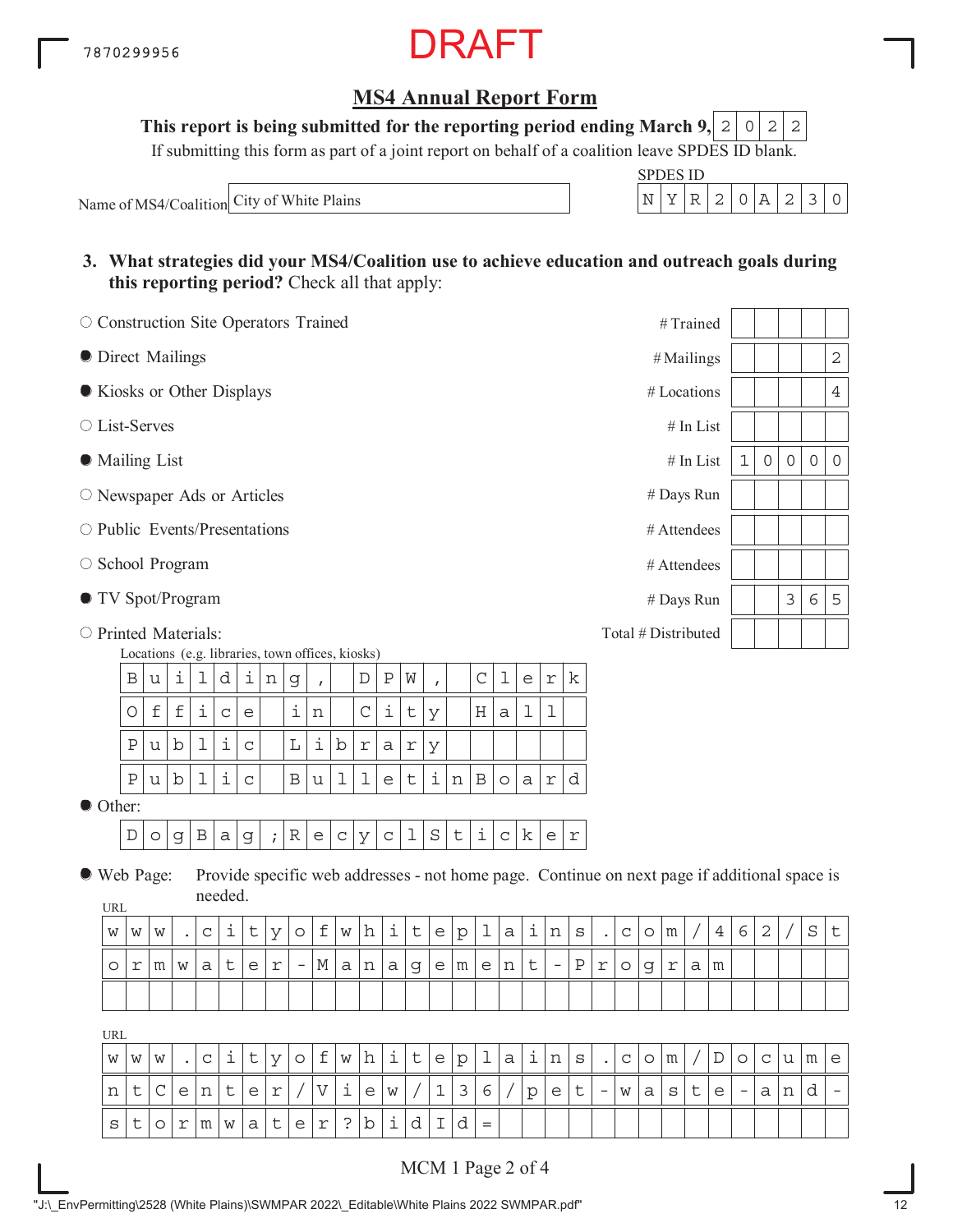### **MS4 Annual Report Form**

### **This report is being submitted for the reporting period ending March 9, 2 0 2 2**

If submitting this form as part of a joint report on behalf of a coalition leave SPDES ID blank.

Name of MS4/Coalition

SPDES ID City of White Plains  $\vert N \vert Y \vert R \vert 2 \vert 0 \vert A \vert 2 \vert 3 \vert 0$ 

3. Web Page con't.: Provide specific web addresses - not home page.

| URL        |                          |                          |                |                   |         |             |                          |                     |                           |          |                          |             |   |             |              |             |                          |             |         |                           |           |                   |                          |              |             |                |                   |                |   |              |                                   |
|------------|--------------------------|--------------------------|----------------|-------------------|---------|-------------|--------------------------|---------------------|---------------------------|----------|--------------------------|-------------|---|-------------|--------------|-------------|--------------------------|-------------|---------|---------------------------|-----------|-------------------|--------------------------|--------------|-------------|----------------|-------------------|----------------|---|--------------|-----------------------------------|
| W          | W                        | W                        |                | $\mathtt{C}$      | i       | t           | У                        | $\circ$             | f                         | W        | h                        | i           | t | e           | $\mathbf{p}$ | 1           | a                        | i           | n       | $\rm s$                   | $\bullet$ | $\mathsf{C}$      | $\circ$                  | m            |             | $\mathbf{1}$   | 0                 | $\sqrt{2}$     |   | $\, {\bf P}$ | u                                 |
| b          | 1                        | i                        | C              | $\qquad \qquad -$ | W       | $\circ$     | r                        | k                   | S                         |          |                          |             |   |             |              |             |                          |             |         |                           |           |                   |                          |              |             |                |                   |                |   |              |                                   |
|            |                          |                          |                |                   |         |             |                          |                     |                           |          |                          |             |   |             |              |             |                          |             |         |                           |           |                   |                          |              |             |                |                   |                |   |              |                                   |
| URL        |                          |                          |                |                   |         |             |                          |                     |                           |          |                          |             |   |             |              |             |                          |             |         |                           |           |                   |                          |              |             |                |                   |                |   |              |                                   |
| W          | W                        | W                        |                | $\mathtt{C}$      | i       | t           | У                        | $\circ$             | f                         | W        | h                        | i           | t | e           | $\mathbf{p}$ | 1           | a                        | i           | n       | $\rm s$                   |           | $\mathsf{C}$      | $\circ$                  | m            |             | 5              | $\circ$           | $\mathsf 9$    |   | $\mathbb R$  | $\mathsf{e}% _{t}\left( t\right)$ |
| C          | У                        | C                        | 1              | i                 | n       | g           |                          |                     |                           |          |                          |             |   |             |              |             |                          |             |         |                           |           |                   |                          |              |             |                |                   |                |   |              |                                   |
|            |                          |                          |                |                   |         |             |                          |                     |                           |          |                          |             |   |             |              |             |                          |             |         |                           |           |                   |                          |              |             |                |                   |                |   |              |                                   |
| <b>URL</b> |                          |                          |                |                   |         |             |                          |                     |                           |          |                          |             |   |             |              |             |                          |             |         |                           |           |                   |                          |              |             |                |                   |                |   |              |                                   |
| W          | W                        | W                        |                | $\mathtt{C}$      | i       | t           | У                        | $\circlearrowright$ | f                         | W        | h                        | i           | t | e           | $\mathbf{p}$ | $\mathbf 1$ | a                        | i           | n       | $\rm s$                   | $\bullet$ | $\mathsf{C}$      | $\circ$                  | m            |             | $\mathcal{E}$  | 5                 | $\mathbf 1$    |   | Υ            | $\rm{a}$                          |
| r          | d                        | $\overline{\phantom{a}}$ | $\mathbb D$    | е                 | b       | r           | ı                        | S                   | $\overline{\phantom{m}}$  | $\equiv$ | $\overline{\phantom{a}}$ | $\mathbb D$ | i | S           | p            | $\circ$     | S                        | a           | 1       | $\overline{\phantom{a}}$  | G         | u                 | i                        | d            | e           | $\mathbf 1$    | i                 | n              | е | $\rm s$      |                                   |
|            |                          |                          |                |                   |         |             |                          |                     |                           |          |                          |             |   |             |              |             |                          |             |         |                           |           |                   |                          |              |             |                |                   |                |   |              |                                   |
| URL        |                          |                          |                |                   |         |             |                          |                     |                           |          |                          |             |   |             |              |             |                          |             |         |                           |           |                   |                          |              |             |                |                   |                |   |              |                                   |
| W          | W                        | W                        |                | $\mathsf C$       | i       | t           | У                        | $\circ$             | f                         | W        | h                        | i           | t | e           | $\mathbf{p}$ | ı           | a                        | i           | n       | $\rm s$                   |           | $\mathsf C$       | $\circ$                  | m            |             | $\sqrt{2}$     | $\mathbf{1}$      | 5              |   | $\, {\bf B}$ | u                                 |
| r          | е                        | а                        | u              | -                 | $\circ$ | $\mathbf f$ | $\overline{\phantom{a}}$ | S                   | a                         | n        | i                        | t           | a | t           | i            | $\circ$     | n                        |             |         |                           |           |                   |                          |              |             |                |                   |                |   |              |                                   |
|            |                          |                          |                |                   |         |             |                          |                     |                           |          |                          |             |   |             |              |             |                          |             |         |                           |           |                   |                          |              |             |                |                   |                |   |              |                                   |
|            |                          |                          |                |                   |         |             |                          |                     |                           |          |                          |             |   |             |              |             |                          |             |         |                           |           |                   |                          |              |             |                |                   |                |   |              |                                   |
| URL        |                          |                          |                |                   |         |             |                          |                     |                           |          |                          |             |   |             |              |             |                          |             |         |                           |           |                   |                          |              |             |                |                   |                |   |              |                                   |
| W          | W                        | W                        |                | $\mathtt{C}$      | i       | t           | У                        | $\circ$             | f                         | W        | h                        | i           | t | e           | $\mathbf{p}$ | $\mathbf 1$ | a                        | $\dot{1}$   | n       | $\rm s$                   |           | $\mathsf{C}$      | $\circ$                  | m            |             | $\overline{2}$ | 0                 | $\overline{2}$ |   | $\, {\bf B}$ | $\mathtt{u}$                      |
| r          | е                        | а                        | u              | $\equiv$          | $\circ$ | f           | $\overline{\phantom{a}}$ | Ε                   | n                         | g        | i                        | n           | e | e           | r            | i.          | n                        | g           |         |                           |           |                   |                          |              |             |                |                   |                |   |              |                                   |
|            |                          |                          |                |                   |         |             |                          |                     |                           |          |                          |             |   |             |              |             |                          |             |         |                           |           |                   |                          |              |             |                |                   |                |   |              |                                   |
| URL        |                          |                          |                |                   |         |             |                          |                     |                           |          |                          |             |   |             |              |             |                          |             |         |                           |           |                   |                          |              |             |                |                   |                |   |              |                                   |
| W          | W                        | W                        |                | С                 | i,      | t           | У                        | $\circ$             | f                         | W        | h                        | i           | t | e           | $\mathbf{p}$ | 1           | а                        | i           | n       | $\mathtt{s}$              |           | C                 | $\circ$                  | m            |             | $\overline{4}$ | 6                 | 0              |   | $\mathsf C$  | $\circ$                           |
| d          | e                        | $\qquad \qquad -$        | Ε              | n                 | f       | O           | r                        | С                   | e                         | m        | e                        | n           | t |             |              |             |                          |             |         |                           |           |                   |                          |              |             |                |                   |                |   |              |                                   |
|            |                          |                          |                |                   |         |             |                          |                     |                           |          |                          |             |   |             |              |             |                          |             |         |                           |           |                   |                          |              |             |                |                   |                |   |              |                                   |
| URL        |                          |                          |                |                   |         |             |                          |                     |                           |          |                          |             |   |             |              |             |                          |             |         |                           |           |                   |                          |              |             |                |                   |                |   |              |                                   |
| W          | W                        | W                        | $\bullet$      | $\mathtt{C}$      | i       | t           | У                        | O                   | $\mathbf f$               | W        | h                        | i           | t | e           | $\mathbf{p}$ | ı           | а                        | i           | n       | $\rm s$                   | $\bullet$ | $\mathsf C$       | $\circ$                  | m            |             | $\mathbb D$    | $\circ$           | $\mathsf C$    | u | m            | e                                 |
| n          | t                        | C                        | e <sub>1</sub> | n                 | t       | e           | r                        | Τ                   | $\boldsymbol{\mathrm{V}}$ | i        | e                        | W           |   | $\mathbf 1$ | 3            | 7           |                          | W           | а       | t                         | е         | $\Upsilon$        | $\overline{\phantom{a}}$ | а            | n           | d              | $\qquad \qquad -$ | W              | а | S            | t                                 |
| e          | $\overline{\phantom{a}}$ | W                        | a              | t                 | e       | $\Upsilon$  | $\overline{\phantom{a}}$ | $\mathsf C$         | $\circ$                   | m        | p                        | 1           | a | i           | n            | t           | $\overline{\phantom{a}}$ | $\mathbf f$ | $\circ$ | $\ensuremath{\mathbf{r}}$ | m         | $\qquad \qquad -$ | $\mathbf 2$              | $\mathsf{O}$ | $\mathbf 1$ | $\mathbf{2}$   | $\mathbf{S}$      | b              | i | d            | $\mathbbm{I}$                     |

 $\lfloor d \rfloor$  d=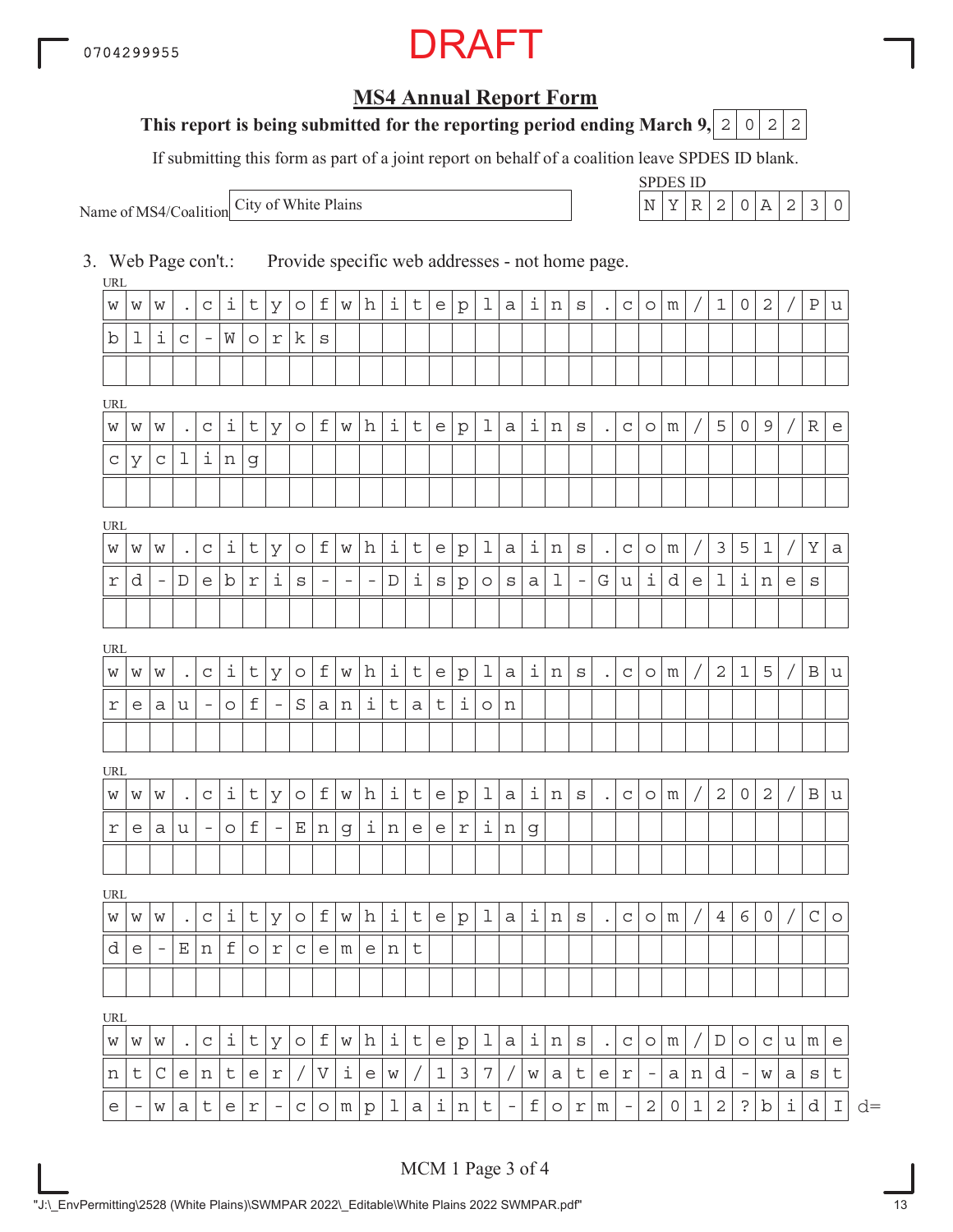### **MS4 Annual Report Form**

#### **This report is being submitted for the reporting period ending March 9, 2 0 2 2**

If submitting this form as part of a joint report on behalf of a coalition leave SPDES ID blank.

Name of MS4/Coalition

#### **4. Evaluating Progress Toward Measurable Goals MCM 1**

Use this page to report on your progress and project plans toward achieving measurable goals identified in your Stormwater Management Program Plan (SWMPP), including requirements in Part III.C.1. Submit additional pages as needed.

#### **A. Briefly summarize the Measurable Goal identified in the SWMPP in this reporting period.**

The City Public Education and Outreach program will be tailored to described topics related to the impacts of stormwater discharges on local water bodies, pollutants of concern and their sources, and the steps that can be taken to reduce pollutants in stormwater and non-stormwater discharges. The City program will make special note of the discharge of pathogens to the Upper Bronx River and tributaries and the discharge of silt/sediment to the Upper Mamaroneck River and tributaries.

#### **B. Briefly summarize the observations that indicated the overall effectiveness of this Measurable Goal.**

The City has chosen to evaluate the number of direct mailings related to stormwater pollution prevention as an indicator for measuring the overall effectiveness of the City's compliance with the Public Education and Outreach program requirements. There were two direct mailings sent out to City residents during this reporting period.

#### **C. How many times was this observation measured or evaluated in this reporting period?**

*(ex.: samples/participants/events)* 1

#### **D. Has your MS4 made progress toward this Measurable Goal during this reporting period?**

 $\bullet$  Yes  $\circ$  No

**E.** Is your MS4 on schedule to meet the deadline set forth in the SWMPP?  $\bullet$  Yes  $\circ$  No

#### **F. Briefly summarize the stormwater activities planned to meet the goals of this MCM during the next reporting cycle (including an implementation schedule).**

The City plans to continue evaluating the number of direct mailings related to stormwater pollution prevention as an indicator for measuring the overall effectiveness of the City's compliance with the Public Education and Outreach program requirements in the next reporting cycle. The City will continue to promote student events next year.

MCM 1 Page 4 of 4

"J:\\_EnvPermitting\2528 (White Plains)\SWMPAR 2022\\_Editable\White Plains 2022 SWMPAR.pdf" 14

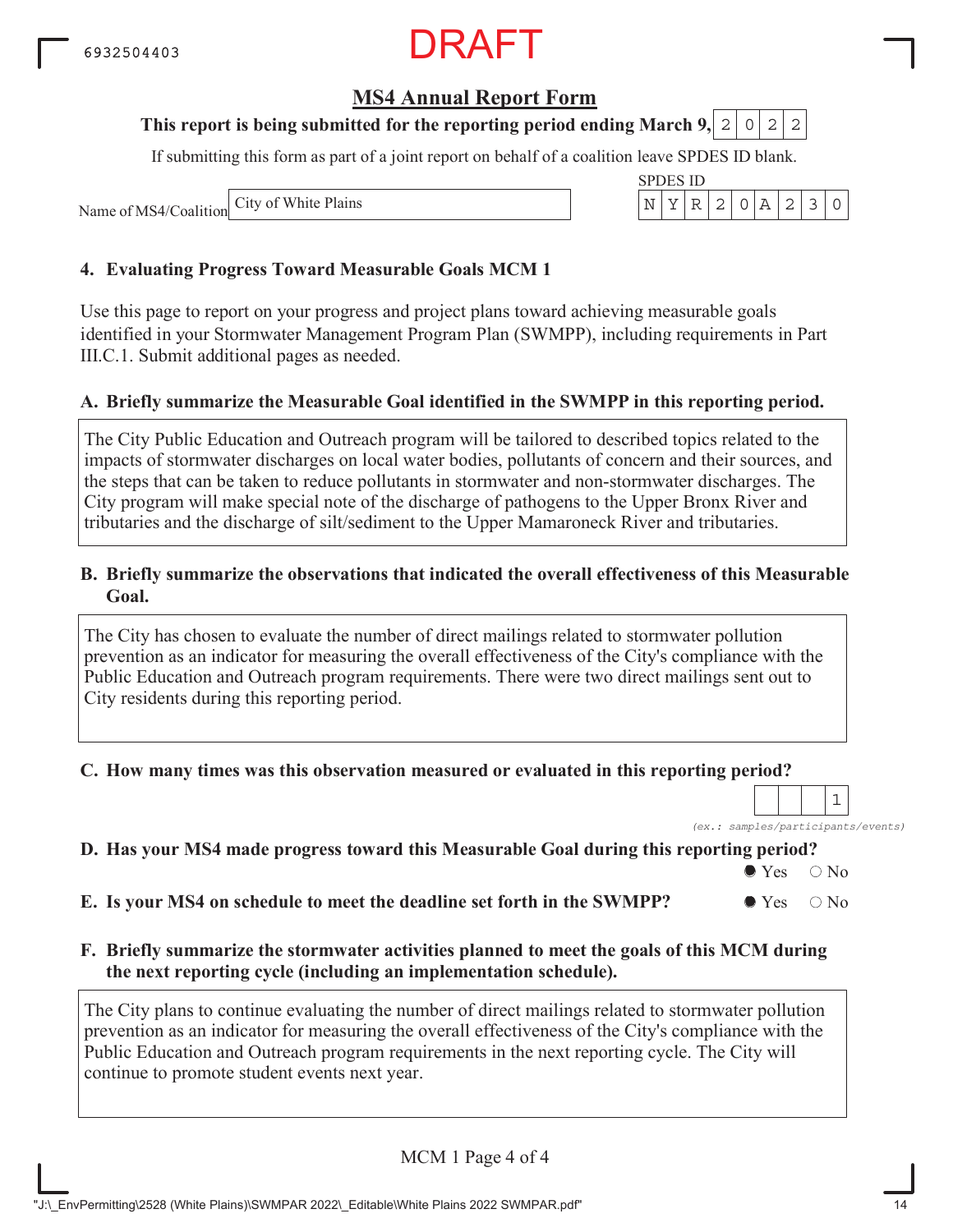### **MS4 Annual Report Form**

#### **This report is being submitted for the reporting period ending March 9,**  $2|0|2|2$

If submitting this form as part of a joint report on behalf of a coalition leave SPDES ID blank.

Name of MS4/Coalition

SPDES ID City of White Plains N YR 2 0A 230

### **Minimum Control Measure 2. Public Involvement/Participation**

The information in this section is being reported (check one):

 $\bullet$  On behalf of an individual MS4

On behalf of a coalition

How many MS4s contributed to this report?

**1. What opportunities were provided for public participation in implementation, development, evaluation and improvement of the Stormwater Management Program (SWMP) Plan during this reporting period? Check all that apply:**

| $\circ$ Cleanup Events                                                                                                                                        | # Events                                                                                                                                                                      |
|---------------------------------------------------------------------------------------------------------------------------------------------------------------|-------------------------------------------------------------------------------------------------------------------------------------------------------------------------------|
| Comments on SWMP Received                                                                                                                                     | 0<br># Comments                                                                                                                                                               |
| • Community Hotlines                                                                                                                                          | 3<br>$\sqrt{2}$<br>3<br>$\mathcal{E}$<br>Phone#<br>2<br>$\mathbf{1}$<br>9<br>$\mathbf 1$<br>4<br>4<br>$\overline{\phantom{0}}$                                                |
| Phone#<br>$\overline{\phantom{0}}$                                                                                                                            | $\overline{2}$<br>$\,8\,$<br>$\sqrt{2}$<br>$\sqrt{2}$<br>Phone#<br>$\sqrt{4}$<br>$\mathbf 1$<br>$\mathbf 0$<br>9<br>$\mathbf 1$<br>$\overline{4}$<br>$\overline{\phantom{a}}$ |
| Phone#<br>$\overline{\phantom{0}}$                                                                                                                            | Phone#<br>$\overline{\phantom{m}}$                                                                                                                                            |
| Phone#<br>$\overline{\phantom{0}}$                                                                                                                            | Phone#<br>$\overline{\phantom{m}}$                                                                                                                                            |
| Phone#<br>$\overline{\phantom{0}}$                                                                                                                            | Phone#<br>$\overline{\phantom{m}}$                                                                                                                                            |
| Phone#<br>-                                                                                                                                                   | Phone#<br>$\overline{\phantom{m}}$                                                                                                                                            |
| O Community Meetings                                                                                                                                          | # Attendees                                                                                                                                                                   |
| • Plantings                                                                                                                                                   | 5<br>8<br>$\mathbf 0$<br>$\circ$<br>Sq. Ft.                                                                                                                                   |
| $\circ$ Storm Drain Markings                                                                                                                                  | #Drains                                                                                                                                                                       |
| • Stakeholder Meetings                                                                                                                                        | 5<br>$\circ$<br># Attendees                                                                                                                                                   |
| $\circlearrowright$ Volunteer Monitoring                                                                                                                      | # Events                                                                                                                                                                      |
| i<br>i<br>$\dot{1}$<br>$\mathbf f$<br>$\mathsf t$<br>$\mathbf B$<br>$\mathsf t$<br>$\mathbf C$<br>$\bullet$ Other:<br>$\rm{a}$<br>a<br>u<br>n<br>e<br>$\circ$ | i<br>$\mathsf{C}$<br>t<br>t<br>$m \mid m$<br>$\circ$<br>e<br>e                                                                                                                |

#### **2. Was public notice of availability of this annual report and Stormwater Management Program (SWMP) Plan provided?**  $\bullet$  Yes  $\circ$  No

| Trogram (S WIVII) Tran provided:                                                                                                                                                                                                               |            |              |                      | $\cup$ 190 |
|------------------------------------------------------------------------------------------------------------------------------------------------------------------------------------------------------------------------------------------------|------------|--------------|----------------------|------------|
| $#$ In List<br>$\circ$ List-Serve                                                                                                                                                                                                              |            |              |                      |            |
| $\circ$ Newspaper Advertising<br># Days Run                                                                                                                                                                                                    |            |              |                      |            |
| $\circ$ TV/Radio Notices<br># Days Run                                                                                                                                                                                                         |            |              |                      |            |
| $\bullet$ Other: $\lvert P \rvert \circ \lvert s \rvert$ $\lfloor \cdot \rfloor$<br>$\pm$  <br>$\, {\rm n}$<br>$\mathbf{d}$<br>i.<br>$\mathbf{1}$<br>$\perp$<br>$\overline{V}$<br>$\epsilon$<br>b<br>H a<br>$\mathsf{C}$<br>t<br>L<br>$\delta$ | $\Upsilon$ | $\mathsf{a}$ | r<br>$\triangledown$ |            |
| $\bullet$ Web Page URL: Enter URL(s) on the following two pages.                                                                                                                                                                               |            |              |                      |            |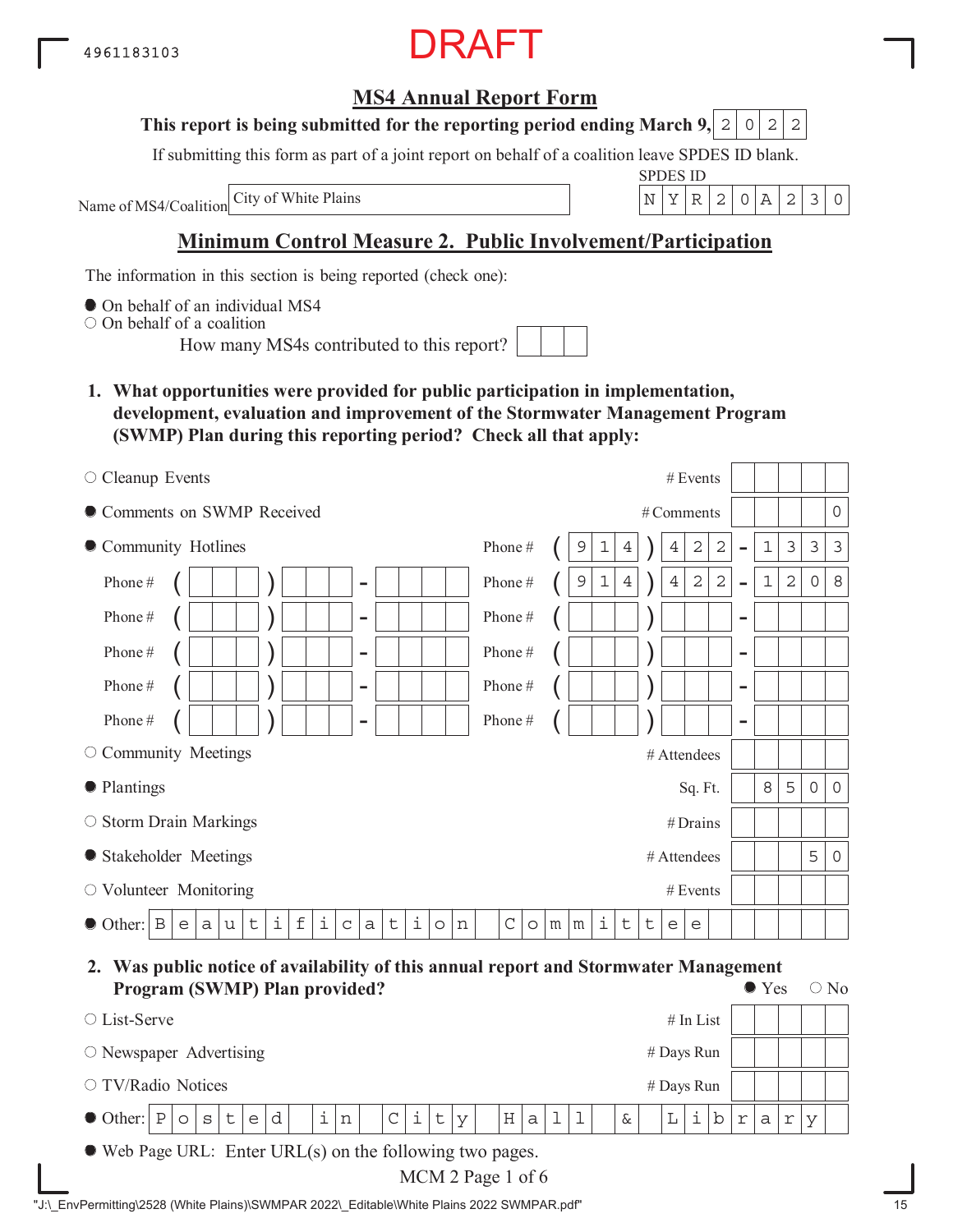

This report is being submitted for the reporting period ending March 9,  $\mid$  2  $\mid$  0  $\mid$  2  $\mid$  2

If submitting this form as part of a joint report on behalf of a coalition leave SPDES ID blank.

Name of MS4/Coalition City of White Plains  $N = \begin{bmatrix} N & Y & R & 2 & 0 & A & 2 & 3 & 0 \\ N & N & N & N & N & N & N \end{bmatrix}$ 

| SPDES ID |  |  |  |  |
|----------|--|--|--|--|
|          |  |  |  |  |

#### **2. URL(s) con't.:**

**Please provide specific address(es) where notice(s) can be accessed - not home page.**

| URL                                |              |  |  |  |  |  |  |  |  |  |  |  |  |  |  |  |
|------------------------------------|--------------|--|--|--|--|--|--|--|--|--|--|--|--|--|--|--|
|                                    |              |  |  |  |  |  |  |  |  |  |  |  |  |  |  |  |
|                                    |              |  |  |  |  |  |  |  |  |  |  |  |  |  |  |  |
|                                    |              |  |  |  |  |  |  |  |  |  |  |  |  |  |  |  |
| $\ensuremath{\mathsf{URL}}\xspace$ |              |  |  |  |  |  |  |  |  |  |  |  |  |  |  |  |
|                                    |              |  |  |  |  |  |  |  |  |  |  |  |  |  |  |  |
|                                    |              |  |  |  |  |  |  |  |  |  |  |  |  |  |  |  |
|                                    |              |  |  |  |  |  |  |  |  |  |  |  |  |  |  |  |
|                                    |              |  |  |  |  |  |  |  |  |  |  |  |  |  |  |  |
| URL                                |              |  |  |  |  |  |  |  |  |  |  |  |  |  |  |  |
|                                    |              |  |  |  |  |  |  |  |  |  |  |  |  |  |  |  |
|                                    |              |  |  |  |  |  |  |  |  |  |  |  |  |  |  |  |
|                                    |              |  |  |  |  |  |  |  |  |  |  |  |  |  |  |  |
| URL                                |              |  |  |  |  |  |  |  |  |  |  |  |  |  |  |  |
|                                    |              |  |  |  |  |  |  |  |  |  |  |  |  |  |  |  |
|                                    |              |  |  |  |  |  |  |  |  |  |  |  |  |  |  |  |
|                                    |              |  |  |  |  |  |  |  |  |  |  |  |  |  |  |  |
| URL                                |              |  |  |  |  |  |  |  |  |  |  |  |  |  |  |  |
|                                    |              |  |  |  |  |  |  |  |  |  |  |  |  |  |  |  |
|                                    |              |  |  |  |  |  |  |  |  |  |  |  |  |  |  |  |
|                                    |              |  |  |  |  |  |  |  |  |  |  |  |  |  |  |  |
| URL                                |              |  |  |  |  |  |  |  |  |  |  |  |  |  |  |  |
|                                    |              |  |  |  |  |  |  |  |  |  |  |  |  |  |  |  |
|                                    |              |  |  |  |  |  |  |  |  |  |  |  |  |  |  |  |
|                                    | $\mathbf{I}$ |  |  |  |  |  |  |  |  |  |  |  |  |  |  |  |
| URL                                |              |  |  |  |  |  |  |  |  |  |  |  |  |  |  |  |
|                                    |              |  |  |  |  |  |  |  |  |  |  |  |  |  |  |  |
|                                    |              |  |  |  |  |  |  |  |  |  |  |  |  |  |  |  |
|                                    |              |  |  |  |  |  |  |  |  |  |  |  |  |  |  |  |
|                                    |              |  |  |  |  |  |  |  |  |  |  |  |  |  |  |  |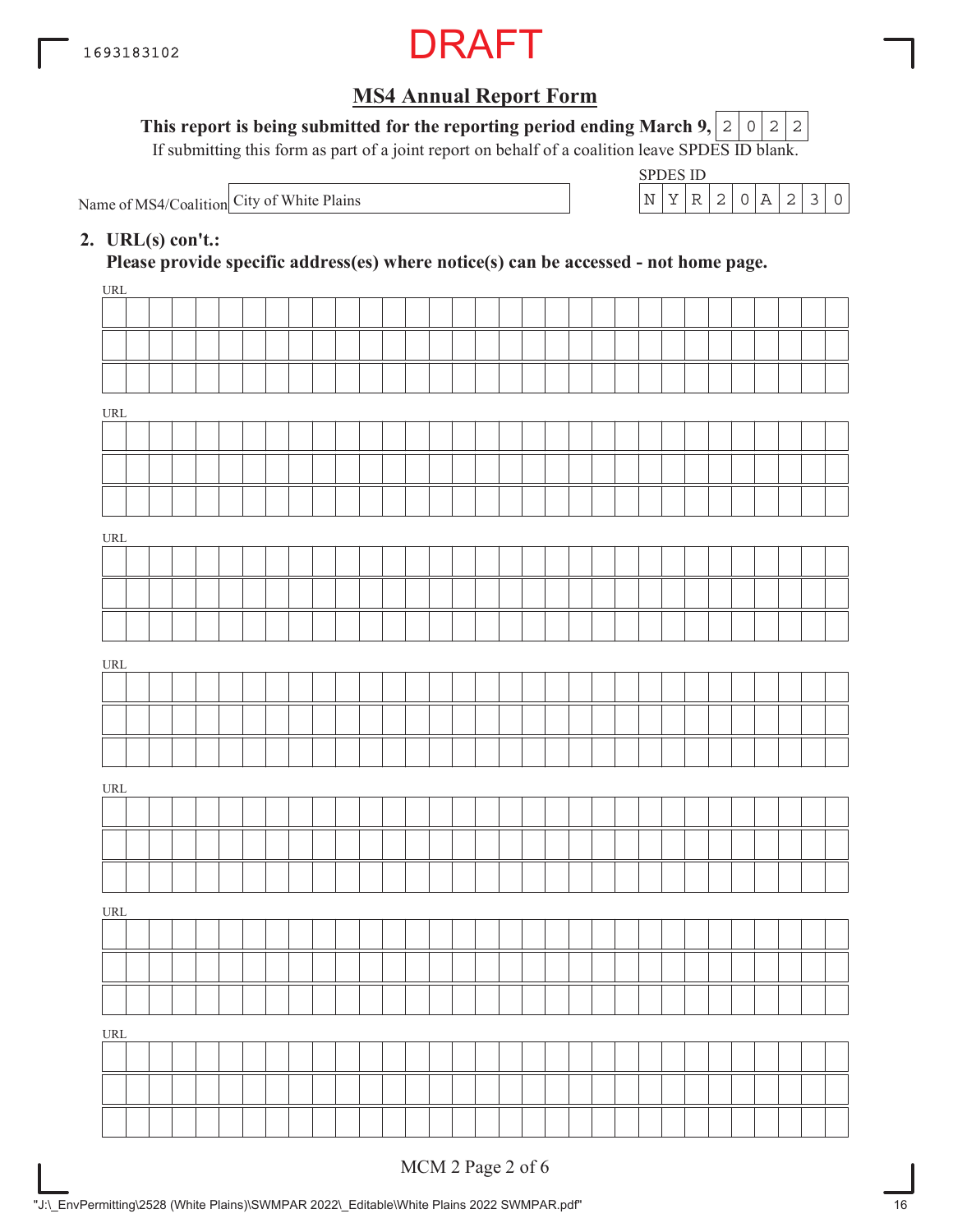

This report is being submitted for the reporting period ending March 9,  $|2|0|2|2$ 

If submitting this form as part of a joint report on behalf of a coalition leave SPDES ID blank.

Name of MS4/Coalition

SPDES ID City of White Plains  $\left| N \right| Y \left| R \right| 2 \left| 0 \right| A \left| 2 \right| 3 \left| 0 \right|$ 

#### **2. URL(s) con't.:**

**Please provide specific address(es) where notices can be accessed - not home page.**

| URL                              |  |  |  |  |  |  |  |  |  |  |  |  |  |  |  |  |
|----------------------------------|--|--|--|--|--|--|--|--|--|--|--|--|--|--|--|--|
|                                  |  |  |  |  |  |  |  |  |  |  |  |  |  |  |  |  |
|                                  |  |  |  |  |  |  |  |  |  |  |  |  |  |  |  |  |
|                                  |  |  |  |  |  |  |  |  |  |  |  |  |  |  |  |  |
| URL                              |  |  |  |  |  |  |  |  |  |  |  |  |  |  |  |  |
|                                  |  |  |  |  |  |  |  |  |  |  |  |  |  |  |  |  |
|                                  |  |  |  |  |  |  |  |  |  |  |  |  |  |  |  |  |
|                                  |  |  |  |  |  |  |  |  |  |  |  |  |  |  |  |  |
|                                  |  |  |  |  |  |  |  |  |  |  |  |  |  |  |  |  |
| URL                              |  |  |  |  |  |  |  |  |  |  |  |  |  |  |  |  |
|                                  |  |  |  |  |  |  |  |  |  |  |  |  |  |  |  |  |
|                                  |  |  |  |  |  |  |  |  |  |  |  |  |  |  |  |  |
|                                  |  |  |  |  |  |  |  |  |  |  |  |  |  |  |  |  |
| URL                              |  |  |  |  |  |  |  |  |  |  |  |  |  |  |  |  |
|                                  |  |  |  |  |  |  |  |  |  |  |  |  |  |  |  |  |
|                                  |  |  |  |  |  |  |  |  |  |  |  |  |  |  |  |  |
|                                  |  |  |  |  |  |  |  |  |  |  |  |  |  |  |  |  |
|                                  |  |  |  |  |  |  |  |  |  |  |  |  |  |  |  |  |
| URL                              |  |  |  |  |  |  |  |  |  |  |  |  |  |  |  |  |
|                                  |  |  |  |  |  |  |  |  |  |  |  |  |  |  |  |  |
|                                  |  |  |  |  |  |  |  |  |  |  |  |  |  |  |  |  |
|                                  |  |  |  |  |  |  |  |  |  |  |  |  |  |  |  |  |
| $\ensuremath{\text{URL}}\xspace$ |  |  |  |  |  |  |  |  |  |  |  |  |  |  |  |  |
|                                  |  |  |  |  |  |  |  |  |  |  |  |  |  |  |  |  |
|                                  |  |  |  |  |  |  |  |  |  |  |  |  |  |  |  |  |
|                                  |  |  |  |  |  |  |  |  |  |  |  |  |  |  |  |  |
| $\underline{\text{URL}}$         |  |  |  |  |  |  |  |  |  |  |  |  |  |  |  |  |
|                                  |  |  |  |  |  |  |  |  |  |  |  |  |  |  |  |  |
|                                  |  |  |  |  |  |  |  |  |  |  |  |  |  |  |  |  |
|                                  |  |  |  |  |  |  |  |  |  |  |  |  |  |  |  |  |
|                                  |  |  |  |  |  |  |  |  |  |  |  |  |  |  |  |  |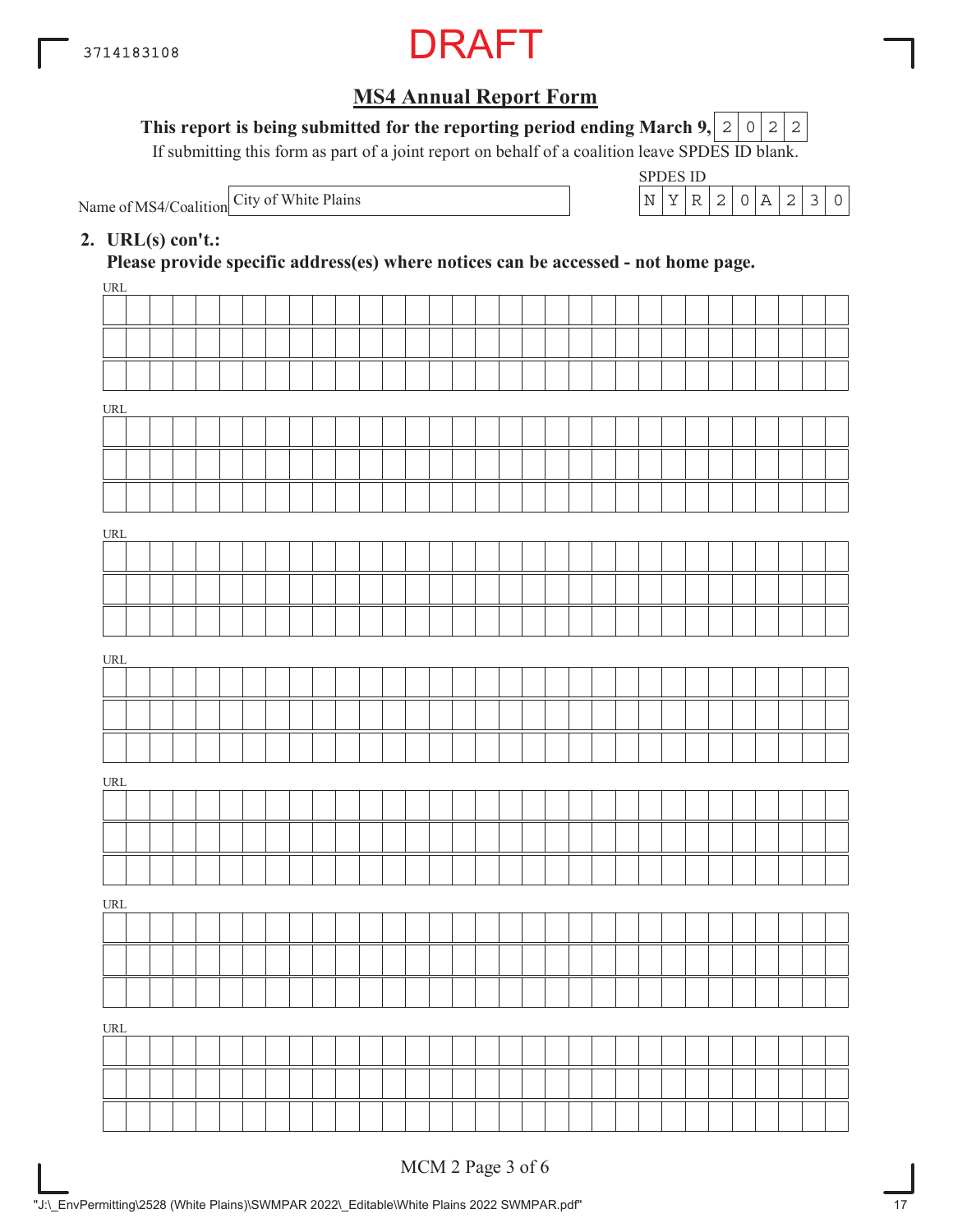#### **3. Where can the public access copies of this annual report, Stormwater Management Program SWMP) Plan and submit comments on those documents? City** Department Address Zip - Phone  $(| 9 | 1 | 4 | ) | 4 | 2 | 2 | -$ **City** Address Library Zip - Phone  $(| 9 | 1 | 4 | ) | 4 | 2 | 2 | -$ **City** Address Zip - Phone  $(| 9 | 1 | 4 | ) | 4 | 2 | 2 | -$ MS4/Coalition Office ● Other Web Page URL:  $\circ$  eMail Name of MS4/Coalition Please provide specific address of page where report can be accessed - not home page. ● Annual Report ● SWMP Plan ● Comments  $\bullet$  Annual Report  $\circ$  SWMP Plan  $\circ$  Comments  $\bullet$  Annual Report  $\circ$  SWMP Plan  $\circ$  Comments  $\bullet$  Annual Report  $\circ$  SWMP Plan  $\circ$  Comments O Comments Enter address/contact info and select radio button to indicate which document is available and whether comments may be submitted at that location. Submit additional pages as needed.  $D\,|\,e\,|\,p\,|\,t\,|\,$  .  $|\,$   $\,|$   $\circ$   $|\,$   $\,F\,|\,u\,|\,b\,|\,1\,|\,c\,|\,$   $\,|$   $\,W\,|\,o\,|\,r\,|\,k\,|\,s\,|\,$   $|\,C\,|\,i\,|\,t\,|\,y\,|\,$   $\,$   $\,H\,|\,a\,|\,1\,|\,1$  $2|5|5|$   $|M|a|i|n|$   $|S|t|r|e|e|t$  $W\left\lfloor \left| \frac{1}{2}\right| \right\rfloor$ t $\left| e \right|$   $\left| \frac{p}{2}\right|$ a $\left| \frac{1}{2}\right|$ s $\left| \left| \right|$   $\left| \right|$   $\left| \left| \frac{N}{Y} \right|$   $\left| \frac{1}{0}\right|$ 6 $\left| \left| 0 \right|$ 1  $9|1|4$  )  $|4|2|2$  -  $|1|2|1|6$  $1|0|0|$   $|M|a|r|t|i|n|e|$   $|A|v|e|n|u|e$  $W\left\lfloor \left| \frac{1}{2}\right| \right\rfloor$ t $\left| e \right|$   $\left| \frac{p}{2}\right|$ a $\left| \frac{1}{2}\right|$ s $\left| \left| \right|$   $\left| \right|$   $\left| \left| \frac{N}{Y} \right|$   $\left| \frac{1}{0}\right|$ 6 $\left| \left| 0 \right|$ 1  $9|1|4$  )  $|4|2|2$  -  $|1|4|0|0$  $C|i|t|y|$   $|C|1|e|r|k|$  's  $|O|f|f|i|c|e|$   $|2|5|5|$   $|M|a|i|n|$   $|S|t$  $W\left[ h\right] i\left[ t\right] e\left[ \left. \begin{array}{c|c|c|c|c|c} |p|1|a|i|n|s| & & & & \end{array} \right] \left. \begin{array}{c|c|c|c} |p|& & & \end{array} \right] n\left[ s\right] \left. \begin{array}{c|c|c|c} |p|& & & \end{array} \right] n\left[ \begin{array}{c|c|c|c} |p|& & & \end{array} \right] n\left[ \begin{array}{c|c|c|c} |p|q|& & & \end{array} \right] n\left[ \begin{array}{c|c|c|c} |p|q|& &$  $9|1|4$  )  $|4|2|2$  -  $|1|2|2$  7

MCM 2 Page 4 of 6

### **MS4 Annual Report Form**

#### **This report is being submitted for the reporting period ending March 9, 2 0 2 2**

If submitting this form as part of a joint report on behalf of a coalition leave SPDES ID blank.

City of White Plains  $\vert N \vert Y \vert R \vert 2 \vert 0 \vert A \vert 2 \vert 3 \vert 0$ 

SPDES ID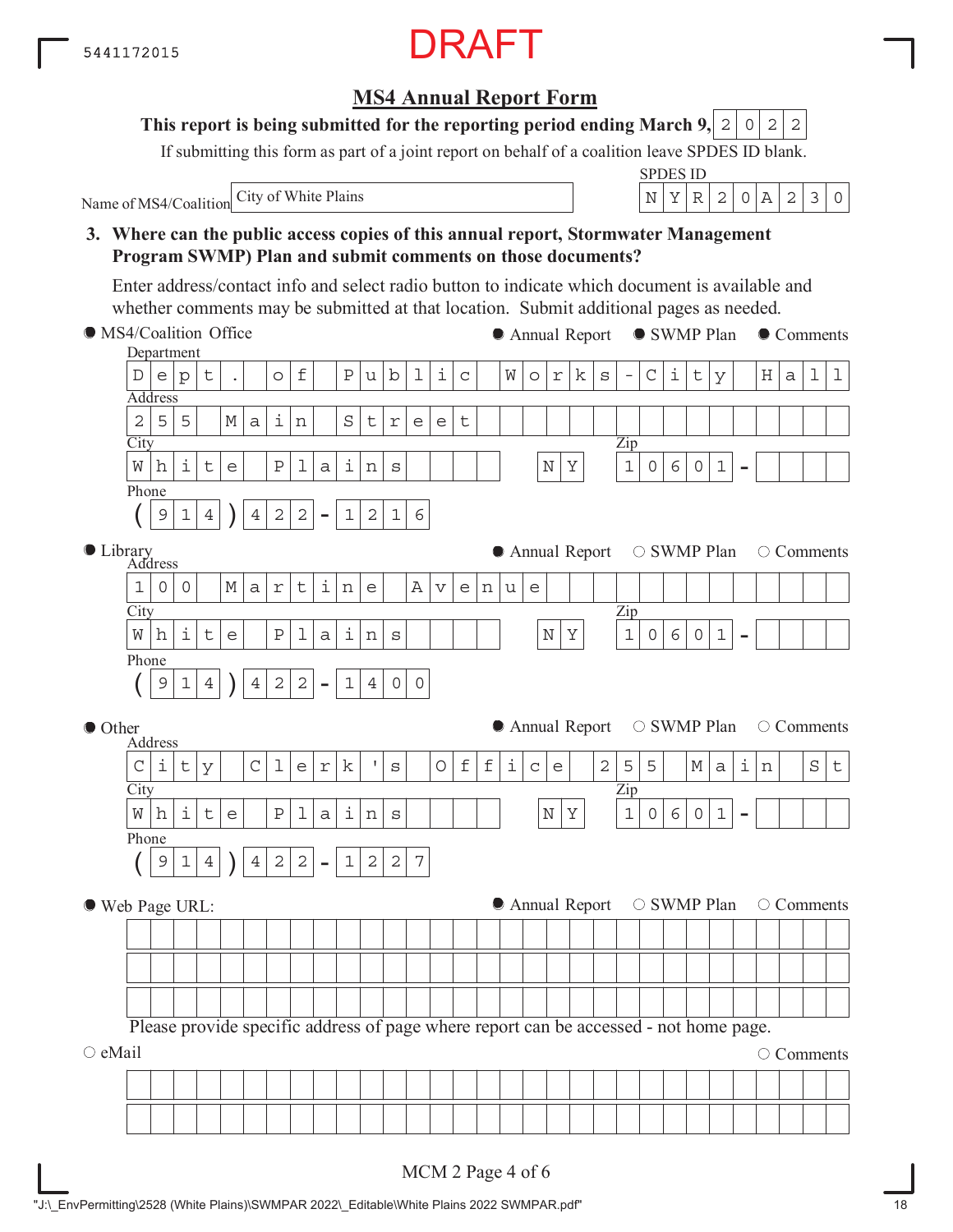## **5.a. Was an Annual Report public meeting held in this reporting period?** If Yes, what was the date of the meeting? If No, is one planned? **MS4 Annual Report Form** SPDES ID If submitting this form as part of a joint report on behalf of a coalition leave SPDES ID blank. Name of MS4/Coalition  $\circ$  Yes  $\bullet$  No  $/$   $/$   $/$  $\circ$  Yes  $\bullet$  No If submitting a report for single MS4, answer 5.a.. If submitting a joint report, answer 5.b.. **5.b. Was an Annual Report public meeting held for all MS4s contributing to this report during this reporting period?**  $\bigcirc$  Yes  $\bigcirc$  No **This report is being submitted for the reporting period ending March 9, 2 0 2 2 4.a. If this report was made available on the internet, what date was it posted?** Leave blank if this report was not posted on the internet. **4.b. For how many days was/will this report be posted?** City of White Plains  $\vert N \vert Y \vert R \vert 2 \vert 0 \vert A \vert 2 \vert 3 \vert 0$

| If No, is one planned for each?                         | $\bigcirc$ Yes $\bigcirc$ No |  |
|---------------------------------------------------------|------------------------------|--|
| 6. Were comments received during this reporting period? | $\circ$ Yes $\bullet$ No     |  |
| If Yes, attach comments, responses and changes made to  |                              |  |
| SWMP in response to comments to this report.            |                              |  |

MCM 2 Page 5 of 6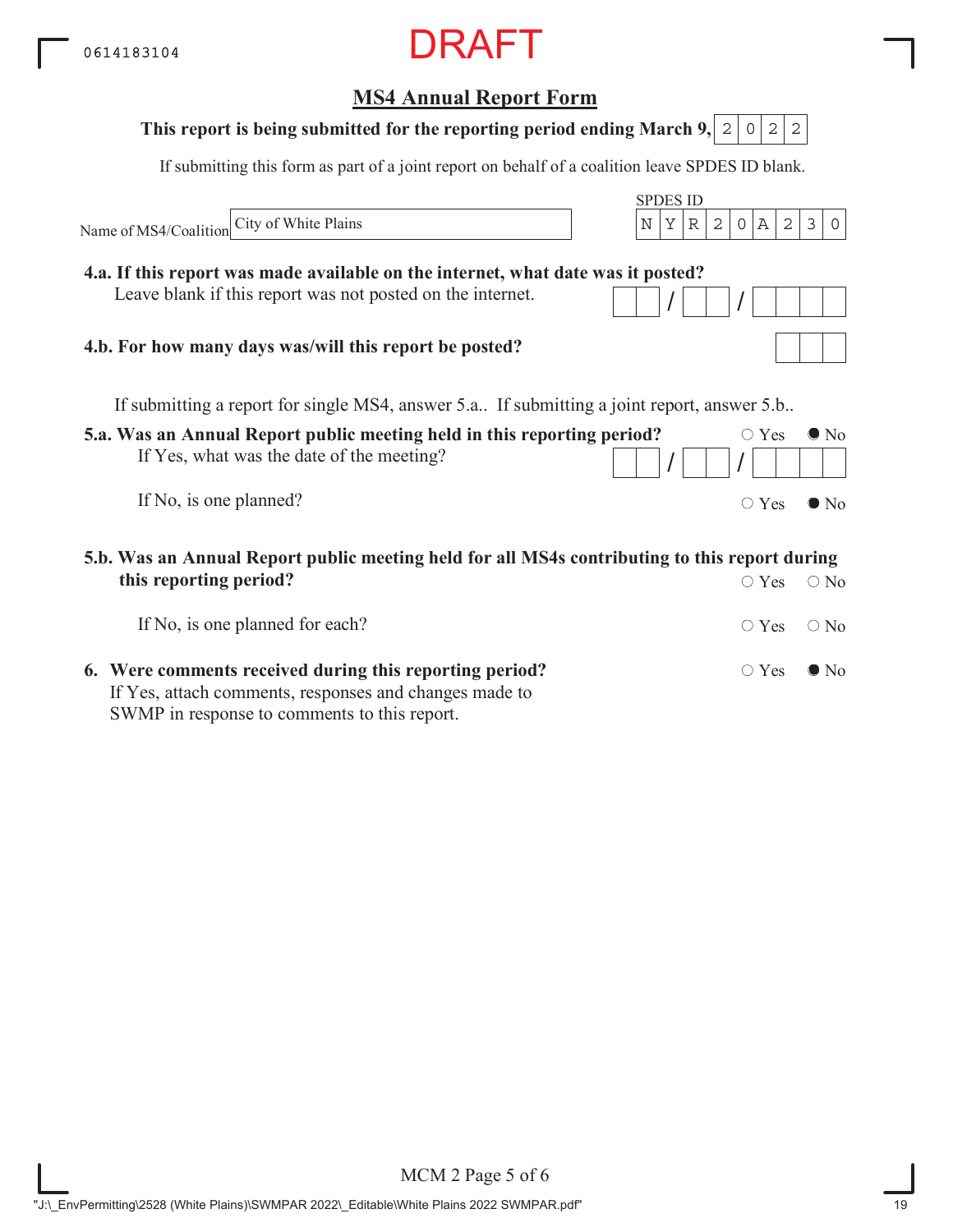### **MS4 Annual Report Form**

#### **This report is being submitted for the reporting period ending March 9,**  $0|2|2$

If submitting this form as part of a joint report on behalf of a coalition leave SPDES ID blank.

Name of MS4/Coalition City of White Plains

#### **7. Evaluating Progress Toward Measurable Goals MCM 2**

Use this page to report on your progress and project plans toward achieving measurable goals identified in your Stormwater Management Program Plan (SWMPP), including requirements in Part III.C.1. Submit additional pages as needed.

#### **A. Briefly summarize the Measurable Goal identified in the SWMPP in this reporting period.**

The City Public Involvement and Participation program will incorporate stewardship activities that help to reduce pollutants of concern (i.e., the discharge of pathogens to the Upper Bronx River and tributaries and the discharge of silt/sediment to the Upper Mamaroneck River and tributaries) and encourage the general public, residents and businesses to become involved in stormwater management and environmental stewardship events.

#### **B. Briefly summarize the observations that indicated the overall effectiveness of this Measurable Goal.**

The City has chosen to evaluate the area of plantings by the Beautification Committee as an indicator for measuring the overall effectiveness of the City's compliance with the Public Involvement and Participation program requirements. The Beautification Committee planted approximately 8,500 sq.ft. of daffodils and other flowers during this reporting cycle.

#### **C. How many times was this observation measured or evaluated in this reporting period?**

*(ex.: samples/participants/events)* 1

**D. Has your MS4 made progress toward this measurable goal during this reporting period?**

 $\bullet$  Yes  $\circ$  No

**E. Is your MS4 on schedule to meet the deadline set forth in the SWMPP?**

 $\bullet$  Yes  $\circ$  No

**F. Briefly summarize the stormwater activities planned to meet the goals of this MCM during the next reporting cycle (including an implementation schedule).**

The City plans to continue evaluating the area of plantings by the Beautification Committee as an indicator for measuring the overall effectiveness of the City's compliance with the Public Involvement and Participation program requirements in the next reporting cycle. Plantings will take place within the City periodically throughout the next reporting cycle.

MCM 2 Page 6 of 6

| SPDES ID |  |                      |        |    |               |  |
|----------|--|----------------------|--------|----|---------------|--|
|          |  | $R$   2   $\sqrt{ }$ | $\cap$ | 7\ | $\mathcal{L}$ |  |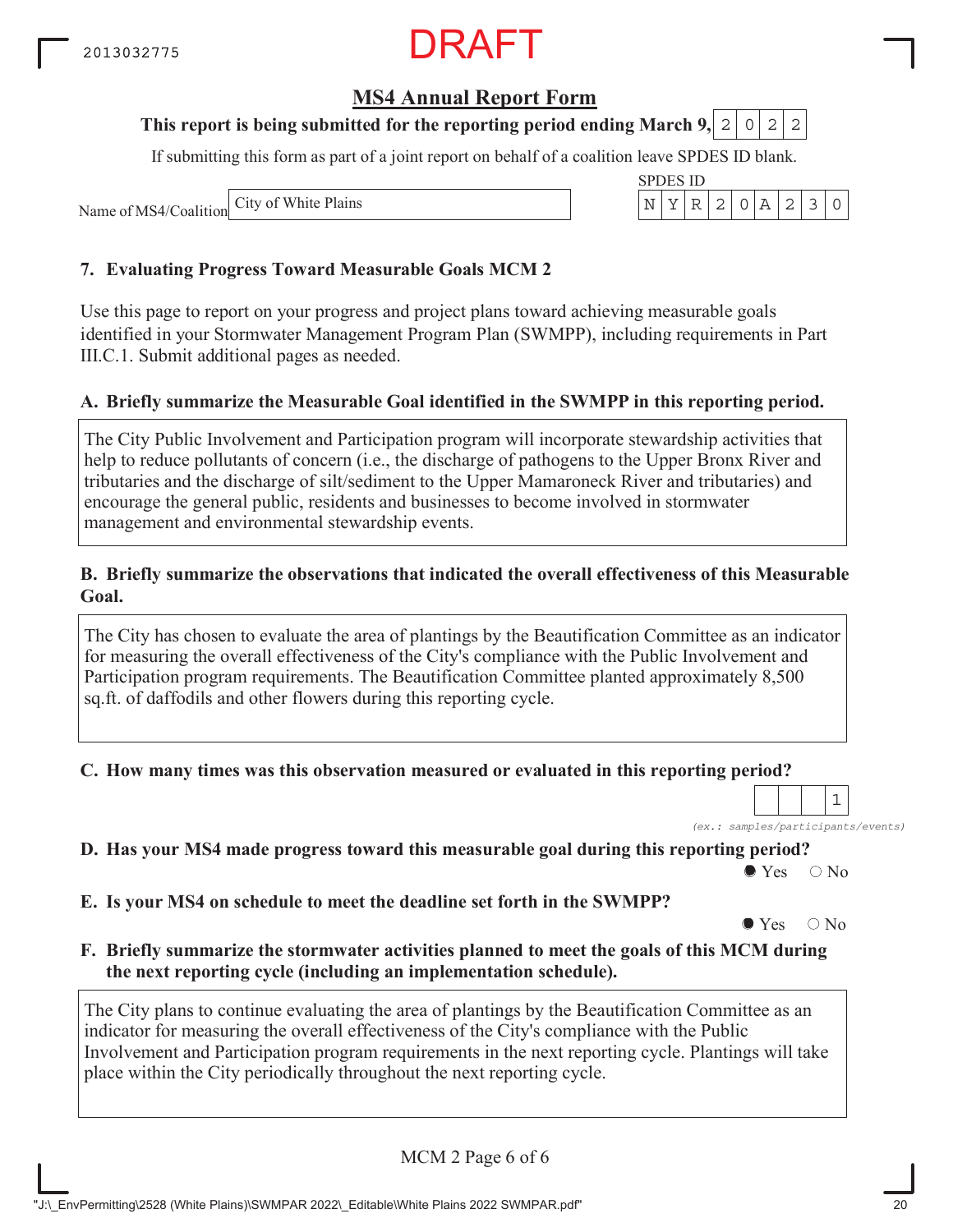### 7368169291

## **MS4 Annual Report Form**

DRAFT

#### **This report is being submitted for the reporting period ending March 9,**  $0|2|2$

If submitting this form as part of a joint report on behalf of a coalition leave SPDES ID blank.

SPDES ID

 $1|7|3|#$ 

 $1 \, | \, 0 \, | \, 0 \, | \, 0$ 

Name of MS4/Coalition City of White Plains  $\vert N \vert Y \vert R \vert 2 \vert 0 \vert A \vert 2 \vert 3 \vert 0$ 

## **Minimum Control Measure 3. Illicit Discharge Detection and Elimination**

The information in this section is being reported (check one):

- $\bullet$  On behalf of an individual MS4
- On behalf of a coalition

How many MS4s contributed to this report?

- **1. Enter the number and approx. percent of outfalls mapped:**
- **2. How many of these outfalls have been screened for dry weather discharges during this reporting period (outfall reconnaissance inventory)?**
- **3.a.What types of generating sites/sewersheds were targeted for inspection during this reporting period?**

| ○ Auto Recyclers                                                                                     |                   |   |                            | ● Landscaping (Irrigation)        |   |   |         |   |    |         |            |         |   |                         |   |   |            |   |   |   |
|------------------------------------------------------------------------------------------------------|-------------------|---|----------------------------|-----------------------------------|---|---|---------|---|----|---------|------------|---------|---|-------------------------|---|---|------------|---|---|---|
| <b>• Building Maintenance</b>                                                                        |                   |   |                            | O Marinas                         |   |   |         |   |    |         |            |         |   |                         |   |   |            |   |   |   |
| $\circ$ Churches                                                                                     |                   |   |                            | $\circ$ Metal Plateing Operations |   |   |         |   |    |         |            |         |   |                         |   |   |            |   |   |   |
| Commercial Carwashes<br>O                                                                            |                   |   |                            | O Outdoor Fluid Storage           |   |   |         |   |    |         |            |         |   |                         |   |   |            |   |   |   |
| O Commercial Laundry/Dry Cleaners                                                                    |                   |   |                            | <b>O</b> Parking Lot Maintenance  |   |   |         |   |    |         |            |         |   |                         |   |   |            |   |   |   |
| Construction Vehicle Washouts                                                                        |                   |   |                            | $\circ$ Printing                  |   |   |         |   |    |         |            |         |   |                         |   |   |            |   |   |   |
| Cross-Connections                                                                                    |                   |   |                            | $\circ$ Residential Carwashing    |   |   |         |   |    |         |            |         |   |                         |   |   |            |   |   |   |
| ○ Distribution Centers                                                                               |                   |   |                            |                                   |   |   |         |   |    |         |            |         |   |                         |   |   |            |   |   |   |
| $\circ$ Food Processing Facilities                                                                   |                   |   | • Schools and Universities |                                   |   |   |         |   |    |         |            |         |   |                         |   |   |            |   |   |   |
| Garbage Truck Washouts                                                                               |                   |   |                            | • Septic Maintenance              |   |   |         |   |    |         |            |         |   |                         |   |   |            |   |   |   |
| Hospitals                                                                                            |                   |   |                            | Swimming Pools                    |   |   |         |   |    |         |            |         |   |                         |   |   |            |   |   |   |
| $\circ$ Improper RV Waste Disposal                                                                   |                   |   |                            | ● Vehicle Fueling                 |   |   |         |   |    |         |            |         |   |                         |   |   |            |   |   |   |
| Industrial Process Water                                                                             |                   |   |                            | ● Vehicle Maint./Repair Shops     |   |   |         |   |    |         |            |         |   |                         |   |   |            |   |   |   |
| Other:                                                                                               |                   |   |                            | $\bigcirc$ None                   |   |   |         |   |    |         |            |         |   |                         |   |   |            |   |   |   |
| $\mathbf T$<br>C<br>$\mathsf t$<br>$\Upsilon$<br>$\mathsf C$<br>$\Upsilon$<br>e<br>e<br>n<br>$\circ$ | u<br>$\mathsf{C}$ | k | W                          | a                                 | S | h | $\circ$ | u | t. | $\rm s$ | $\ddot{i}$ | $\rm N$ | u | $\mathfrak{\textbf{r}}$ | S | e | $\Upsilon$ | i | e | S |
| Sewersheds:                                                                                          |                   |   |                            |                                   |   |   |         |   |    |         |            |         |   |                         |   |   |            |   |   |   |
|                                                                                                      |                   |   |                            |                                   |   |   |         |   |    |         |            |         |   |                         |   |   |            |   |   |   |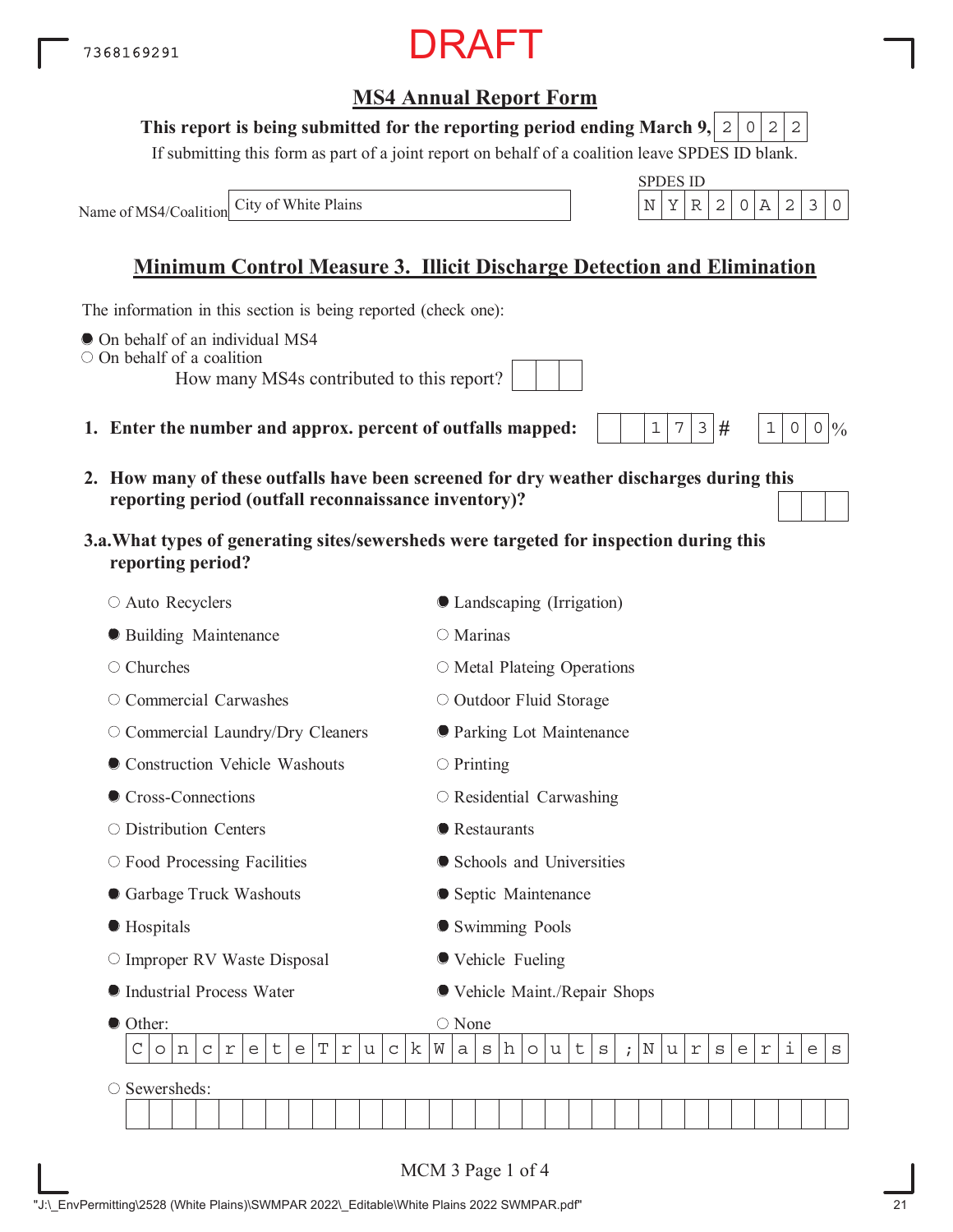#### This report is being submitted for the reporting period ending March 9,  $\mid$  2  $\mid$  0  $\mid$  2  $\mid$  2

If submitting this form as part of a joint report on behalf of a coalition leave SPDES ID blank.

| City of White Plains<br>Name of MS4/Coalition              | <b>SPDES ID</b><br>Α<br>2<br>3<br>Υ<br>2<br>$\circ$<br>N<br>$\mathbb R$<br>0                |
|------------------------------------------------------------|---------------------------------------------------------------------------------------------|
|                                                            | 3.b. What types of illicit discharges have been found during this reporting period?         |
| • Broken Lines From Sanitary Sewer                         | Industrial Connections                                                                      |
| $\circ$ Cross Connections                                  | Inflow/Infiltration<br>$\left( \begin{array}{c} 1 \end{array} \right)$                      |
| $\circ$ Failing Septic Systems                             | $\circ$ Pump Station Failure                                                                |
| $\circ$ Floor Drains Connected To Storm Sewers             | $\circ$ Sanitary Sewer Overflows                                                            |
| $\circ$ Illegal Dumping                                    | $\circ$ Straight Pipe Sewer Discharges                                                      |
| ● Other:<br>i<br>$\mathbf 1$<br>$\mathbf 1$<br>S<br>S<br>p | $\circ$ None                                                                                |
|                                                            | 4. How many illicit discharges/potential illegal connections have been detected during this |

- **5. How many illicit discharges have been confirmed during this reporting period?**
- **6. How many illicit discharges/illegal connections have been eliminated during this reporting period?** 2
- **7. Has the storm sewershed mapping been completed in this reporting period?** If No, approximately what percent was completed in this reporting period?
- **8. Is the above information available in GIS? Is this information available on the web?** If Yes, provide URL(s):

**reporting period?**

URL Please provide specific address of page where map(s) can be accessed - not home page.

| URL |  |  |  |  |  |  |  |  |  |  |  |  |  |  |  |  |
|-----|--|--|--|--|--|--|--|--|--|--|--|--|--|--|--|--|
|     |  |  |  |  |  |  |  |  |  |  |  |  |  |  |  |  |
|     |  |  |  |  |  |  |  |  |  |  |  |  |  |  |  |  |
|     |  |  |  |  |  |  |  |  |  |  |  |  |  |  |  |  |

 $\bullet$  Yes  $\circ$  No

○ Yes ● No

 $\bigcirc$  Yes  $\bigcirc$  No

**%**

3

2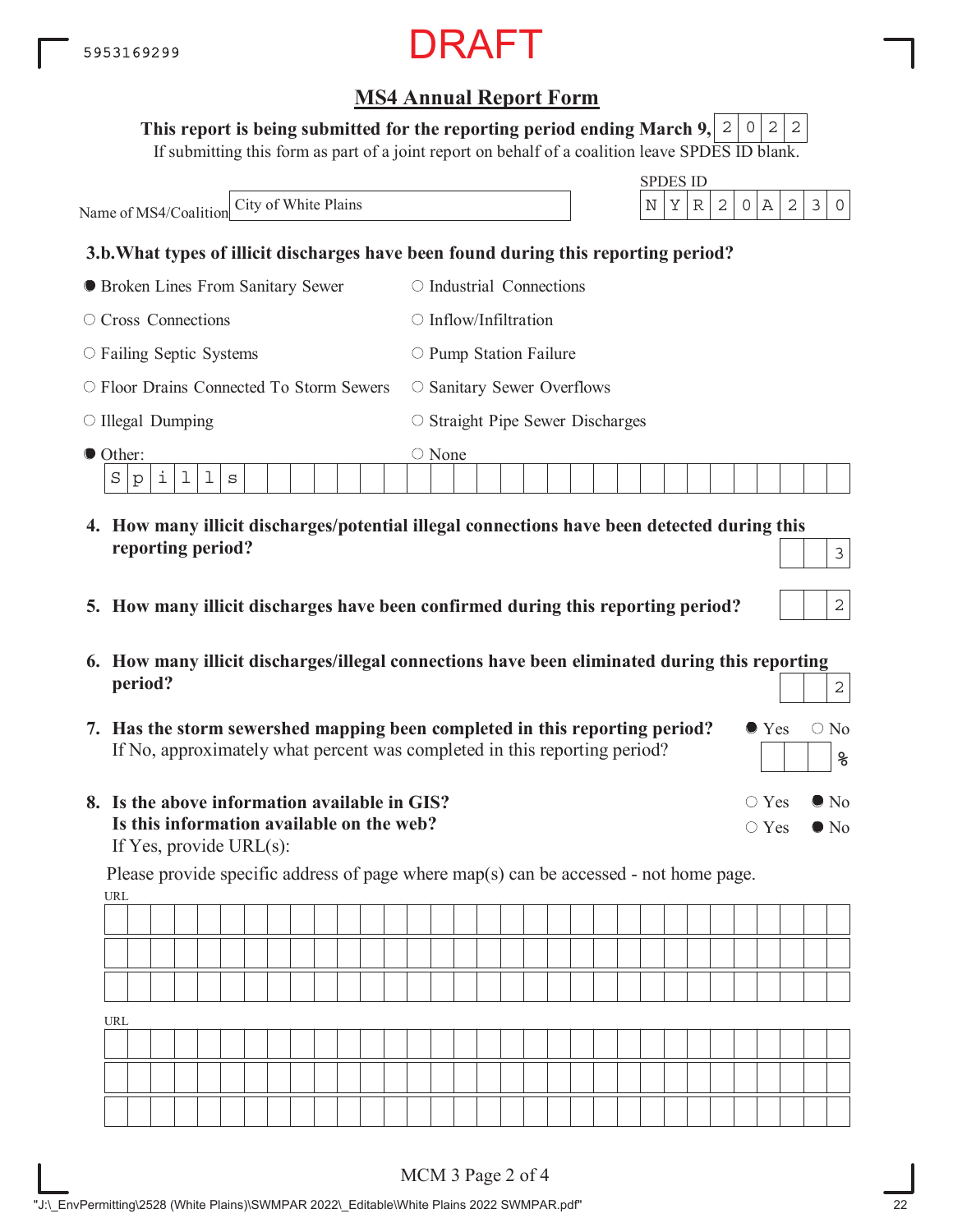

#### This report is being submitted for the reporting period ending March 9,  $\mid$  2  $\mid$  0  $\mid$  2  $\mid$  2

If submitting this form as part of a joint report on behalf of a coalition leave SPDES ID blank.

Name of MS4/Coalition City of White Plains

| ベビロチ | ES 11). |               |                  |  |  |
|------|---------|---------------|------------------|--|--|
|      |         | $\mathcal{P}$ | $\left( \right)$ |  |  |

#### **8. URL(s) con't.:**

 $\overline{u}$ **Please provide specific address of page where map(s) can be accessed - not home page**

| URL                              |  |  |  |  |  |  |  |  |  |  |  |  |  |  |  |  |
|----------------------------------|--|--|--|--|--|--|--|--|--|--|--|--|--|--|--|--|
|                                  |  |  |  |  |  |  |  |  |  |  |  |  |  |  |  |  |
|                                  |  |  |  |  |  |  |  |  |  |  |  |  |  |  |  |  |
|                                  |  |  |  |  |  |  |  |  |  |  |  |  |  |  |  |  |
| URL                              |  |  |  |  |  |  |  |  |  |  |  |  |  |  |  |  |
|                                  |  |  |  |  |  |  |  |  |  |  |  |  |  |  |  |  |
|                                  |  |  |  |  |  |  |  |  |  |  |  |  |  |  |  |  |
|                                  |  |  |  |  |  |  |  |  |  |  |  |  |  |  |  |  |
| URL                              |  |  |  |  |  |  |  |  |  |  |  |  |  |  |  |  |
|                                  |  |  |  |  |  |  |  |  |  |  |  |  |  |  |  |  |
|                                  |  |  |  |  |  |  |  |  |  |  |  |  |  |  |  |  |
|                                  |  |  |  |  |  |  |  |  |  |  |  |  |  |  |  |  |
| URL                              |  |  |  |  |  |  |  |  |  |  |  |  |  |  |  |  |
|                                  |  |  |  |  |  |  |  |  |  |  |  |  |  |  |  |  |
|                                  |  |  |  |  |  |  |  |  |  |  |  |  |  |  |  |  |
|                                  |  |  |  |  |  |  |  |  |  |  |  |  |  |  |  |  |
| $\ensuremath{\text{URL}}\xspace$ |  |  |  |  |  |  |  |  |  |  |  |  |  |  |  |  |
|                                  |  |  |  |  |  |  |  |  |  |  |  |  |  |  |  |  |
|                                  |  |  |  |  |  |  |  |  |  |  |  |  |  |  |  |  |
|                                  |  |  |  |  |  |  |  |  |  |  |  |  |  |  |  |  |
|                                  |  |  |  |  |  |  |  |  |  |  |  |  |  |  |  |  |

- **9. Has an IDDE law been adopted for each traditional MS4 and/or have IDDE procedures been approved for all non-traditional MS4s contributing to this report?**  $\bullet$  Yes  $\circ$  No
- **10. If Yes, has every traditional MS4 contributing to this report certified that this law is equivalent to the NYS Model IDDE Law?**  $\bullet$  Yes  $\circ$  No  $\circ$  NT
- **11.What percent of staff in relevant positions and departments has received IDDE training?**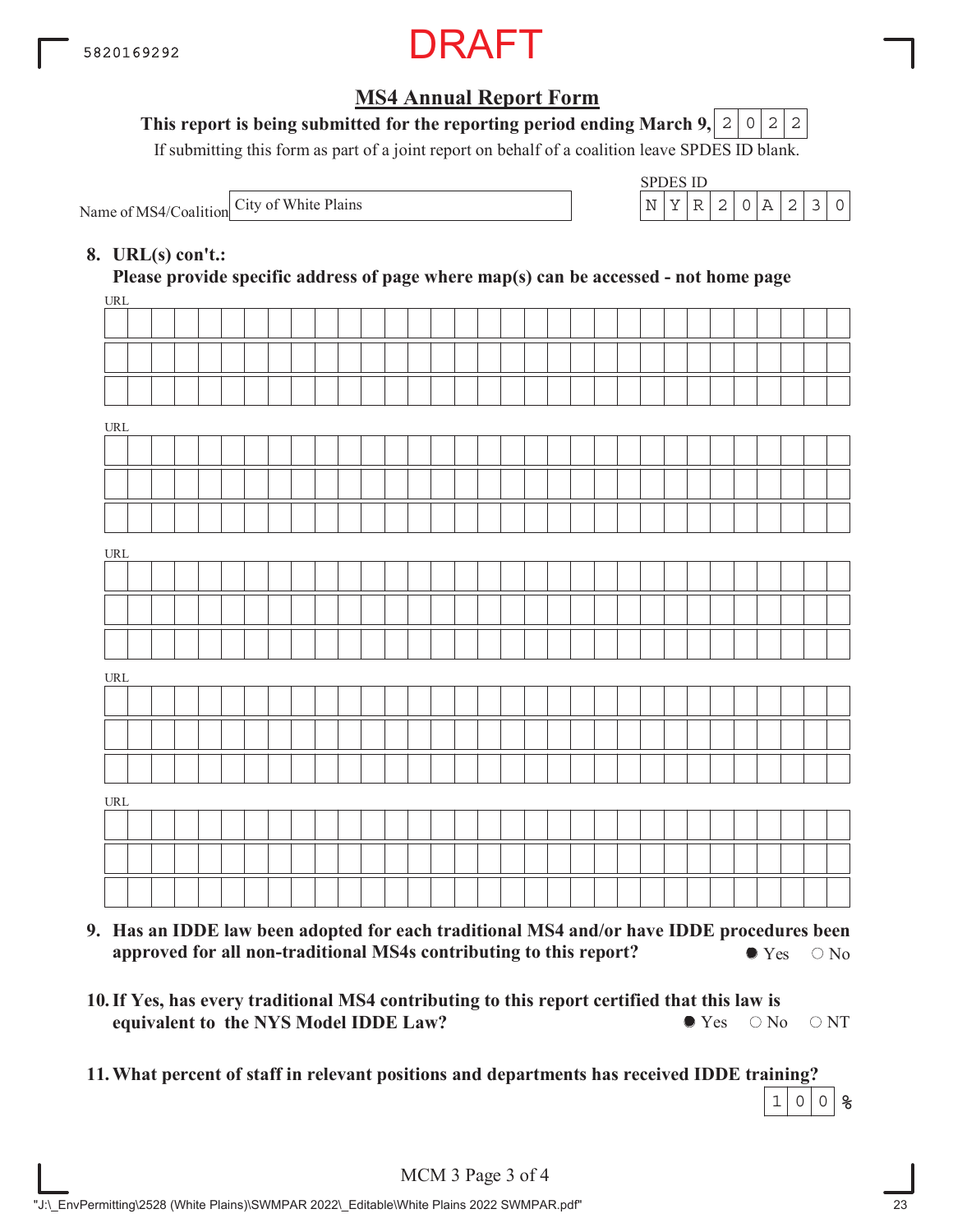### **MS4 Annual Report Form**

#### **This report is being submitted for the reporting period ending March 9, 2 0 2 2**

If submitting this form as part of a joint report on behalf of a coalition leave SPDES ID blank.

Name of MS4/Coalition City of White Plains

#### **12.Evaluating Progress Toward Measurable Goals MCM 3**

Use this page to report on your progress and project plans toward achieving measurable goals identified in your Stormwater Management Program Plan (SWMPP), including requirements in Part III.C.1. Submit additional pages as needed.

#### **A. Briefly summarize the Measurable Goal identified in the SWMPP in this reporting period.**

The City Illicit Discharge Detection and Elimination program will focus on identifying, locating, eliminating, reducing and preventing illicit discharges to the maximum extent practicable, including the discharge of pathogens to the Upper Bronx River and tributaries and the discharge of silt/sediment to the Upper Mamaroneck River and tributaries.

#### **B. Briefly summarize the observations that indicated the overall effectiveness of this Measurable Goal.**

The City has chosen to evaluate the number of illicit discharges detected as an indicator for measuring the overall effectiveness of the City's compliance with the Illicit Discharge Detection and Elimination program requirements There were \_\_\_\_ illicit discharges detected and eliminated during this reporting period.

**C. How many times was this observation measured or evaluated in this reporting period?**

*(ex.: samples/participants/events)* 1

**D. Has your MS4 made progress toward this measurable goal during this reporting period?**

 $\bullet$  Yes  $\circ$  No

**E. Is your MS4 on schedule to meet the deadline set forth in the SWMPP?**

 $\bullet$  Yes  $\circ$  No

**F. Briefly summarize the stormwater activities planned to meet the goals of this MCM during the next reporting cycle (including an implementation schedule).**

The City will continue to follow the procedures for Illicit Discharge Detection and Elimination described in the City's Written Procedures for MCM 3: IDDE and the CWP/USEPA Illicit Discharge Detection and Elimination: A Guidance Manual for Program Development and Technical Assessment. Illicit discharges will be investigated and eliminated according to the authority provided by the City illicit discharge local law on a case-by-case basis.

MCM 3 Page 4 of 4

"J:\\_EnvPermitting\2528 (White Plains)\SWMPAR 2022\\_Editable\White Plains 2022 SWMPAR.pdf" 24

| SPDI | ES ID |  |  |  |
|------|-------|--|--|--|
|      |       |  |  |  |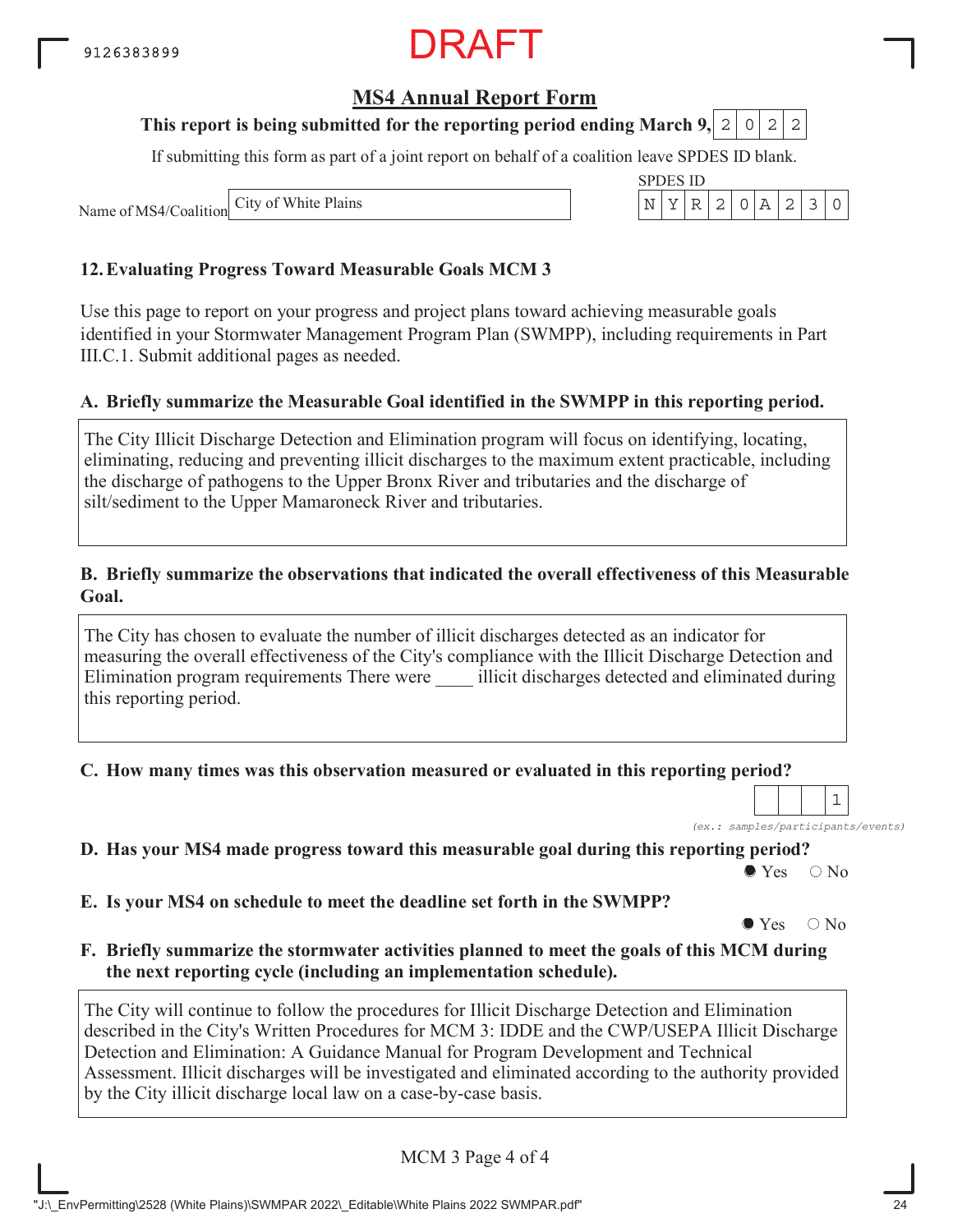### **MS4 Annual Report Form**

#### This report is being submitted for the reporting period ending March 9,  $|2|0|2|2$

If submitting this form as part of a joint report on behalf of a coalition leave SPDES ID blank.

Name of MS4/Coalition

SPDES ID City of White Plains  $\vert N \vert Y \vert R \vert 2 \vert 0 \vert A \vert 2 \vert 3 \vert 0$ 

**Minimum Control Measures 4 and 5. Construction Site and Post-Construction Control**

The information in this section is being reported (check one):

- On behalf of an individual MS4
- O On behalf of a coalition

How many MS4s contributed to this report?

- **1a.Has each MS4 contributing to this report adopted a law, ordinance or other regulatory mechanism that provides equivalent protection to the NYS SPDES General Permit for Stormwater Discharges from Construction Activities?**  $\bullet$  Yes  $\circ$  No
- **1b.Has each Town, City and/or Village contributing to this report documented that the law is equivalent to a NYSDEC Sample Local Law for Stormwater Management and Erosion and Sediment Control through either an attorney cerfification or using the NYSDEC Gap Analysis Workbook?**  $\bullet$  Yes  $\circ$  No  $\circ$  NT

If Yes, Towns, Cities and Villages provide date of equivalent NYS Sample Local Law.  $\bigcirc$  09/2004  $\bigcirc$  03/2006  $\bigcirc$  NT

- **2. Does your MS4/Coalition have a SWPPP review procedure in place?**  $\bullet$  Yes  $\circ$  No
- **3. How many Construction Stormwater Pollution Prevention Plans (SWPPPs) have been reviewed in this reporting period?**
- **4. Does your MS4/Coalition have a mechanism for receipt and consideration of public comments related to construction SWPPPs?**  $\bullet$  Yes  $\circ$  No  $\circ$  NT

If Yes, how many public comments were received during this reporting period?

**5. Does your MS4/Coalition provide education and training for contractors about the local SWPPP process?**  $\bullet$  Yes  $\circ$  No

0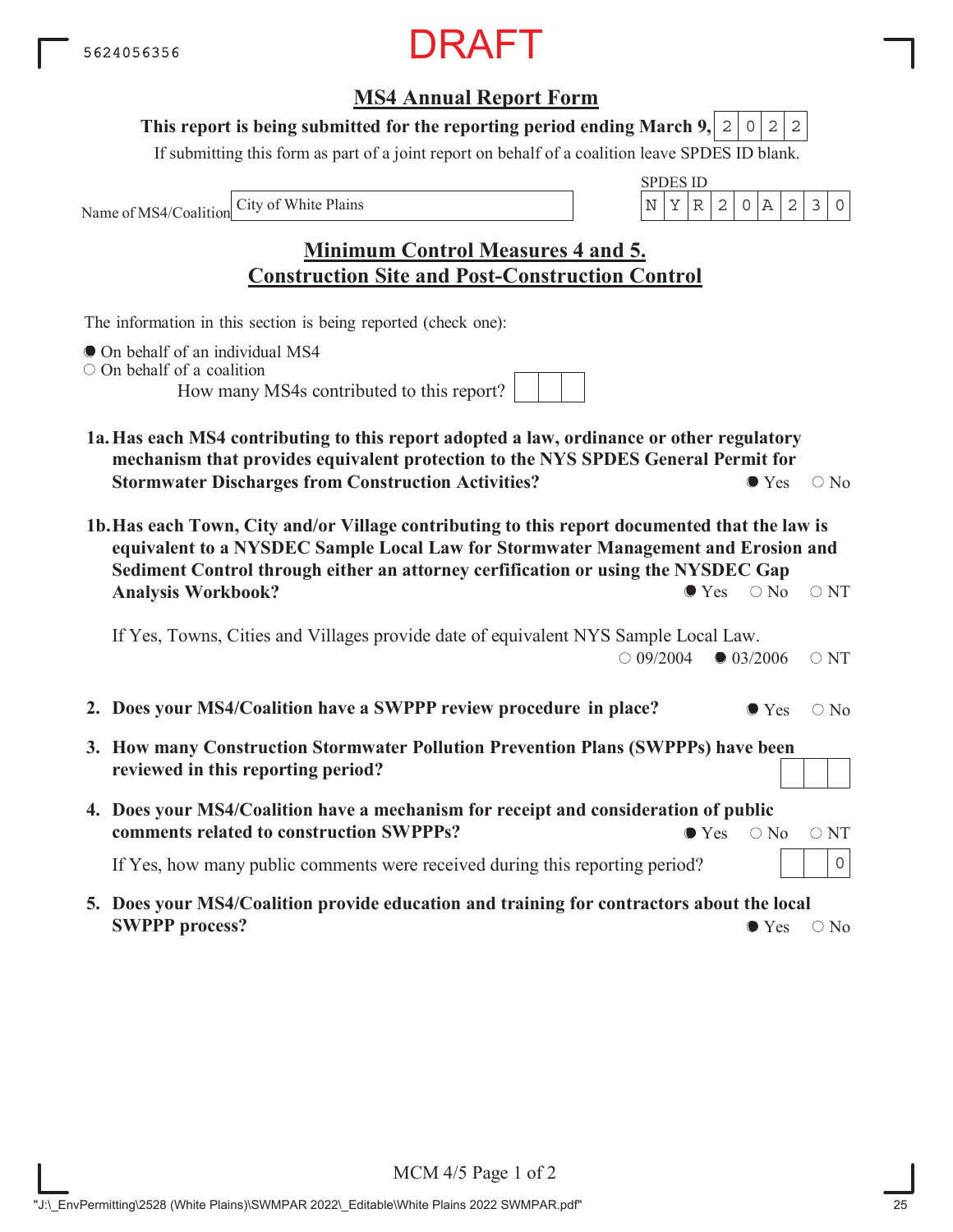**6. Identify which of the following types of enforcement actions you used during the reporting period for construction activities, indicate the number of actions, or note those for which you do not have authority:**

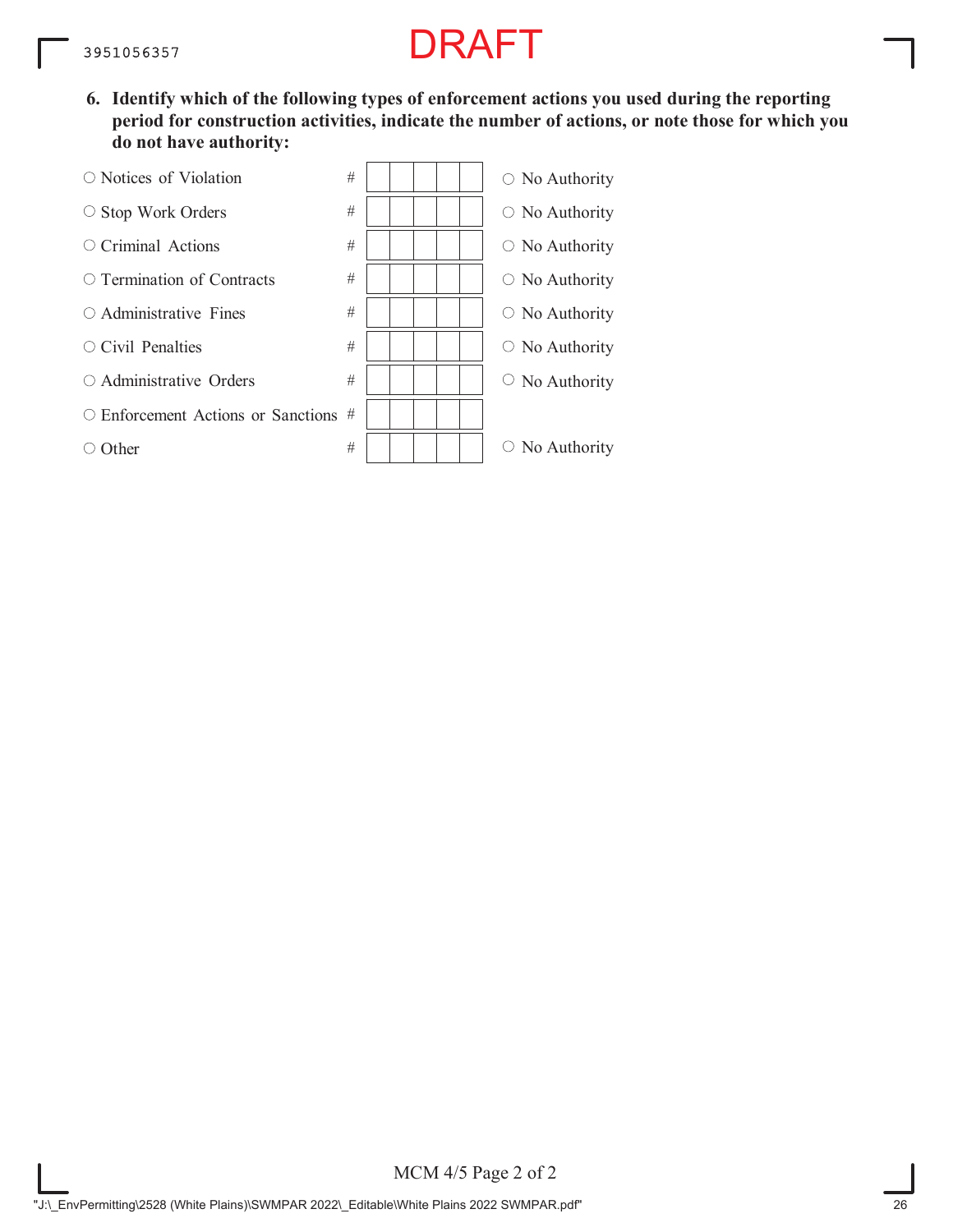

#### This report is being submitted for the reporting period ending March 9,  $|2|0|2|2$

If submitting this form as part of a joint report on behalf of a coalition leave SPDES ID blank.

Name of MS4/Coalition



 $1|0|0|\%$ 

 $1|0|0|\%$ 

### **Minimum Control Measure 4. Construction Site Stormwater Runoff Control**

The information in this section is being reported (check one):

 $\bullet$  On behalf of an individual MS4

 $\circ$  On behalf of a coalition

How many MS4s contributed to this report?

- **1. How many construction projects have been authorized for disturbances of one acre or more during this reporting period?**
- **2. How many construction projects disturbing at least one acre were active in your jurisdiction during this reporting period?**
- 3. What percent of active construction sites were inspected during this reporting period?  $\,\circ$   $_{\rm NT}$
- **4. What percent of active construction sites were inspected more than once?**  $\circ$  NT
- **5. Do all inspectors working on behalf of the MS4s contributing to this report use the NYS Construction Stormwater Inspection Manual?**  $\bullet$  Yes  $\circ$  No  $\circ$  NT
- **6. Does your MS4/Coalition provide public access to Stormwater Pollution Prevention Plans (SWPPPs) of construction projects that are subject to MS4 review and approval?**  $\bullet$  Yes  $\circ$  No  $\circ$  NT

**If your MS4 is Non-Traditional, are SWPPPs of construction projects made available for public review?**  $\bigcirc$  Yes  $\bigcirc$  No

If Yes, use the following page to identify location(s) where SWPPPs can be accessed.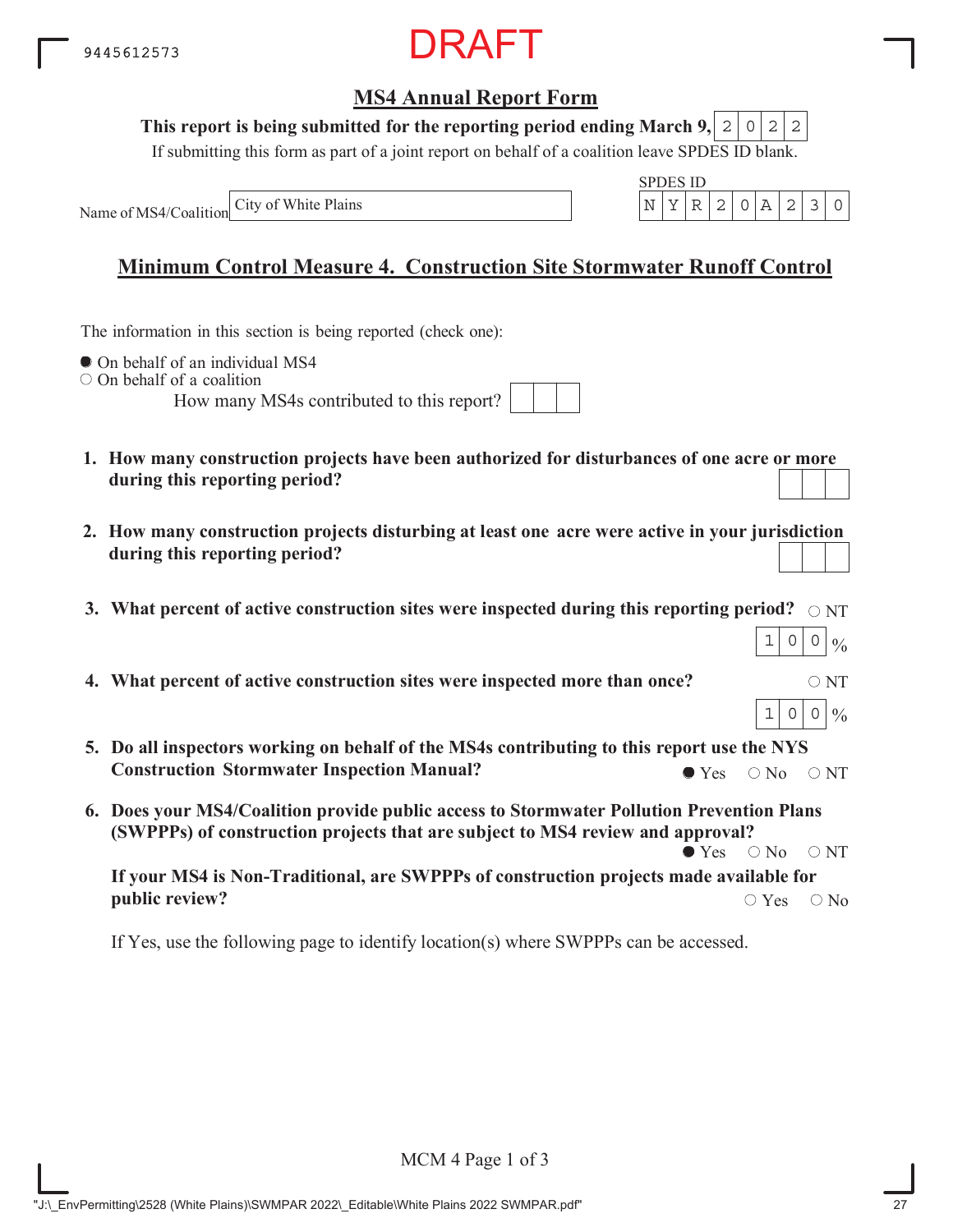

#### This report is being submitted for the reporting period ending March 9,  $|2|0|2|2$

If submitting this form as part of a joint report on behalf of a coalition leave SPDES ID blank.

Name of MS4/Coalition

SPDES ID



#### **6. con't.:**

Submit additional pages as needed.

MS4/Coalition Office

|                          | Department                         |               |                            |                    |                                   |                |                    |                |             |            |              |             |                                   |            |             |             |                   |              |                                   |          |                                                                               |                                  |              |   |             |                            |                |             |             |  |
|--------------------------|------------------------------------|---------------|----------------------------|--------------------|-----------------------------------|----------------|--------------------|----------------|-------------|------------|--------------|-------------|-----------------------------------|------------|-------------|-------------|-------------------|--------------|-----------------------------------|----------|-------------------------------------------------------------------------------|----------------------------------|--------------|---|-------------|----------------------------|----------------|-------------|-------------|--|
|                          | $\, {\bf P}$                       | u             | b                          | $\mathbf 1$        | i                                 | $\mathsf C$    |                    | W              | $\circ$     | $\Upsilon$ | k            | $\rm S$     |                                   | $\bigcirc$ | $\mathbf f$ | $\mathbf f$ | i                 | $\mathtt{C}$ | $\mathsf{e}% _{t}\left( t\right)$ | $\equiv$ | $\mathsf C$                                                                   | i                                | $\sf t$      | У |             | H                          | $\mathsf a$    | $\mathbf 1$ | $\mathbf 1$ |  |
|                          | Address                            |               |                            |                    |                                   |                |                    |                |             |            |              |             |                                   |            |             |             |                   |              |                                   |          |                                                                               |                                  |              |   |             |                            |                |             |             |  |
|                          | $\sqrt{2}$                         | 5             | 5                          |                    | М                                 | $\mathsf{a}$   | $\dot{\mathtt{l}}$ | $\, {\rm n}$   |             | $\rm S$    | $\mathsf t$  | $\Upsilon$  | $\mathsf{e}% _{t}\left( t\right)$ | e          | $\sf t$     |             |                   |              |                                   |          |                                                                               |                                  |              |   |             |                            |                |             |             |  |
|                          | City                               |               |                            |                    |                                   |                |                    |                |             |            |              |             |                                   |            |             |             |                   |              |                                   |          |                                                                               | $\mathop{\mathrm{Zip}}\nolimits$ |              |   |             |                            |                |             |             |  |
|                          | W                                  | h             | i                          | $\, \mathsf{t} \,$ | $\mathsf{e}% _{t}\left( t\right)$ |                | $\, {\bf P}$       | $\mathbf 1$    | $\mathsf a$ | $\perp$    | $\, {\rm n}$ | $\rm S$     |                                   |            |             |             |                   | $\mathbb N$  | $\rm Y$                           |          |                                                                               | $\mathbf 1$                      | $\mathsf{O}$ | 6 | $\mathsf O$ | $\ensuremath{\mathbbm{1}}$ | $\blacksquare$ |             |             |  |
|                          | Phone                              |               |                            |                    |                                   |                |                    |                |             |            |              |             |                                   |            |             |             |                   |              |                                   |          |                                                                               |                                  |              |   |             |                            |                |             |             |  |
|                          |                                    | $\mathcal{G}$ | $\ensuremath{\mathbbm{1}}$ | $\overline{4}$     |                                   | $\overline{4}$ | $\sqrt{2}$         | $\overline{a}$ | $\equiv$    | $1\,$      | $\mathbf{2}$ | $\mathbf 1$ | $\epsilon$                        |            |             |             |                   |              |                                   |          |                                                                               |                                  |              |   |             |                            |                |             |             |  |
| $\bigcirc$ Library       |                                    |               |                            |                    |                                   |                |                    |                |             |            |              |             |                                   |            |             |             |                   |              |                                   |          |                                                                               |                                  |              |   |             |                            |                |             |             |  |
|                          | Address                            |               |                            |                    |                                   |                |                    |                |             |            |              |             |                                   |            |             |             |                   |              |                                   |          |                                                                               |                                  |              |   |             |                            |                |             |             |  |
|                          |                                    |               |                            |                    |                                   |                |                    |                |             |            |              |             |                                   |            |             |             |                   |              |                                   |          |                                                                               |                                  |              |   |             |                            |                |             |             |  |
|                          | City                               |               |                            |                    |                                   |                |                    |                |             |            |              |             |                                   |            |             |             |                   |              |                                   |          |                                                                               | $\mathbf{Zip}$                   |              |   |             |                            |                |             |             |  |
|                          |                                    |               |                            |                    |                                   |                |                    |                |             |            |              |             |                                   |            |             |             |                   |              |                                   |          |                                                                               |                                  |              |   |             |                            |                |             |             |  |
|                          | Phone                              |               |                            |                    |                                   |                |                    |                |             |            |              |             |                                   |            |             |             |                   |              |                                   |          |                                                                               |                                  |              |   |             |                            |                |             |             |  |
|                          |                                    |               |                            |                    |                                   |                |                    |                |             |            |              |             |                                   |            |             |             |                   |              |                                   |          |                                                                               |                                  |              |   |             |                            |                |             |             |  |
| ○ Other                  |                                    |               |                            |                    |                                   |                |                    |                |             |            |              |             |                                   |            |             |             |                   |              |                                   |          |                                                                               |                                  |              |   |             |                            |                |             |             |  |
|                          | Address                            |               |                            |                    |                                   |                |                    |                |             |            |              |             |                                   |            |             |             |                   |              |                                   |          |                                                                               |                                  |              |   |             |                            |                |             |             |  |
|                          |                                    |               |                            |                    |                                   |                |                    |                |             |            |              |             |                                   |            |             |             |                   |              |                                   |          |                                                                               |                                  |              |   |             |                            |                |             |             |  |
|                          | City                               |               |                            |                    |                                   |                |                    |                |             |            |              |             |                                   |            |             |             |                   |              |                                   |          |                                                                               | $\mathbf{Zip}$                   |              |   |             |                            |                |             |             |  |
|                          |                                    |               |                            |                    |                                   |                |                    |                |             |            |              |             |                                   |            |             |             |                   |              |                                   |          |                                                                               |                                  |              |   |             |                            |                |             |             |  |
|                          | Phone                              |               |                            |                    |                                   |                |                    |                |             |            |              |             |                                   |            |             |             |                   |              |                                   |          |                                                                               |                                  |              |   |             |                            |                |             |             |  |
|                          |                                    |               |                            |                    |                                   |                |                    |                |             |            |              |             |                                   |            |             |             |                   |              |                                   |          |                                                                               |                                  |              |   |             |                            |                |             |             |  |
| $\circ$ Web Page URL(s): |                                    |               |                            |                    |                                   |                |                    |                |             |            |              |             |                                   |            |             |             |                   |              |                                   |          | Please provide specific address where SWPPPs can be accessed - not home page. |                                  |              |   |             |                            |                |             |             |  |
|                          | URL                                |               |                            |                    |                                   |                |                    |                |             |            |              |             |                                   |            |             |             |                   |              |                                   |          |                                                                               |                                  |              |   |             |                            |                |             |             |  |
|                          |                                    |               |                            |                    |                                   |                |                    |                |             |            |              |             |                                   |            |             |             |                   |              |                                   |          |                                                                               |                                  |              |   |             |                            |                |             |             |  |
|                          |                                    |               |                            |                    |                                   |                |                    |                |             |            |              |             |                                   |            |             |             |                   |              |                                   |          |                                                                               |                                  |              |   |             |                            |                |             |             |  |
|                          |                                    |               |                            |                    |                                   |                |                    |                |             |            |              |             |                                   |            |             |             |                   |              |                                   |          |                                                                               |                                  |              |   |             |                            |                |             |             |  |
|                          |                                    |               |                            |                    |                                   |                |                    |                |             |            |              |             |                                   |            |             |             |                   |              |                                   |          |                                                                               |                                  |              |   |             |                            |                |             |             |  |
|                          | $\ensuremath{\mathsf{URL}}\xspace$ |               |                            |                    |                                   |                |                    |                |             |            |              |             |                                   |            |             |             |                   |              |                                   |          |                                                                               |                                  |              |   |             |                            |                |             |             |  |
|                          |                                    |               |                            |                    |                                   |                |                    |                |             |            |              |             |                                   |            |             |             |                   |              |                                   |          |                                                                               |                                  |              |   |             |                            |                |             |             |  |
|                          |                                    |               |                            |                    |                                   |                |                    |                |             |            |              |             |                                   |            |             |             |                   |              |                                   |          |                                                                               |                                  |              |   |             |                            |                |             |             |  |
|                          |                                    |               |                            |                    |                                   |                |                    |                |             |            |              |             |                                   |            |             |             |                   |              |                                   |          |                                                                               |                                  |              |   |             |                            |                |             |             |  |
|                          |                                    |               |                            |                    |                                   |                |                    |                |             |            |              |             |                                   |            |             |             |                   |              |                                   |          |                                                                               |                                  |              |   |             |                            |                |             |             |  |
|                          |                                    |               |                            |                    |                                   |                |                    |                |             |            |              |             |                                   |            |             |             | MCM 4 Page 2 of 3 |              |                                   |          |                                                                               |                                  |              |   |             |                            |                |             |             |  |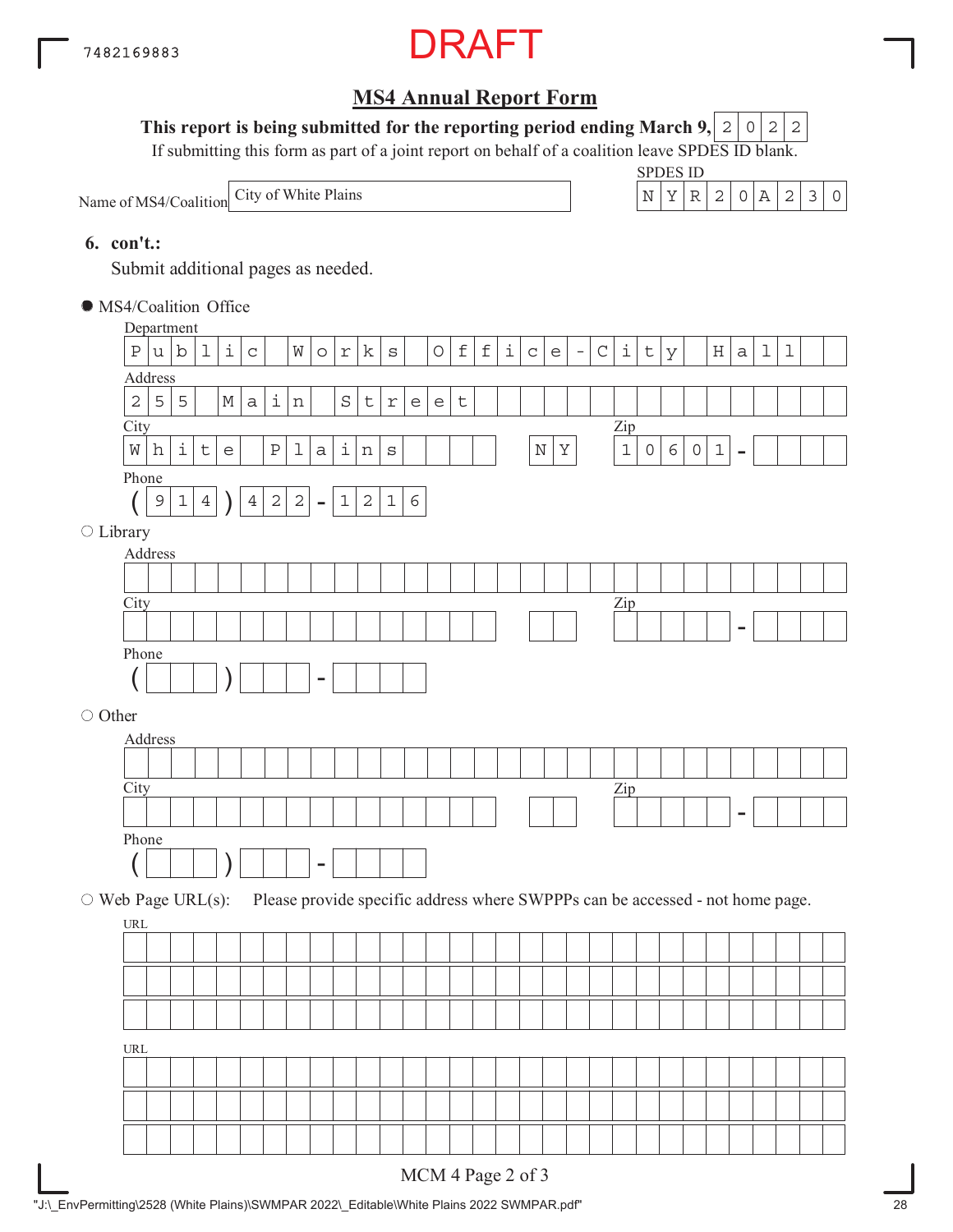### **MS4 Annual Report Form**

#### **This report is being submitted for the reporting period ending March 9, 2 0 2 2**

If submitting this form as part of a joint report on behalf of a coalition leave SPDES ID blank.

Name of MS4/Coalition City of White Plains

#### **7. Evaluating Progress Toward Measurable Goals MCM 4**

Use this page to report on your progress and project plans toward achieving measurable goals identified in your Stormwater Management Program Plan (SWMPP), including requirements in Part III.C.1. Submit additional pages as needed.

#### **A. Briefly summarize the Measurable Goal identified in the SWMPP in this reporting period.**

The City Construction Site Stormwater Runoff Control program will provide equivalent protection to the NYSDEC SPDES General Permit for Stormwater Discharges from Construction Activity. This includes reviewing SWPPPs submitted to the City for projects disturbing an acre or greater of land. The review process will take note of any potential discharge of pathogens to the Upper Bronx River and tributaries and discharge of silt/sediment to the Upper Mamaroneck River and tributaries.

#### **B. Briefly summarize the observations that indicated the overall effectiveness of this Measurable Goal.**

The City has chosen to evaluate the percent of SWPPPs reviewed as an indicator for measuring the overall effectiveness of the City's compliance with the Construction Site Stormwater Runoff Control program requirements. \_\_\_\_\_ SWPPPs submitted to the City were reviewed and authorized in this reporting period. The City monitors all active construction sites on a weekly schedule regardless of the size or type of construction. The City maintains records of weekly inspections.

#### **C. How many times was this observation measured or evaluated in this reporting period?**

*(ex.: samples/participants/events)*

1

**D. Has your MS4 made progress toward this measurable goal during this reporting period?**

 $\bullet$  Yes  $\circ$  No

**E. Is your MS4 on schedule to meet the deadline set forth in the SWMPP?**

 $\bullet$  Yes  $\circ$  No

**F. Briefly summarize the stormwater activities planned to meet the goals of this MCM during the next reporting cycle (including an implementation schedule).**

The City will review SWPPPs as they are submitted to the City for comment and approval. The City intends to continue the inspection schedule of active construction sites in the next reporting cycle regardless of the size of soil disturbance or type of construction. The City will continue to follow the City Written Procedures for MCM 4&5: Construction Site Stormwater Runoff Control and Post-Construction Stormwater Management.

MCM 4 Page 3 of 3

|  | ur MS4 made progress toward this measurable goal during this |  |  |  |
|--|--------------------------------------------------------------|--|--|--|
|  |                                                              |  |  |  |

| <b>SPDES ID</b> |  |  |  |  |
|-----------------|--|--|--|--|
|                 |  |  |  |  |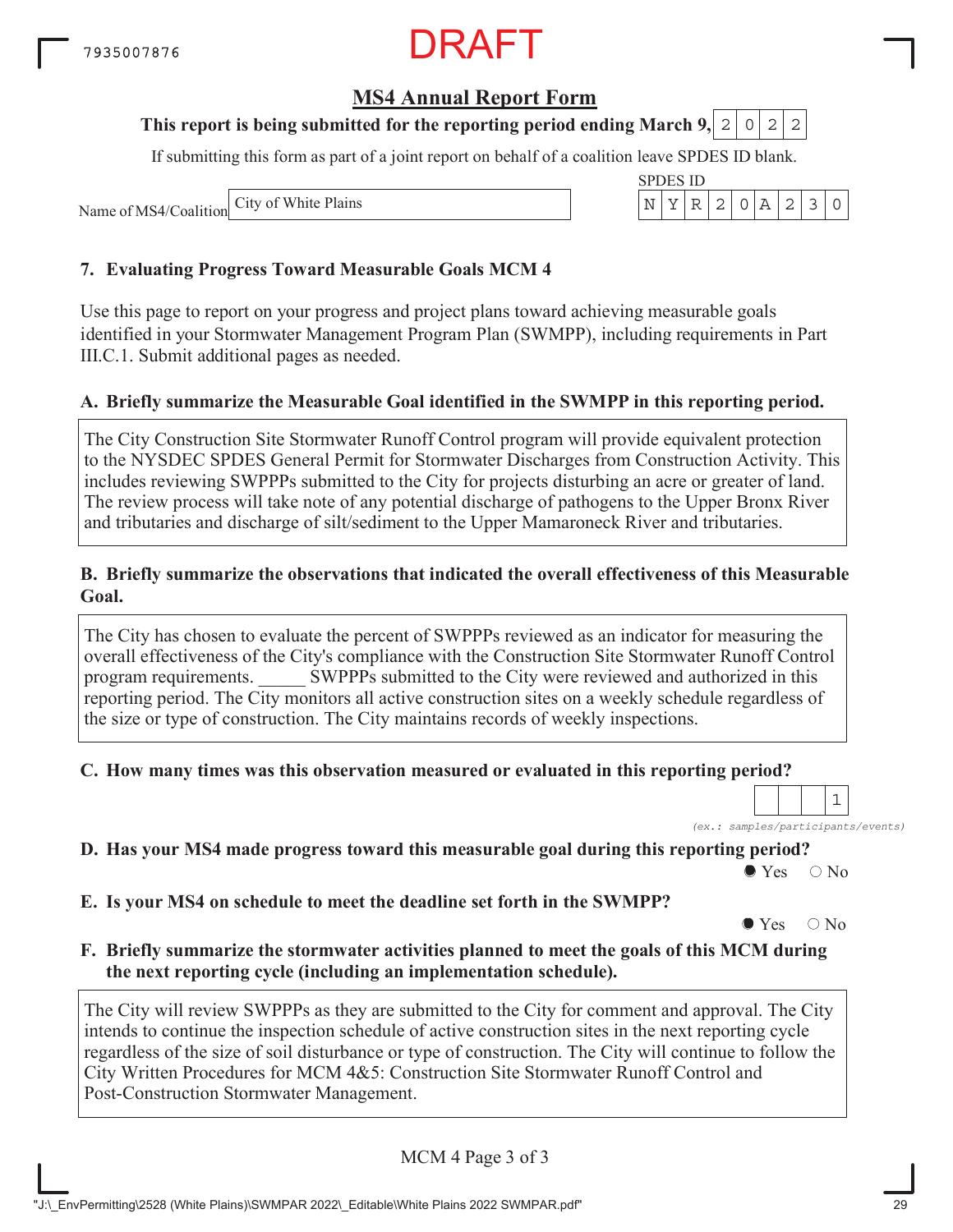### **MS4 Annual Report Form**

#### **This report is being submitted for the reporting period ending March 9,**  $2|0|2|2$

If submitting this form as part of a joint report on behalf of a coalition leave SPDES ID blank.

Name of MS4/Coalition



## **Minimum Control Measure 5. Post-Construction Stormwater Management**

The information in this section is being reported (check one):

 $\bullet$  On behalf of an individual MS4

On behalf of a coalition

How many MS4s contributed to this report?

**1. How many and what type of post-construction stormwater management practices has your MS4/Coalition inventoried, inspected and maintained in this reporting period?**

|                         | #<br><b>Inventoried</b> | #<br><b>Inspections</b> | $#$ Times<br><b>Maintained</b> |
|-------------------------|-------------------------|-------------------------|--------------------------------|
| • Alternative Practices | 5                       | 5                       |                                |
| • Filter Systems        | $\Omega$                | 0                       | $\Omega$                       |
| • Infiltration Basins   | 2                       | 0                       | 0                              |
| • Open Channels         | $\overline{2}$          | 2                       | $\overline{2}$                 |
| ● Ponds                 | $\Omega$                | Ω                       | $\Omega$                       |
| $\bullet$ Wetlands      | $\Omega$                | 0                       | $\mathbf 0$                    |
| • Other                 | 2                       | 0                       | 0                              |

- **2. Do you use an electronic tool (e.g. GIS, database, spreadsheet) to track post-construction BMPs, inspections and maintanance?**  $\bullet$  Yes  $\circ$  No
- **3. What types of non-structural practices have been used to implement Low Impact Development/Better Site Design/Green Infrastructure principles?**
- Building Codes Municipal Comprehensive Plans

 $\circ$  Overlay Districts Open Space Preservation Program

- Zoning Local Law or Ordinance
- None Land Use Regulation/Zoning
- Watershed Plans O Other Comprehensive Plan

| -------- |  |  |  |  |  |  |  |  |  |  |  |  |  |  |  |  |  |  |  |  |  |  |
|----------|--|--|--|--|--|--|--|--|--|--|--|--|--|--|--|--|--|--|--|--|--|--|
|          |  |  |  |  |  |  |  |  |  |  |  |  |  |  |  |  |  |  |  |  |  |  |
|          |  |  |  |  |  |  |  |  |  |  |  |  |  |  |  |  |  |  |  |  |  |  |
|          |  |  |  |  |  |  |  |  |  |  |  |  |  |  |  |  |  |  |  |  |  |  |
|          |  |  |  |  |  |  |  |  |  |  |  |  |  |  |  |  |  |  |  |  |  |  |
|          |  |  |  |  |  |  |  |  |  |  |  |  |  |  |  |  |  |  |  |  |  |  |
|          |  |  |  |  |  |  |  |  |  |  |  |  |  |  |  |  |  |  |  |  |  |  |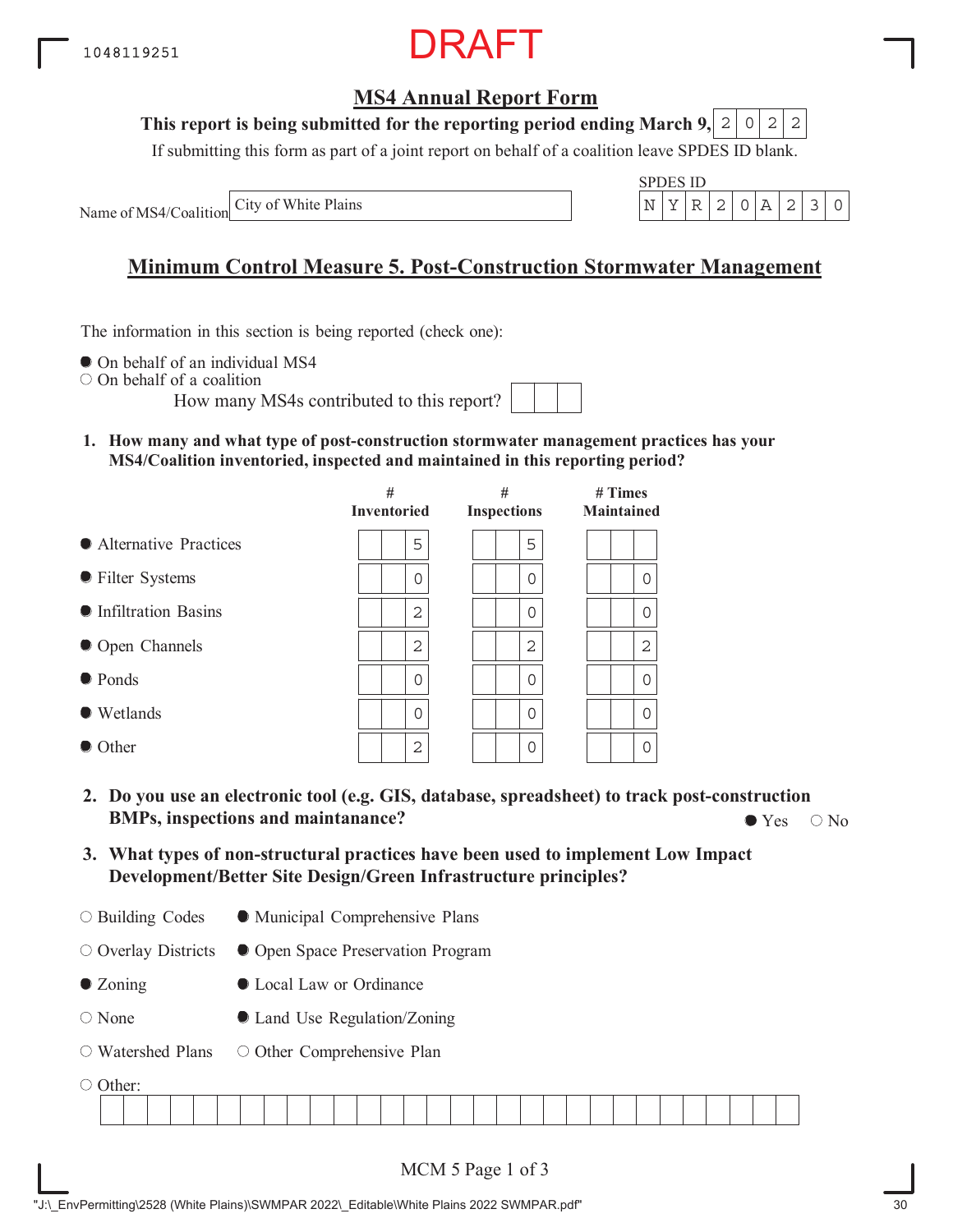Name of MS4/Coalition

### **MS4 Annual Report Form** If submitting this form as part of a joint report on behalf of a coalition leave SPDES ID blank. SPDES ID **This report is being submitted for the reporting period ending March 9,**  $2|0|2|2$ City of White Plains  $\begin{array}{c|c}\n\text{N} & \text{Y} & \text{R} & 2 & 0 & \text{A} & 2 & 3 & 0\n\end{array}$

**4a. Are the MS4s contributing to this report involved in a regional/watershed wide planning effort?**

 $\bigcirc$  Yes  $\bigcirc$  No

 $\circ$  Yes  $\bullet$  No

 $\frac{0}{0}$ 

**4b. Does the MS4 have a banking and credit system for stormwater management practices?**

- **4c. Do the SWMP Plans for each MS4 contributing to this report include a protocol for evaluation and approval of banking and credit of alternative siting of a stormwater management practice?**  $\circ$  Yes  $\bullet$  No
- **4d. How many stormwater management practices have been implemented as part of this system in this reporting period?** 0
- **5. What percent of municipal officials/MS4 staff responsible for program implementation attended training on Low Impace Development (LID), Better Site Design (BSD) and other Green ImpactInfrastructure principles in this reporting period?**  $1|0|0$

MCM 5 Page 2 of 3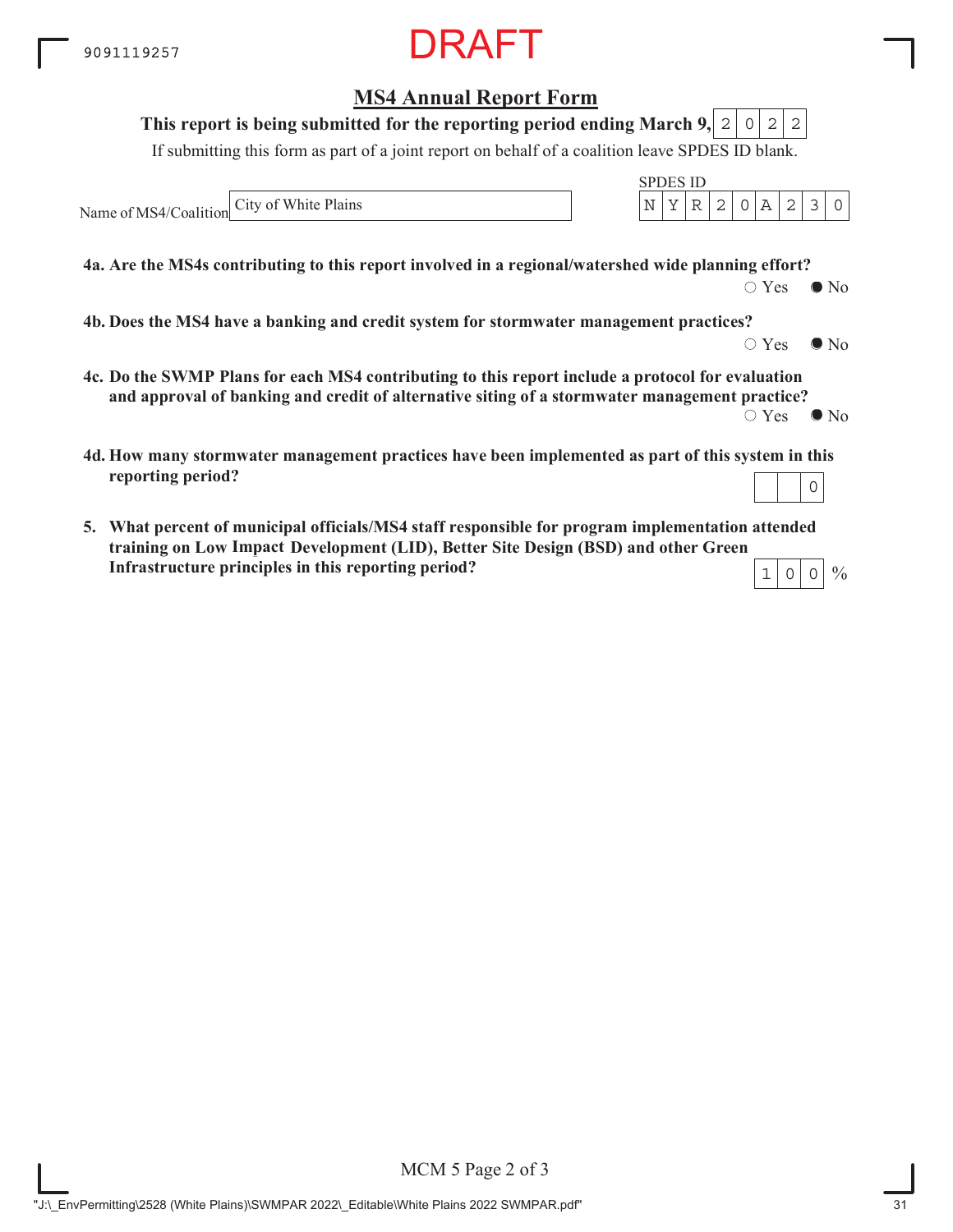### **MS4 Annual Report Form**

#### **This report is being submitted for the reporting period ending March 9, 2 0 2 2**

If submitting this form as part of a joint report on behalf of a coalition leave SPDES ID blank.

SPDES ID

Name of MS4/Coalition City of White Plains N YR 2 0A 230

#### **6. Evaluating Progress Toward Measurable Goals MCM 5**

Use this page to report on your progress and project plans toward achieving measurable goals identified in your Stormwater Management Program Plan (SWMPP), including requirements in Part III.C.1. Submit additional pages as needed.

#### **A. Briefly summarize the Measurable Goal identified in the SWMPP in this reporting period.**

The City Post-Construction Stormwater Management program will address stormwater runoff from regulated new development and redevelopment projects to the City's municipal separate storm sewer system.

#### **B. Briefly summarize the observations that indicated the overall effectiveness of this Measurable Goal.**

The City has chosen to evaluate the number of post-construction stormwater BMPs inventoried as an indicator for measuring the overall effectiveness of the City's compliance with the Post-Construction Stormwater Management program requirements. Eleven BMPs have been inventoried. The City also requires practices installed for >100 sq.ft. of increased imperviousness commercial projects must have a maintenance agreement and escrow.

**C. How many times was this observation measured or evaluated in this reporting period?**

*(ex.: samples/participants/events)* 1

**D. Has your MS4 made progress toward this measurable goal during this reporting period?**

 $\bullet$  Yes  $\circ$  No

**E. Is your MS4 on schedule to meet the deadline set forth in the SWMPP?**

 $\bullet$  Yes  $\circ$  No

**F. Briefly summarize the stormwater activities planned to meet the goals of this MCM during the next reporting cycle (including an implementation schedule).**

The City plans to continue evaluating the number of post-construction stormwater BMPs inventoried as an indicator for measuring the overall effectiveness of the City's compliance with the Post-Construction Stormwater Management program requirements. The City will add BMPs to the inventory as necessary in the next reporting c

MCM 5 Page 3 of 3

| ventory as necessary in the next reporting cycle. |  |
|---------------------------------------------------|--|
|                                                   |  |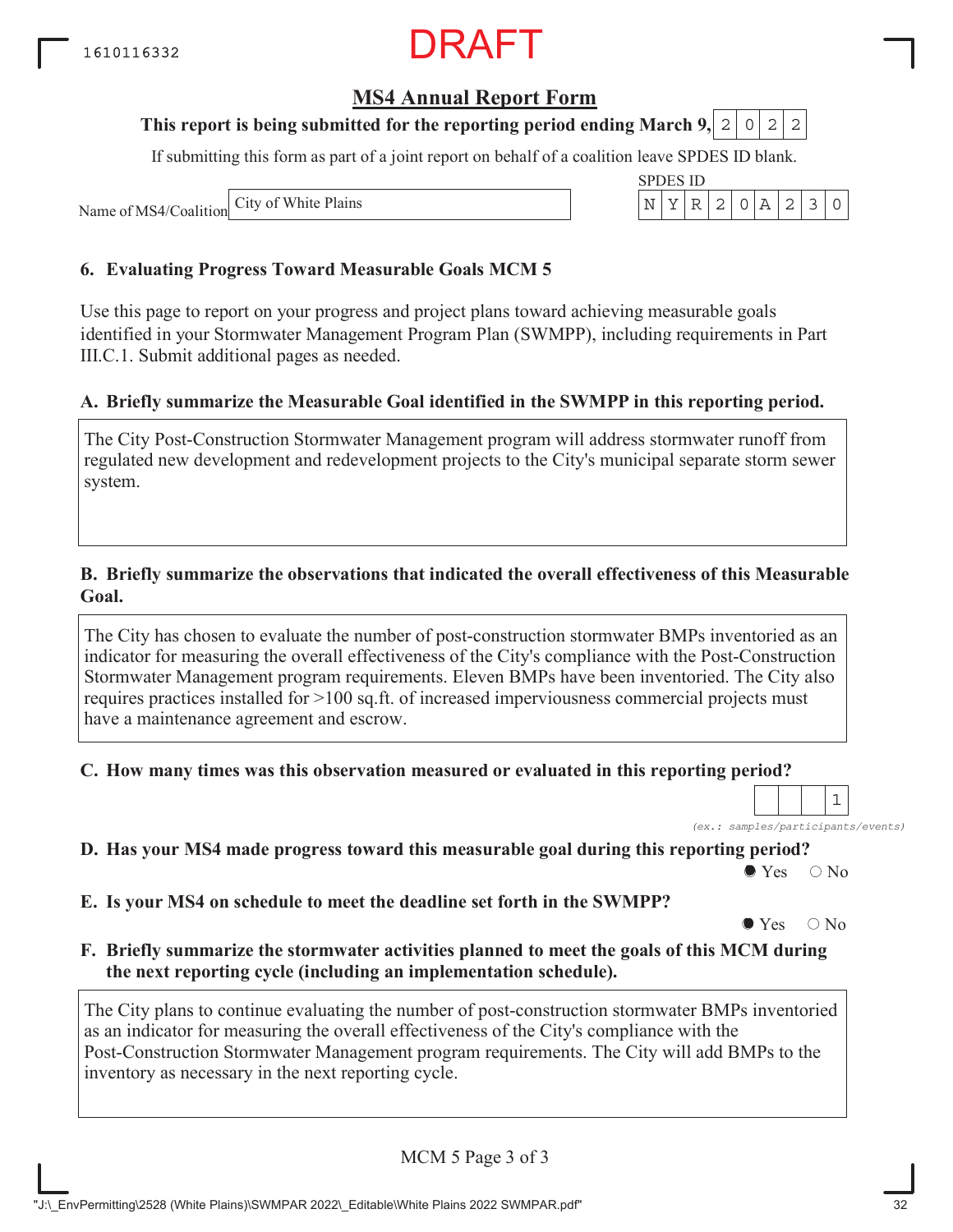

#### **This report is being submitted for the reporting period ending March 9,**  $2|0|2|2$

If submitting this form as part of a joint report on behalf of a coalition leave SPDES ID blank.

Name of MS4/Coalition



### **Minimum Control Measure 6. Stormwater Management for Municipal Operations**

The information in this section is being reported (check one):

 $\bullet$  On behalf of an individual MS4

On behalf of a coalition

How many MS4s contributed to this report?



**1. Choose/list each municipal operation/facility that contributes or may potentially contribute Pollutants of Concern to the MS4 system. For each operation/facility indicate whether the operation/facility has been addressed in the MS4's/Coalition's Stormwater Management Program(SWMP) Plan and whether a self-assessment has been performed during the reporting period. A self-assessment is performed to: 1) determine the sources of pollutants potentially generated by the permittee's operations and facilities; 2) evaluate the effectiveness of existing programs and 3) identify the municipal operations and facilities that will be addressed by the pollution prevention and good housekeeping program, if it's not done already.**

|                                                 |                           |                                                | <b>Self-Assessment</b>             |               |  |  |  |  |
|-------------------------------------------------|---------------------------|------------------------------------------------|------------------------------------|---------------|--|--|--|--|
|                                                 |                           |                                                | <b>Operation/Activity/Facility</b> |               |  |  |  |  |
|                                                 |                           |                                                | performed within the past 3        |               |  |  |  |  |
| <b>Operation/Activity/Facility</b>              | <b>Addressed in SWMP?</b> |                                                | <u>vears?</u>                      |               |  |  |  |  |
|                                                 |                           |                                                |                                    | $\bigcirc$ No |  |  |  |  |
|                                                 |                           |                                                |                                    | $\bigcirc$ No |  |  |  |  |
|                                                 |                           |                                                |                                    | $\circ$ No    |  |  |  |  |
|                                                 |                           |                                                |                                    | $\bigcirc$ No |  |  |  |  |
|                                                 |                           |                                                |                                    | $\bigcirc$ No |  |  |  |  |
| New Municipal Construction and Land Disturbance | $\bullet$ Yes             |                                                | $\circ$ No $\ldots$ $\bullet$ Yes  | $\circ$ No    |  |  |  |  |
|                                                 | $\bullet$ Yes             |                                                | $\circ$ No $\ldots$ $\bullet$ Yes  | $\circ$ No    |  |  |  |  |
|                                                 | $\circ$ Yes               |                                                |                                    | $\bullet$ No  |  |  |  |  |
|                                                 |                           |                                                |                                    | $\bullet$ No  |  |  |  |  |
|                                                 |                           | $\circ$ No $\ldots$ $\ldots$ $\ldots$ $\ldots$ | $\bullet$ Yes                      | $\bigcirc$ No |  |  |  |  |
|                                                 |                           |                                                | $\bullet$ Yes                      | $\circ$ No    |  |  |  |  |
|                                                 |                           |                                                | $\circ$ No $\ldots$ $\bullet$ Yes  | $\bigcirc$ No |  |  |  |  |
|                                                 |                           |                                                | $\circ$ No $\ldots$ $\bullet$ Yes  | $\circ$ No    |  |  |  |  |
|                                                 | $\bullet$ Yes             | $\circ$ No $\ldots$                            | $\bullet$ Yes                      | $\bigcirc$ No |  |  |  |  |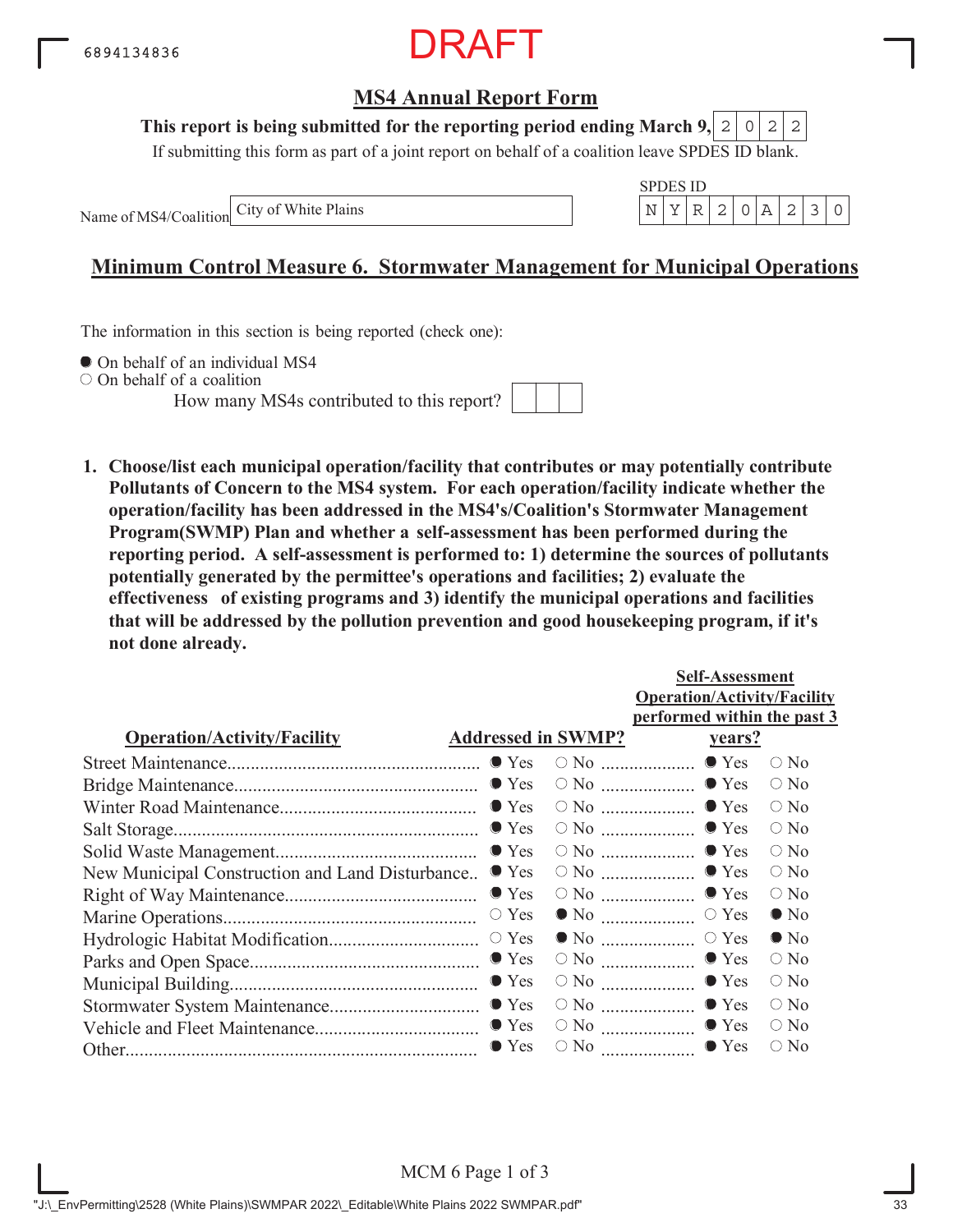### **MS4 Annual Report Form**

#### This report is being submitted for the reporting period ending March 9,  $\mid 2 \mid 0 \mid 2 \mid 2$

If submitting this form as part of a joint report on behalf of a coalition leave SPDES ID blank.

Name of MS4/Coalition City of White Plains  $N = \begin{bmatrix} N & Y & R & 2 & 0 & A & 2 & 3 & 0 \end{bmatrix}$ 

#### **2. Provide the following information about municipal operations good housekeeping programs:**

| ● Parking Lots Swept (Number of acres X Number of times swept)                                                                                        | $#$ Acres |   |   |   | 7 | 4           |
|-------------------------------------------------------------------------------------------------------------------------------------------------------|-----------|---|---|---|---|-------------|
| (Number of miles X Number of times swept)<br>● Streets Swept                                                                                          | # Miles   | 6 | 0 | 0 | 0 | $\Omega$    |
| Catch Basins Inspected and Cleaned Where Necessary                                                                                                    | #         |   |   |   | 7 | $\Omega$    |
| <b>• Post Construction Control Stormwater Management Practices</b><br>Inspected and Cleaned Where Necessary                                           | #         |   |   |   |   | 8           |
| ● Phosphorus Applied In Chemical Fertilizer                                                                                                           | #Lbs.     |   |   |   |   | 0           |
| • Nitrogen Applied In Chemical Fertilizer                                                                                                             | #Lbs.     |   |   |   |   | 0           |
| <b>• Pesticide/Herbicide Applied</b><br>(Number of acres to which pesticide/herbicide was applied X Number of<br>times applied to the nearest tenth.) | $#$ Acres |   |   | 5 |   | $\mathbf 0$ |
| 2 How many starmwater managament trainings have been provided to municipal employees                                                                  |           |   |   |   |   |             |

- **3. How many stormwater management trainings have been provided to municipal employees during this reporting period?** 9
- **4. What was the date of the last training?**
- **5. How many municipal employees have been trained in this reporting period?**
- **6. What percent of municipal employees in relevant positions and departments receive stormwater management training?**



SPDES ID

| #Lbs. |  |  |  |   |  |  |
|-------|--|--|--|---|--|--|
| #Lbs. |  |  |  |   |  |  |
| Acres |  |  |  | 5 |  |  |

 $1 | 9$ 

 $1|1|/|1|9|/|2|0|2|1$ 



 $198$